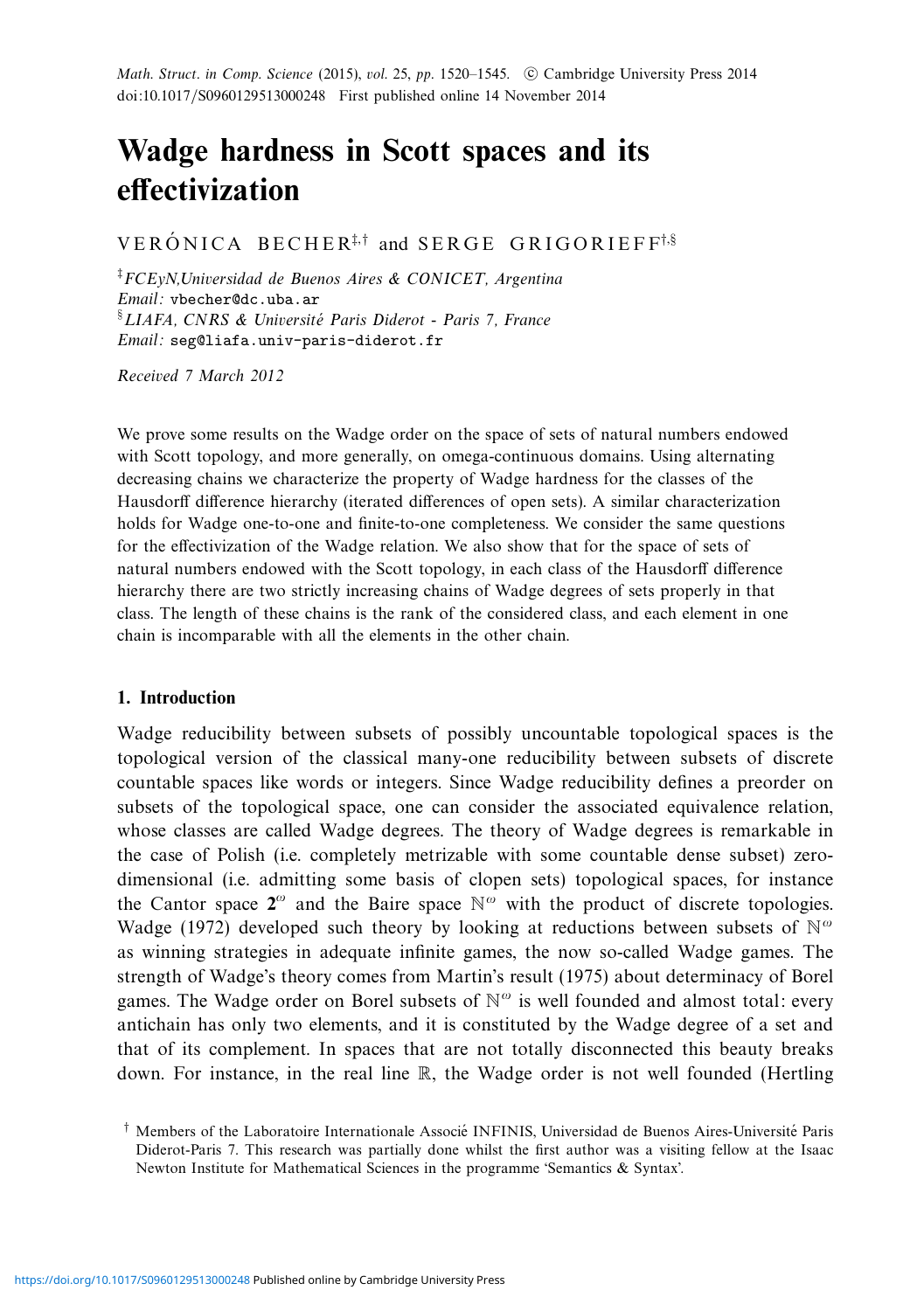1996a;1996b), for each  $2 \le \xi < \omega_1$  there are chains of proper  $\sum_{\xi}^0$  sets indexed by any countable ordinal (Ikegami 2010) and, letting  $\subseteq^*$  denote inclusion up to a finite set, the preorder ( $\mathcal{P}\mathbb{N}, \subseteq^*$ ) (hence also any partial order of cardinality  $\aleph_1$ ) can be embedded in the Wadge preorder of Borel subsets of  $\mathbb R$  (Ikegami et al. 2012). Also in every metric space which is positive-dimensional (i.e. at some point there is no clopen local base), there are  $2^{\aleph_0}$  Wadge incomparable sets in the Hausdorff class  $D_2$  of differences of two open sets (Schlicht 2012).

Outside zero-dimensional Polish spaces, Wadge theory has been first considered in the space  $\mathcal{P}^{\mathbb{N}}$  of sets of natural numbers endowed with the Scott topology (which is  $T_0$  but not *T*2, i.e. not Hausdorff), by Tang (1979; 1981). Then it has been extensively studied by Selivanov in a series of papers (Selivanov 2004; 2005a; 2005b; 2006; 2008 and references therein) in the context of *ω*-continuous domains. Although much of Wadge theory fails in spaces with Scott topology, a non-trivial part remains. For instance, Selivanov showed the nonexistence of self-dual degrees in the Hausdorff difference hierarchy.

Another problem is to understand what part of Wadge theory remains in effective topological spaces by considering effective reductions. Since Borel determinacy gives highly non-computable game strategies, the main tool used in the classical Wadge theory is not available. As pointed out to us by an anonymous referee, it follows from Fokina et al. (2010) that the structure of effective Wadge degrees is very different, even for the Baire space: the ordered structure of inclusion on computably enumerable subsets of  $\mathbb N$ can be embedded into the effective Wadge hierarchy of  $\Sigma_2^0$  subsets of the Baire space; cf. Proposition 3.8 infra.

In this paper, we concentrate on the Wadge theory on the classes of the Hausdorff difference hierarchy, i.e. on  $\Delta_2^0$  Borel sets. We also consider the same problems but using only effective reductions. With this study, we provide the general framework for the particular cases of effective Wadge hardness we used to define highly random reals in Becher and Grigorieff (2005; 2009). The paper is organized as follows. Section 2 recalls the basic definitions of the Borel and Hausdorff hierarchies and some material on domains and effective versions of various notions. In Section 3, we present Wadge reductions in general topological spaces, and their effective versions. We make the relation between Wadge completeness and universality explicit, and we recall what is already known about the Wadge theory outside zero-dimensional spaces. In Section 4, we prove the main results of the paper. Theorem 4.8 characterizes Wadge hardness for the classes of the Hausdorff difference hierarchy in terms of alternating decreasing chains. Theorem 4.14 gives a similar characterization for Wadge one-to-one and finite-to-one completeness. We prove effective versions of these results.

Theorem 4.23 shows that, for the space of sets of natural numbers endowed with the Scott topology, in each class of the Hausdorff hierarchy there are two strictly increasing chains of Wadge degrees of sets properly in that class. The length of these chains is the rank of the considered class, and each element in one chain is incomparable with all the elements in the other chain. This result builds on the construction done by Selivanov (2005b) of two incomparable Wadge degrees which properly belong to an arbitrarily given Hausdorff class. Finally in Section 5 we prove results on the Wadge theory for the Borel class  $\Sigma_2^0$ .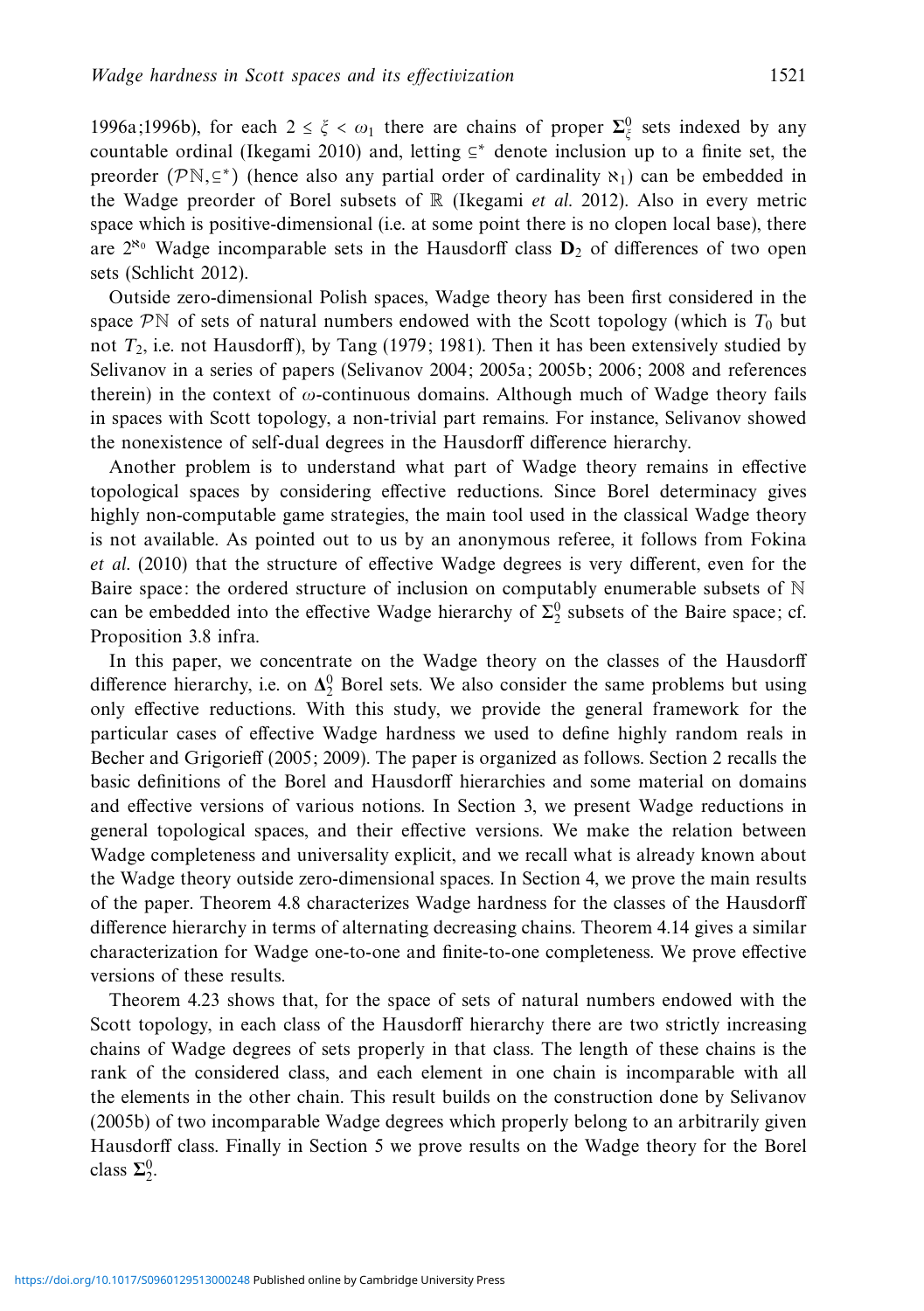#### **2. Preliminaries**

For any set *A*,  $\mathcal{P}A$  denotes the powerset of *A* and  $\mathcal{P}_{\leq \omega}A$  denotes the family of all finite subsets of *A*. We write  $\mathbb N$  for the set of natural numbers. When *X* is a subset of  $\mathbb N$ , and  $i \in \mathbb{N}, X + i = \{n + i \mid n \in X\}$  and  $iX = \{i \mid n \mid n \in X\}$ . Subsets of N are simply called sets, subsets of  $\mathcal{P}\mathbb{N}$  are called *families*, and collections of subsets of  $\mathcal{P}\mathbb{N}$  are called *classes*. As usual,  $\mathbb{N}^{\omega}$  is the set of infinite sequences of natural numbers (the Baire space), and  $\mathbb{Z},\mathbb{Q},\mathbb{R}$ denote the sets of integer, rational and real numbers, respectively. Greek letters  $\alpha, \beta, \gamma, \delta$ are used to denote ordinals. We write *ω* for the first infinite ordinal, *ω*<sup>1</sup> for the first uncountable ordinal, and  $\omega_1^{CK}$  for the least non-computable ordinal (the Church–Kleene ordinal). For any two ordinals  $\alpha, \beta, \alpha \sim \beta$  means that they have the same parity.

#### 2.1. Borel and Hausdorff hierarchies

Following Selivanov (2005b; 2008), we consider the Borel hierarchy and the Hausdorff– Kuratowski difference hierarchy in a general topological space *P*. The Borel hierarchy consists of classes of subsets of *P*, namely  $\Sigma_{\alpha}^{0}$ ,  $\Pi_{\alpha}^{0}$ ,  $\Delta_{\alpha}^{0}$ , where  $1 \leq \alpha < \omega_1$ . They are defined by induction on  $\alpha$  :  $\Sigma_1^0$  is the class of open subsets of *P*,  $\Sigma_2^0$  is the class of countable unions of differences of open subsets of *P*, and, for  $\alpha > 2$ ,  $\Sigma_{\alpha}^{0}$  is the class of countable unions of sets in  $\bigcup_{\beta<\alpha}\Pi_{\beta}^0$ . The class  $\Pi_{\alpha}^0$  is the class of complements of sets in  $\Sigma_{\alpha}^0$  and  $\Delta_{\alpha}^{0} = \Sigma_{\alpha}^{0} \cap \Pi_{\alpha}^{0}$ . The class  $G_{\delta}$  (respectively  $F_{\sigma}$ ) is the family of countable intersections of open sets (respectively countable unions of closed sets). In general, it is a proper subclass of  $\Pi_2^0$  (respectively  $\Sigma_2^0$ ).

For an ordinal  $1 \le \alpha < \omega_1$ , the operation  $D_\alpha$  sends an  $\alpha$ -sequence of sets  $(A_\beta)_{\beta<\alpha}$  to the set  $D_{\alpha}((A_{\beta})_{\beta<\alpha}) = \bigcup \{A_{\beta} \setminus \cup_{\gamma<\beta} A_{\gamma} \mid \beta<\alpha, \beta \neq \alpha\}$  (recall that  $\beta \neq \alpha$  means that  $\alpha, \beta$  have different parities). The Hausdorff hierarchy is constituted by the Hausdorff classes  $D_{\alpha}$ , co- $D_{\alpha}$  where  $1 \leq \alpha < \omega_1$ . The class  $\mathbf{D}_\alpha$  consists of all subsets of *P* of the form  $D_\alpha((A_\beta)_{\beta<\alpha})$ , where (*Aβ*)*<sup>β</sup>*<*<sup>α</sup>* is an *α*-sequence of open subsets of *P* (with no loss of generality, this *α*-sequence can be supposed increasing with respect to the inclusion relation). The class  $co$ -**D**<sub>*a*</sub> is the class of complements of sets in **D***α*. The Hausdorff–Kuratowski hierarchy is obtained by replacing open sets by sets in a  $\Sigma^0_\xi$  class,  $\xi < \omega_1$ : its classes are denoted by  $\mathbf{D}_\alpha(\Sigma^0_\xi)$  and  $co$ **-D**<sub>*α*</sub>( $\Sigma^0_\xi$ ). Hausdorff–Kuratowski theorem ensures that  $\bigcup_{1 \leq \alpha < \omega_1}$ **D**<sub>*a*</sub>( $\Sigma^0_\xi$ ) =  $\Delta^0_{\xi+1}$  for any  $1 \leq \xi < \omega_1$ .

When the space  $P$  is not obvious from the context, or when we want to make it explicit, we will add a parenthesized reference to the space *P*, writing  $\Sigma_{\alpha}^{0}(P)$ ,  $\Pi_{\alpha}^{0}(P)$ ,  $\Delta_{\alpha}^{0}(P)$ ,  $G_{\delta}(P)$ ,  $\mathbf{F}_{\sigma}(P)$ ,  $\mathbf{D}_{\alpha}(P)$ ,  $\mathbf{D}_{\alpha}(\Sigma^0_{\xi}(P))$ ,  $co\text{-}\mathbf{D}_{\alpha}(\Sigma^0_{\xi}(P))$ . Let us mention the following classical result.

**Fact 2.1.** If  $f : P \to Q$  is continuous then the inverse image of a subset of *Q* in some Borel or Hausdorff–Kuratowski class of *Q* is in the corresponding class of subsets of *P*.

#### 2.2. Domains

We briefly recall the main definitions and refer the reader to classical papers and books, for instance (Abramsky and Jung 1994; Edalat 1997; Gierz et al. 2003). A directed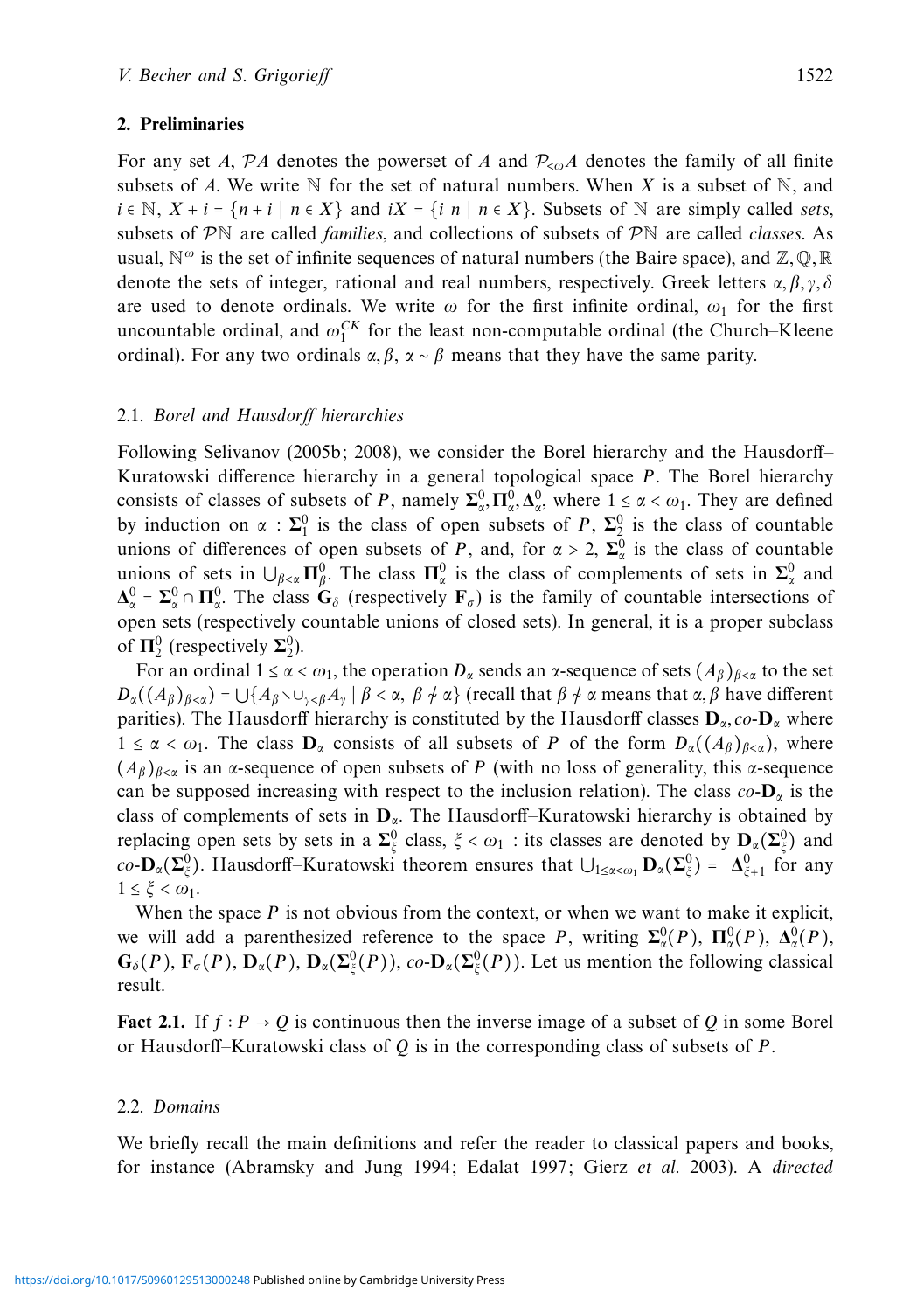complete partial order (dcpo) is a partially ordered set  $(P, \subseteq)$  such that every nonempty directed subset *S* has a least upper bound (denoted by  $\sqcup S$ ). A subset *X* of *P* is an upset (respectively downset) if, for all  $x, y \in P$ , if  $x \in X$  and  $x \in y$  (respectively  $y \in x$ ) then  $y \in X$ . The Scott topology on a dcpo *P* admits as closed sets all downsets closed under suprema of directed subsets of *P*. Thus, open subsets are upsets *O* such that every directed set with supremum in *O* has an element in *O*. The Scott topology is  $T_0$  (if  $x \neq y$  then there exists an open set which contains only one of the two points *x, y*). The order relation  $\subseteq$  can be recovered from the Scott topology as the specialization order:  $x \nsubseteq y$  if and only if every open set which contains *x* also contains *y*. A function  $f : P \rightarrow Q$  between two dcpo's is continuous with respect to the Scott topologies if and only if it is increasing and preserves suprema of directed subsets: if *S*  $\subseteq$  *P* is directed then  $f(\sqcup S) = \sqcup f(S)$ .

The approximation (or way-below) relation in a dcpo  $(P, \subseteq)$  is defined as follows:  $x \ll y$ if, for all directed subsets *S*, *y* ⊑ ⊔*S* implies *x* ⊑ *s* for some *s* ∈ *S*. Thus, *x* ≪ *y* ⇒ *x* ⊑ *y* and  $x' \text{ }\in x \ll y \text{ }\in y' \Rightarrow x' \ll y'$ . An element  $x \in P$  is compact (or finite) if  $x \ll x$ . If *x* is compact then  $x \ll y \Leftrightarrow x \equiv y$ . The set of compact elements is denoted  $K(P)$ . A *continuous domain* is a dcpo such that, for every  $x \in P$ , the set  $\downarrow x = \{z \in P \mid z \ll x\}$  is directed and  $x = \cup \sqrt{x}$ . A basis of a continuous domain is any set *B* such that, for all *x*,  $B \cap \sqrt{x}$ is directed and  $x = \Box (B \cap \downarrow x)$ . An *ω*-continuous domain is a dcpo admitting a countable basis. An  $\omega$ -algebraic domain is a dcpo for which  $K(P)$  is a countable basis. If *B* is a basis of a continuous domain then the sets  $\hat{\phi}$ , for  $b \in B$ , form a topological basis, where  $\hat{\uparrow}$ *x* = {*y* | *x* ≪ *y* }. Let us mention the classical interpolation property.

**Fact 2.2.** Let *B* be a basis of the continuous domain *P*. Suppose  $y \in P$  and  $X \subseteq P$  is finite such that for each  $x \in X$ ,  $x \ll y$ . Then, there exists  $b \in B$  such that for each  $x \in X$   $x \ll b$ and  $b \ll y$ .

#### 2.3. The Scott domain PN

The ordered set  $(\mathcal{P}N,\subseteq)$  is an  $\omega$ -algebraic domain, its compact elements are the finite sets and  $X \ll Y$  if and only if X is finite and included in Y. A topological basis of the Scott topology is the class  $\{B_A \mid A \in \mathcal{P}_{< \omega} \mathbb{N}\}\$  where  $B_A = \{X \in \mathcal{P}\mathbb{N} \mid A \subseteq X\}\$ . The Scott topology gives 'positive information' about sets, and contrasts with the Cantor topology on **2***<sup>ω</sup>* which gives positive and negative information about sets via their characteristic functions. As recalled before, the Scott topology on  $\mathcal{P}\mathbb{N}$  is  $T_0$ : if  $i \in X \setminus Y$ , the open set  $\mathcal{B}_{\{i\}}$  contains *X* but not *Y*.

As observed by Selivanov (2005b) the classes of finite rank of the Borel hierarchy in PN do not coincide with the corresponding ones in the Cantor space  $2^{\omega}$  : for all  $n \in \mathbb{N}$ ,  $n \ge 1$ ,  $\Sigma_n^0(\mathcal{P}N) \subsetneq \Sigma_n^0(2^{\omega}) \subsetneq \Sigma_{n+1}^0(\mathcal{P}N)$ . For instance,  $\mathcal{X} = \mathcal{P}N \setminus \{N\}$ , defined by the formula  $\exists x \ (x \notin X)$ , is  $\Sigma_1^0(2^\omega)$  and  $\Sigma_2^0(\mathcal{P}^N)$  but neither Scott open nor Scott closed. However, the classes of infinite rank of the Borel hierarchy in  $\mathcal{P}\mathbb{N}$  and  $\mathbf{2}^{\omega}$  coincide. The only subfamilies of PN which are both open and  $\mathbf{F}_{\sigma}$  are  $\varnothing$  and PN. To see why, suppose  $\mathcal{O}$  is open,  $\mathcal{O} \neq \emptyset$ , and  $\mathcal{X}$  is  $\mathbf{F}_{\sigma}$ ,  $\mathcal{X} \neq \mathcal{P}\mathbb{N}$ . Let  $\mathcal{X} = \bigcup_{i \in \mathbb{N}} (\mathcal{P}\mathbb{N} \setminus \mathcal{O}_i)$  where  $\mathcal{O}_i$  is open. Observe that  $\mathcal{O}_i$  is nonempty. Choose finite sets *A* and  $B_i$ , for  $i \in \mathbb{N}$ , such that  $B_A \subseteq \mathcal{O}$  and  $B_{B_i} \subseteq \mathcal{O}_i$ . Let  $C = A \cup \bigcup_{i \in \mathbb{N}} B_i$ . Then  $C \in \mathcal{O}$  since  $C \supseteq A$  and  $C \in \mathcal{O}_i$  since  $C \supseteq B_i$ . Thus,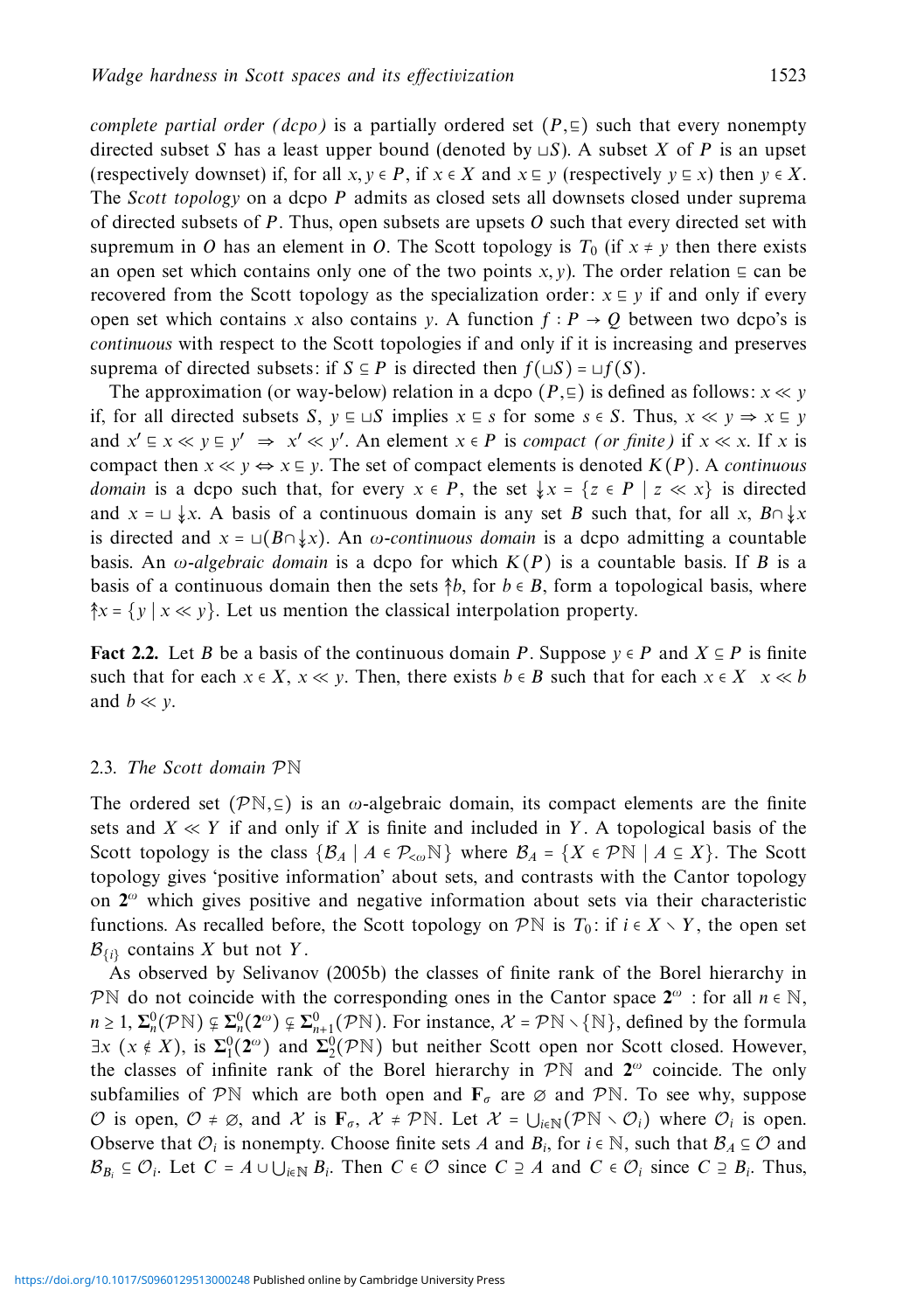*C* is in  $\mathcal{O} \setminus \mathcal{X}$ , showing  $\mathcal{O} \neq \mathcal{X}$ . A map  $f : \mathcal{P} \mathbb{N} \to \mathcal{P} \mathbb{N}$  is Scott continuous if and only if  $f(X) = \bigcup_{A \in X, A \in \mathcal{P}_{\infty}} f(A)$  for all *X*. If  $f : \mathcal{P} \mathbb{N} \to \mathcal{P} \mathbb{N}$  is a continuous bijection then there exists a permutation  $\theta : \mathbb{N} \to \mathbb{N}$  such that for all *X*,  $f(X) = \{\theta(x) \mid x \in X\}$ . In particular, *f*<sup>−1</sup> is also continuous. Indeed, the inclusion order is a topological notion (namely, the specialization order) hence f is an automorphism of  $(\mathcal{P}N, \subseteq)$  and as such, respects unions and maps singleton sets into singleton sets. Let us mention a classical result which shows that PN is 'universal' for *ω*-continuous domains.

**Fact 2.3.** Let  $(b_n)_{n \in \mathbb{N}}$  enumerate a countable basis of the *ω*-continuous domain  $(P, \subseteq)$ . Let  $\varphi$  :  $P \to \mathcal{P} \mathbb{N}$  be such that  $\varphi(x) = \{n \mid b_n \ll x\}.$ 

- 1. The map  $\varphi$  is a dcpo embedding (i.e. an isomorphism between  $(P, \Xi)$  and  $(\varphi(P), \Xi)$ ) such that  $\{x \in P \mid \varphi(x) \subseteq Z\}$  is directed for any  $Z \in \mathcal{P}\mathbb{N}$ ).
- 2. The map  $\varphi$  is is a topological embedding of *P* into  $\mathcal{P}\mathbb{N}$  (i.e. an homeomorphism from *P* to the subspace  $\varphi(P)$  of PN). Then, for any Borel or Hausdorff–Kuratowski class  $\Gamma$ ,  $\{\varphi(Z) | Z \in \Gamma(P)\} = \Gamma(\varphi(P)) = \{\mathcal{X} \cap \varphi(P) | \mathcal{X} \in \Gamma(\mathcal{P}N)\}.$ 3.  $\varphi(P)$  is  $\Pi_2^0$  in  $P\mathbb{N}$ .

*Proof.* We just prove items 2 and 3. Since  $\varphi$  is injective, it suffices to consider the case of basic open sets  $\hat{\uparrow}b_n$ 's of *P*. Observe that  $\varphi(\hat{\uparrow}b_n) = \{\varphi(x) \mid x \in P, b_n \ll x\} = \mathcal{B}_{\{n\}} \cap \varphi(P)$ . This proves item 2. For item 3 observe that  $X \in \varphi(P)$  if and only if, relative to the approximation relation ≪ of *P*,  $\{b_i | i \in X\}$  is a directed downset. Letting  $R = \{(i, j) | b_i \ll b_j\}$ , this means that *X* satisfies the formulas  $\forall i, j \exists k$  (*i, j* ∈ *X*  $\Rightarrow$  (*k* ∈ *X* ∧ (*i, k*) ∈ *R* ∧ (*j, k*) ∈ *R*)) and  $\forall i, j \ (j \in X \land (i, j) \in R \Rightarrow i \in X)$ , i.e.,  $X \in \varphi(P)$  if and only if  $X$  is in the  $\Pi^0_2$  families  $\bigcap_{i,j\in\mathbb{N}}$  ∪ $k\in\mathbb{Z}_{i,j}(\mathcal{B}_{\{k\}}\cup(\mathcal{P}\mathbb{N}\setminus\mathcal{B}_{\{i,j\}}))$  and  $\bigcap_{(i,j)\in R}(\mathcal{B}_{\{i\}}\cup(\mathcal{P}\mathbb{N}\setminus\mathcal{B}_{\{j\}}))$ , where  $Z_{i,j} = \{k \mid (i,k) \in R \text{ and } (j,k) \in R\}$ . □ *R* and  $(j,k) \in R$ .

**Remark 2.4.** Fact 2.3 allows us to transfer properties from  $\mathcal{P}\mathbb{N}$  to  $\omega$ -continuous domains.

# 2.4. Effectivization

2.4.1. Presentations of topological spaces. The following definition slightly departs from Weihrauch (2000, page 63).

**Definition 2.5.** Let *P,Q* be *T*<sup>0</sup> second-countable topological spaces.

- 1. A presentation of the topology of *P* is an enumeration (not necessarily injective)  $(U_n)_{n\in\mathbb{N}}$  of some topological basis of *P*. For convenience, we shall sometimes consider enumerations indexed by  $\mathbb{N}^2$  or  $\mathcal{P}_{\leq \omega} \mathbb{N}$ .
- 2. A presentation  $(U_n)_{n\in\mathbb{N}}$  is effective if  $\{(i,j) \mid U_i \subseteq U_j\}$  is computably enumerable. An effective topological space consists of a *T*<sup>0</sup> second-countable topological space *P* together with an effective presentation of *P*.
- 3. Relative to a presentation  $(U_n)_{n\in\mathbb{N}}$  of the topology of *P*, an element *x* of *P* is *effective* (respectively *computable*) if the set  $\{i \in \mathbb{N} \mid x \in U_i\}$  is computably enumerable (respectively computable). Let  $\alpha < \omega_1^{CK}$  be an infinite computable ordinal. A sequence  $(x_\beta)_{\beta<\alpha}$  of elements of *P* is *effective* (*respectively computable*) if there exists a computable relation  $R \subseteq \mathbb{N}^2$ , isomorphic to the ordering of  $\alpha$ , such that, letting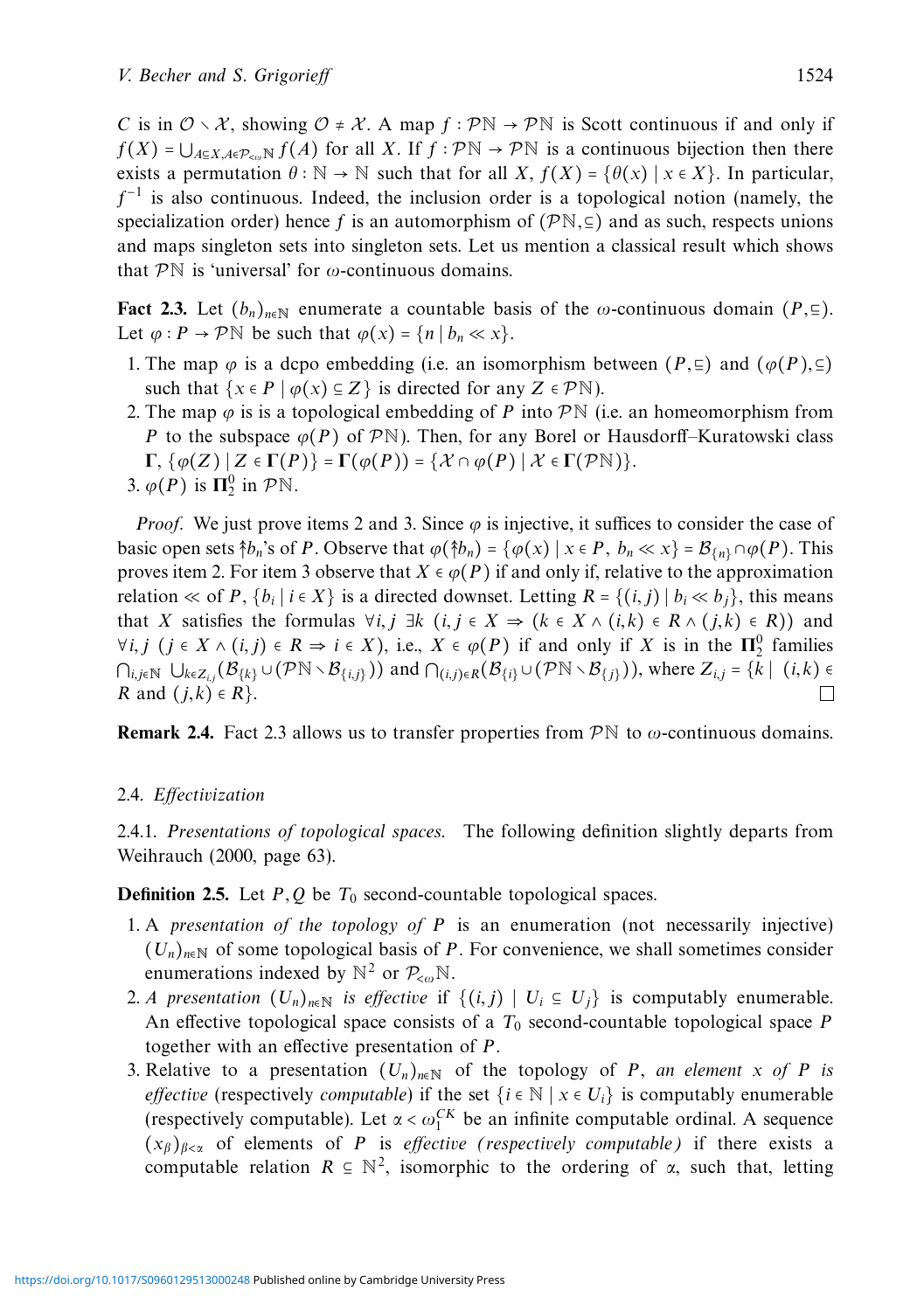$\rho$  :  $\mathbb{N} \to \alpha$  be the isomorphism between  $(\mathbb{N}, R)$  and  $(\alpha, \langle \cdot \rangle)$ , the relation  $\{(n, i) | x_{\rho(n)} \in U_i\}$ is computably enumerable (respectively computable). In that case, each element of the *α*-sequence is effective (respectively computable).

4. Relative to presentations  $(U_n)_{n\in\mathbb{N}}$ ,  $(V_n)_{n\in\mathbb{N}}$  of the topologies of *P* and *Q*, *a* continuous *map*  $f : P \to Q$  *is effective* if the set  $\{(i, j) | f(U_i) \subseteq V_j\}$  is computably enumerable. Effective *α*-sequences of maps are defined as above.

**Fact 2.6.** Effective maps are closed under composition. They send effective elements onto effective elements, idem with *α*-sequences for  $\alpha < \omega_1^{CK}$ .

**Remark 2.7.** If  $(U_n)_{n \in \mathbb{N}}$ ,  $(V_n)_{n \in \mathbb{N}}$  are presentations of the topological spaces *P* and *Q*, then  $(U_i \times V_j)_{i,j \in \mathbb{N}}$  is a presentation of the product topological space  $P \times Q$ .

2.4.2. Effective Borel and Hausdorff hierarchies. Fixing a presentation  $(O_n)_{n \in \mathbb{N}}$  of the topology of *P*, one defines the effective versions of the Borel and Hausdorff–Kuratowski hierarchies: the classes  $\Sigma_{\alpha}^{0}$ ,  $\Pi_{\alpha}^{0}$ ,  $\Delta_{\alpha}^{0}$ ,  $D_{\alpha}$ ,  $co \cdot D_{\alpha}$ ,  $D_{\alpha}(\Sigma_{\xi}^{0})$ ,  $co \cdot D_{\alpha}(\Sigma_{\xi}^{0})$ , for  $1 \leq \alpha, \xi \leq \omega_{1}^{CK}$ . The class  $\Sigma_1^0$  consists of those open sets which are of the form  $\bigcup_{i\in I} O_i$  where *I* is a c.e. (computably enumerable) subset of N. The class  $\Sigma_2^0$  consists of those sets of the form  $\bigcup_{n\in\mathbb{N}}(\bigcup_{i\in I_n}O_i)\setminus(\bigcup_{j\in J_n}O_j)$  where  $\{(n,i) | i\in I_n\}$  and  $\{(n,j) | i\in J_n\}$  are c.e. All Borel classes of finite rank are obtained in a similar way. For the infinite ranks, the definition involves a more complex machinery of Borel codes which can be developed in several ways, cf. Moschovakis (1979/2009, Section 3H, 7B), Marker (2002, Section 7), Selivanov (2008, Section 3.2), or Becher and Grigorieff (this volume, Section 5.3–5.5). The effective Hausdorff–Kuratowski classes are obtained similarly. Fact 2.1 has an effective version.

**Fact 2.8.** If  $f : P \to Q$  is effective then the inverse image of a subset of *Q* in an effective Borel or Hausdorff–Kuratowski class of *Q* is in the corresponding effective class of *P*.

2.4.3. Effective *ω*-continuous domains. Definition 2.5 extends to domains.

# **Definition 2.9.**

- 1. A presentation of an *ω*-continuous domain *P* is an enumeration of some basis of *P*.
- 2. A presentation  $(p_n)_{n \in \mathbb{N}}$  is effective if  $\{(i,j) | p_i \ll p_j\}$  is computably enumerable. An effective *ω*-continuous domain consists of an *ω*-continuous domain *P* together with an effective presentation of *P*.

Fix some presentations  $(p_n)_{n\in\mathbb{N}}$ ,  $(q_n)_{n\in\mathbb{N}}$  of the (not necessarily effective)  $\omega$ -continuous domains *P* and *Q*.

- 3. An element  $x \in P$  is domain-effective (respectively domain-computable) if the set  $\{i \in \mathbb{N} \mid$  $p_i \ll x$ } is computably enumerable (respectively computable). For  $\alpha < \omega_1^{CK}$ , domaineffective (respectively domain-computable) *α*-sequences are defined as in Definition 2.5 using the set  $\{(n,i) | p_i \ll x_{\rho(n)}\}$ . Each element of a domain-effective (respectively domain-computable) *α*-sequence is domain-effective (respectively domain-computable).
- 4. A continuous map *f* ∶ *P* → *Q* is domain-effective if  $\{(i, j) | q_j \ll f(p_i)\}$  is computably enumerable. For  $\alpha < \omega_1^{CK}$ , domain-effective *α*-sequences of maps are defined as above.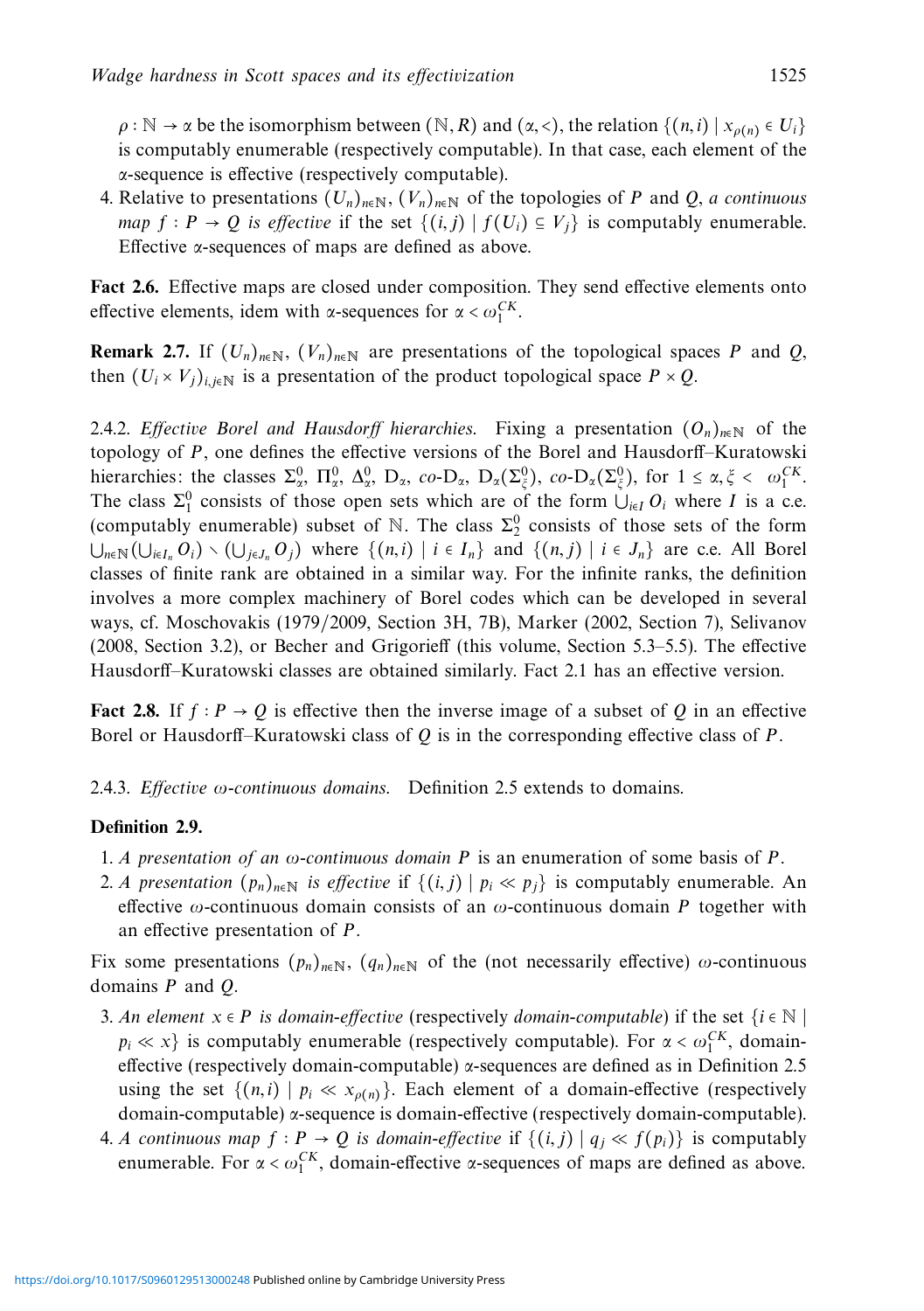**Example 2.10.** Consider the sequence  $(\mathcal{B}_A)_{A \in \mathcal{P}_{con}^{\mathbb{N}}}$ , where  $\mathcal{B}_A = \{X \in \mathcal{P}^{\mathbb{N}} \mid A \subseteq X\}$ . It is an effective presentation of  $\mathcal{P}\mathbb{N}$ , (called the canonical presentation). An element *X*  $\in \mathcal{P}\mathbb{N}$ is domain-effective (respectively domain-computable) relative to this presentation if and only if it is a computably enumerable (respectively computable) subset of  $\mathbb N$ . A map *f* :  $\mathcal{P}\mathbb{N} \rightarrow \mathcal{P}\mathbb{N}$  is domain-effective if and only if there exists a computable function  $g: \mathcal{P}_{\leq \omega} \mathbb{N} \to \mathbb{N}$  such that, for all *X*,  $f(X) = \bigcup_{A \subseteq X, A \in \mathcal{P}_{\leq \omega} \mathbb{N}} W_{g(A)}$  where  $W_e$  denotes the computably enumerable subset of N with code *e*.

**Remark 2.11.** If  $(p_n)_{n \in \mathbb{N}}$ ,  $(q_n)_{n \in \mathbb{N}}$  are presentations of the *ω*-continuous domains *P* and *Q*, then  $(p_i, q_j)_{i,i \in \mathbb{N}}$  is a presentation of the product *ω*-continuous domain  $P \times Q$ .

**Fact 2.12.** Let  $(p_n)_{n \in \mathbb{N}}$ ,  $(q_n)_{n \in \mathbb{N}}$  be presentations of the *ω*-continuous domains *P*, *Q*. A domain-effective map  $f : P \to Q$  between  $\omega$ -continuous domains sends any domaineffective element of *P* to a domain-effective element of *Q*. Idem with domain-effective *α*-sequences for *α* <  $ω_1^{CK}$ .

2.4.4. Topological effectiveness versus domain effectiveness. While Definition 2.5 gives the notions of element, sequence and map that are topology-effective, Definition 2.9 does it for the domain-effective notions. Since  $x \in \hat{p}_i \Leftrightarrow p_i \ll x$ , for elements and sequences the two definitions of effectivity coincide.

**Fact 2.13.** Let  $(p_n)_{n \in \mathbb{N}}$  be a presentation of the *ω*-continuous domain *P*. An element  $x \in P$ is domain-effective (respectively domain-computable) if and only if it is topology-effective (respectively topology-computable). Idem with *α*-sequences, for  $1 \le \alpha < \omega_1^{CK}$ .

In the case of *ω*-algebraic domains, Definitions 2.5 and 2.9, the notion of effectivity coincides not only for elements and sequences but also for space presentations and maps.

**Fact 2.14.** Let  $(p_n)_{n \in \mathbb{N}}$  be a presentation of the *ω*-algebraic domain *P* consisting of compact elements. Let  $(q_n)_{n \in \mathbb{N}}$  be a presentation of the *ω*-continuous domain *Q*.

- 1. The presentation  $(p_n)_{n \in \mathbb{N}}$  of the *ω*-continuous domain is effective if and only if so is the presentation  $(\hat{\uparrow} p_n)_{n \in \mathbb{N}}$  of the Scott topology of *P*.
- 2. A map  $f : P \to Q$  is domain-effective if and only if it is topology-effective.

*Proof.* Since  $p_i \in \hat{p}_i$  we have  $\hat{p}_i \subseteq \hat{p}_j \Leftrightarrow p_j \ll p_i$  and  $f(\hat{p}_i) \subseteq \hat{q}_j \Leftrightarrow q_j \ll f(p_i)$ .  $\Box$ 

Finally, topological effective maps are also domain-effective.

**Proposition 2.15.** Let  $(p_n)_{n \in \mathbb{N}}$ ,  $(q_n)_{n \in \mathbb{N}}$  be presentations of the *ω*-continuous domains *P*, *Q*, such that  $(p_n)_{n \in \mathbb{N}}$  is domain-effective. Then, a topology-effective map  $f : P \to Q$  is also domain-effective.

*Proof.* Let  $S = \{(i, j) | q_i \ll f(p_i) \}$  and  $T = \{(i, j) | f(\hat{\uparrow} p_i) \subseteq \hat{\uparrow} q_i \}$  be the two computably enumerable sets ensuring the domain-effectiveness and the topology-effectiveness of *f*. Inclusion  $S \subseteq T$  is straightforward. Though, in general, *S* and *T* are distinct, we show that *S* = {(*i, j*)∣∃*k* (*pk* ≪ *pi* ∧ (*k, j*) ∈ *T*)}. In particular, if *T* is computably enumerable then so is *S*. Implication  $p_k \ll p_i \land (k, j) \in T \Rightarrow (i, j) \in S$  is trivial. Conversely, if  $(i, j) \in S$ then  $q_j \ll f(p_i) = \bigcup_{i \in \mathbb{N}} f(p_i)$  where  $(p_{i_n})_{n \in \mathbb{N}}$  is some increasing chain included in  $\downarrow p_i$  with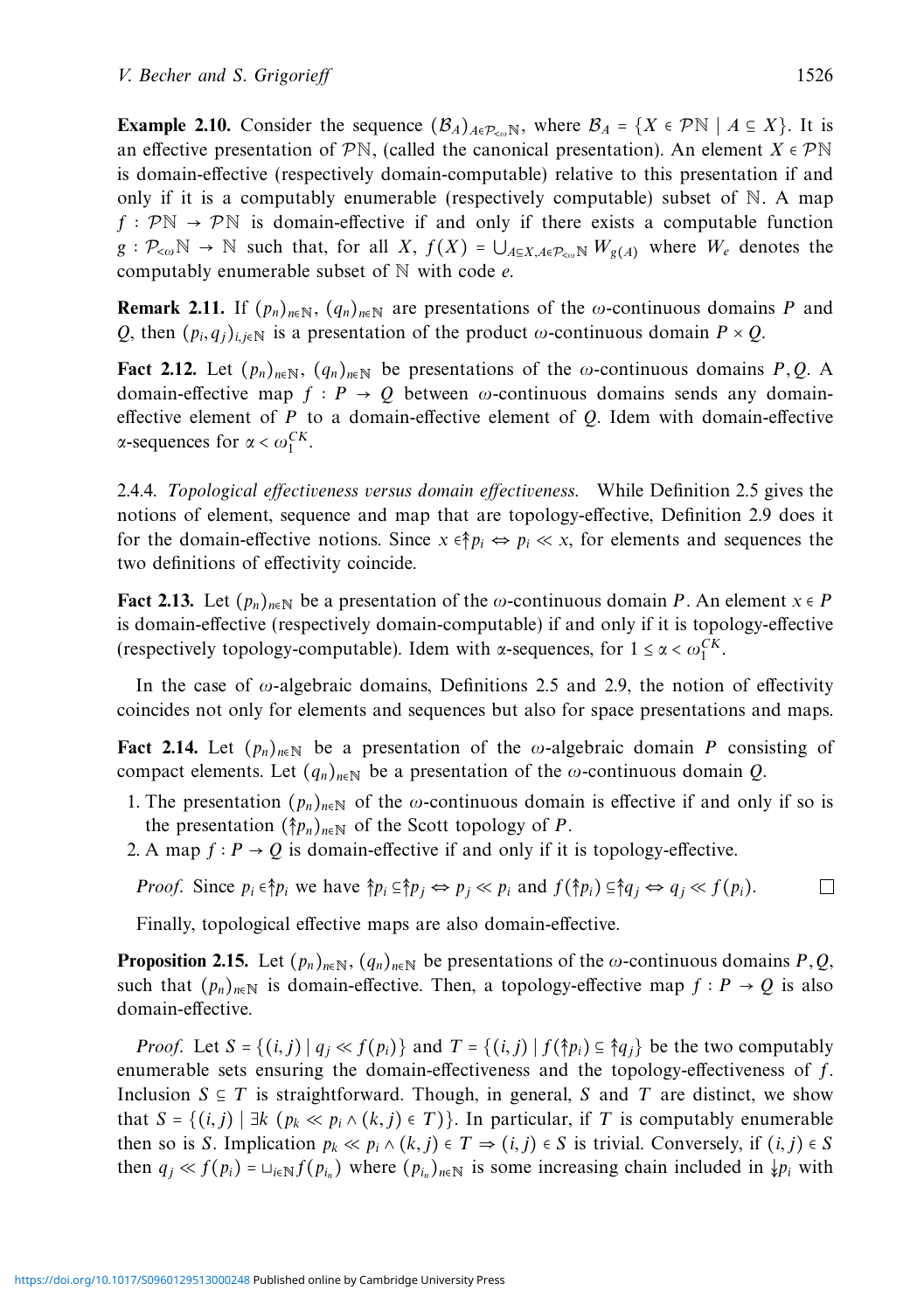supremum  $p_i$ . By interpolation (cf. Fact 2.2), let  $q_i \ll y \ll \bigcup_{i \in \mathbb{N}} f(p_i)$ . By the definition of ≪, there is some *n* such that  $y \text{ } \text{ } \text{ } f(p_{i_n})$  hence  $q_j \text{ } \text{ } \text{ } \text{ } f(p_{i_n})$ . Thus, letting  $k = i_n$ , we have  $p_k \text{ } \text{ } \text{ } \text{ } n_k \text{ } \text{ } \text{ } \text{ } \text{ } \text{ } n_k$  and  $(k, i) \text{ } \text{ } \text{ } S \text{ } \text{ } \text{ } T$ .  $p_k \ll p_i$  and  $(k, j) \in S \subseteq T$ .

2.4.5. Effective embedding in  $\mathcal{P}\mathbb{N}$ . We give a version of Fact 2.3 that effectivizes the embedding of an *ω*-continuous domain *P* in PN.

**Fact 2.16.** Let  $(p_n)_{n\in\mathbb{N}}$  be a presentation of the  $\omega$ -continuous domain  $(P, \subseteq)$ .

- 1. An element  $x \in P$  is effective (respectively computable) if and only if the set  $\varphi(x) = \{n \in \mathbb{R}^n : x \in P\}$  $\mathbb{N}$  |  $p_n \ll x$ } is effective (respectively computable) relative to the canonical presentation of PN. Idem with *α*-sequences for  $\alpha < \omega_1^{CK}$ .
- 2. If the presentation  $(\hat{\uparrow}p_n)_{n\in\mathbb{N}}$  is effective then  $\varphi$  is a topology-effective embedding of  $(P, ⊆)$  in  $(P\mathbb{N}, ⊆)$  (relative to the canonical presentation of PN). As a consequence, for every effective Borel or Hausdorff–Kuratowski class Γ,

$$
\{\varphi(Z) \mid Z \in \Gamma(P)\} = \Gamma(\varphi(P)) = \{\mathcal{X} \cap \varphi(P) \mid \mathcal{X} \in \Gamma(\mathcal{P}\mathbb{N})\}.
$$

3. If the presentation  $(p_n)_{n \in \mathbb{N}}$  is effective then  $\varphi(P)$  is  $\Pi_2^0$  in  $P\mathbb{N}$ .

*Proof.* 2. For  $A \in \mathcal{P}_{\leq \omega} \mathbb{N}$ ,  $\dagger A \ll \varphi(\dagger p_i)$  if and only if  $\varphi(\dagger p_i) \subseteq \mathcal{B}_A$  if and only if  $\forall n \in A$  ∀*k* ( $p_i \ll p_k \Rightarrow n \in \varphi(p_k)$ ) if and only if  $\forall n \in A$  ∀*k* ( $p_i \ll p_k \Rightarrow p_n \ll p_k$ ) if and only if  $\forall n \in A$  ( $\uparrow p_i \subseteq \uparrow p_n$ ). The universal quantification is bounded by the finite set *A*, so this last formula gives the computable enumerability of the set  $\{(A, i) | \nless a \supseteq \varphi(\nless p_i)\}.$ 

3. Observe that in the proof of Fact 2.3 item 3, the sets *R* and  $\{(i, j, k) | k \in Z_{i,j}\}\$  are moutably enumerable computably enumerable.

**Note 2.17.** Item 1 in Fact 2.16 does not need that the presentation  $(p_n)_{n \in \mathbb{N}}$  be effective.

#### **3. Wadge theory and its effectivization**

3.1. Wadge hardness and completeness

**Definition 3.1 (Wadge 1972).** Let *P*, *Q* be two topological spaces and  $C \subseteq \mathcal{P}(P)$ .

- 1. *X* ⊆ *P* is *Wadge reducible* to *Y* ⊆ *Q*, written *X* ≤*w Y*, if *X* =  $f^{-1}(Y)$  for some continuous  $f : P \to Q$ .
- 2. A set  $Y \subseteq Q$  is *Wadge hard* for C if every  $X \in C$  is Wadge reducible to Y.
- 3. In case  $P = Q$ , the set  $Y \subseteq Q$  is *Wadge complete* for C if it is Wadge hard for C and it belongs to  $C$ .
- 4. Wadge reducibility, Wadge hardness and Wadge completeness are finite-to-one or one-to-one when the associated reductions are, respectively, finite-to-one or one-to-one.
- 5. The preordering  $\leq_W$  on subsets of *P* induces an equivalence relation. Its equivalence classes are called Wadge degrees.

**Definition 3.2.** Relative to fixed presentations  $(U_n)_{n \in \mathbb{N}}$  and  $(V_n)_{n \in \mathbb{N}}$  of the topological spaces *P,Q*, effective Wadge reducibility, hardness and completeness are obtained by requiring that only effective maps be considered in Definition 3.1.

One-to-one and finite-to-one Wadge reducibilities are not equivalent.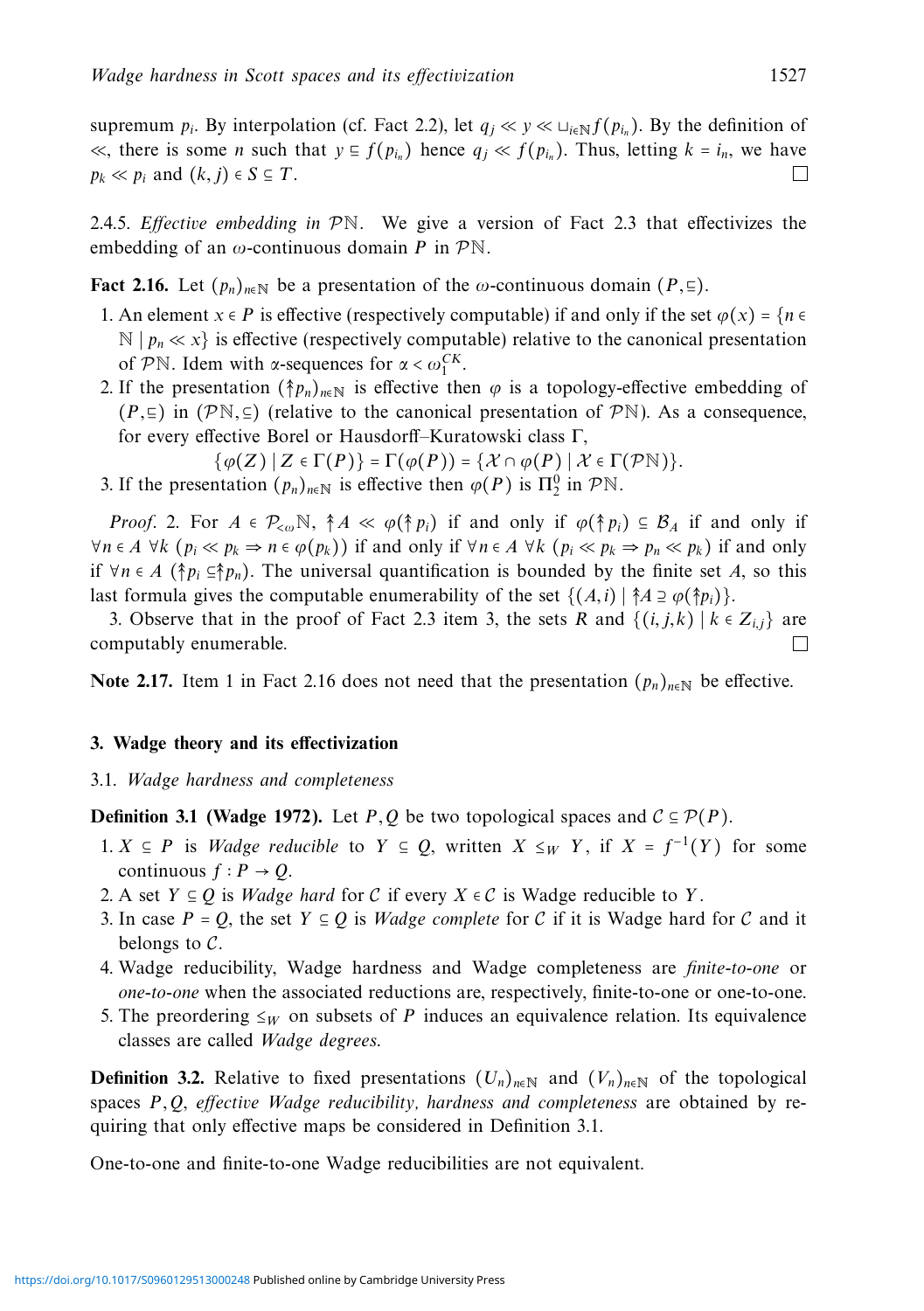**Proposition 3.3.** In the Scott domain  $\mathcal{P}N$ , Wadge reducibility, finite-to-one and one-to-one reducibilities are not equivalent. Idem with effective reducibilities.

*Proof.* Let  $\mathcal{O}_1 = \bigcup_{n \in \mathbb{N}} \mathcal{B}_{\{n\}}$ ,  $\mathcal{O}_2 = \bigcup_{n>0} \mathcal{B}_{\{n\}}$ ,  $\mathcal{O}_3 = \bigcup_{n>0} \mathcal{B}_{\{0,n\}}$ . The complements of these families respectively contain one set (namely  $\emptyset$ ), two sets (namely  $\emptyset$  and  $\{0\}$ ), and infinitely many sets (namely  $\emptyset$ ,  $\{0\}$  and all subsets of  $\mathcal{P}N \setminus \{0\}$ ). Thus, there can be no injective reduction of  $\mathcal{O}_2$  to  $\mathcal{O}_1$ , and no finite-to-one reduction of  $\mathcal{O}_3$  to both  $\mathcal{O}_1$  and  $\mathcal{O}_2$ . However, there is a finite-to-one effective reduction of  $\mathcal{O}_2$  to  $\mathcal{O}_1$ , namely,  $f(X) = X \setminus \{0\}$ . Also, there is an effective reduction *g* of  $\mathcal{O}_3$  to both  $\mathcal{O}_1$  and  $\mathcal{O}_2$ :  $g(X) = X$ , if  $0 \in X$  and there is  $n > 0$  such that  $n \in X$ : otherwise  $g(X) = \emptyset$ . there is  $n > 0$  such that  $n \in X$ ; otherwise  $g(X) = \emptyset$ .

**Remark 3.4.** Related to the above proposition, cf. Theorem 4.17 and Corollary 4.16.

For zero-dimensional Polish spaces, Wadge theory has beautiful properties.

#### **Theorem 3.5 (Wadge 1972).** Let *P,Q* be zero-dimensional Polish spaces.

- 1. (Duality theorem). Let  $A \subseteq P$ ,  $B \subseteq Q$  be Borel sets. Then  $A \leq_W B$  or  $B \leq_W (P \setminus A)$ .
- 2. (Hardness theorem). For all  $\xi < \omega_1$ , the following conditions are equivalent:
	- $A$  is not  $\Pi_{\xi}^{0}(P)$ .
	- **—** *A* is Wadge hard for **Σ**<sup>0</sup> *<sup>ξ</sup>*(*S*) for some uncountable zero-dimensional Polish space *S*.
	- **—** *A* is Wadge hard for **Σ**<sup>0</sup> *<sup>ξ</sup>*(*S*) for every uncountable zero-dimensional Polish space *S*.

**Remark 3.6.** The zero-dimensional hypothesis is necessary in Theorem 3.5 (cf. Hertling 1996a; 1996b; Ikegami 2010; Schlicht 2011). For instance, consider the closed interval  $A = \begin{bmatrix} 0, +\infty \end{bmatrix}$  in the real line. Its complement  $\mathbb{R} \setminus A = \begin{bmatrix} -\infty, 0 \end{bmatrix}$  is open. Let  $B = \{ \alpha \in A \}$ <sup>*N*ω</sup> : ∀*n* α(*n*)  $\neq$  0}, so *B* is not open. Since Wadge reductions are continuous, necessarily *B*  $\sharp$ *W*  $\mathbb{R} \setminus A$  (a reduction is impossible because the inverse image of an open set by a continuous map must be open) and  $A \not\leq_W B$  (a reduction is impossible because every continuous map from a connected space to a totally disconnected space is constant).

Wadge duality theorem does not hold in Scott spaces. This contradicts Tang (1981, page 365 line 2) where the theorem is qualified as 'straightforward' for  $\mathcal{P}N$ . The failure of the duality theorem leads to the well-known observation that Wadge games, the main tool in the Wadge theory, cannot be used to investigate the Wadge hierarchy on spaces that are not zero-dimensional and Polish.

**Proposition 3.7.** Wadge duality theorem fails in the Scott domain  $\mathcal{P}\mathbb{N}$ .

*Proof.* Let  $X = B_{\{0\}}$ ,  $Y = P_{\leq \omega} \mathbb{N}$ . Since  $P\mathbb{N} \setminus X$  is closed but Y is not closed, we have  $\mathcal{Y} \nleq_W \mathcal{P} \mathbb{N} \setminus \mathcal{X}$ . Let us see that  $\mathcal{X} \nleq_W \mathcal{Y}$ . Since  $2\mathbb{N} + 1 \notin \mathcal{X}$  but  $\{0\} \cup 2\mathbb{N} + 1 \in \mathcal{X}$ , any reduction *f* ∶ PN → PN from X to Y should be such that  $f(2N + 1) \notin Y$  hence infinite and  $f({0} \cup 2N + 1) \in Y$  hence finite. But this is a contradiction since, being continuous, reductions are increasing with respect to subset inclusion. reductions are increasing with respect to subset inclusion.

Theorem 3.5 does not have an effective version because determinacy is not guaranteed in the effective world. As pointed to us by an anonymous referee, the arguments given by Fokina et al. (2010) yield the following result.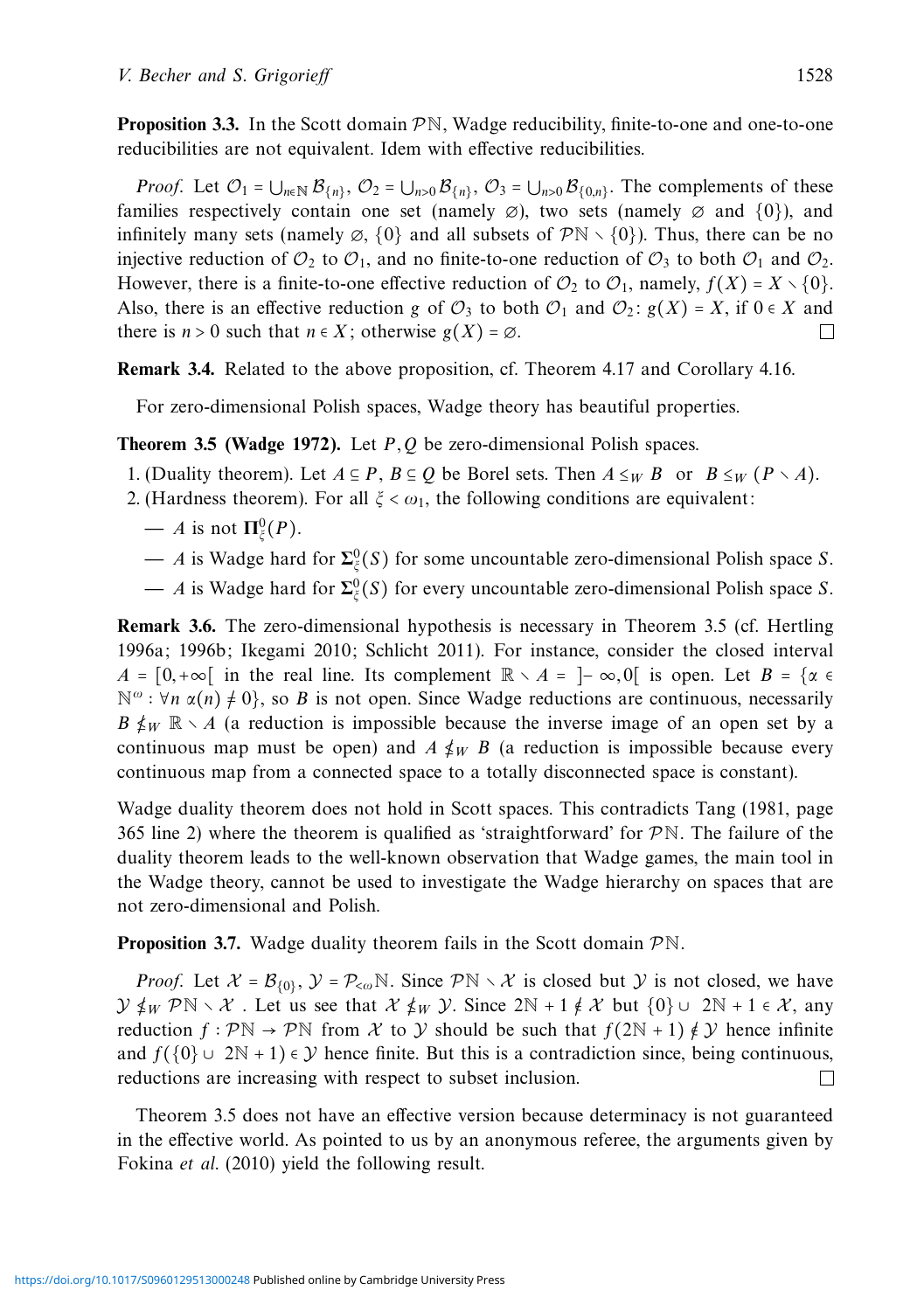**Proposition 3.8.** The ordered structure of inclusion on computable (respectively computably enumerable) subsets of  $\mathbb N$  can be embedded into the ordered structure of effective Wadge degrees (i.e. degrees relative to computable reductions) of  $\Pi_1^0$  (respectively  $\Sigma_2^0$ ) subsets of the Baire space.

Proof. We follow the arguments in the proof of Theorem 9 in Fokina et al. (2010). Their Theorem 6 establishes that there is a uniform sequence  $(A_n)_{n \in \mathbb{N}}$  of nonempty  $\Pi_1^0$ subsets of  $\mathbb{N}^{\omega}$  such that, for each *n*, there is no hyperarithmetical function  $F : \mathbb{N}^{\omega} \to \mathbb{N}^{\omega}$ such that  $F(A_n) \subseteq \bigcup_{m \neq n} A_m$ . We also use that the computable sequence  $0^\omega$  is in no  $A_n$ , stated as a Remark after their Theorem 5.

*Case of computable subsets of*  $\mathbb N$ . For  $f \in \mathbb N^\omega$  and  $k \in \mathbb N$ , let  $kf \in \mathbb N^\omega$  be such that  $(kf)(0) = k$  and  $(kf)(x) = f(x+1)$  for all  $x \in \mathbb{N}$ . For  $X \subseteq \mathbb{N}$  computable, let  $A^*_{X}$  be the  $\Pi_1^0$  set  $\bigcup_{n \in X} nA_n$ . Consider *F* ∶ N<sup>ω</sup> → N<sup>ω</sup> such that, for *f* ∈ N<sup>ω</sup>, *F*(*f*) = *f* if *f*(0) ∈ *X* and *F*(*f*) = 0<sup>*ω*</sup> otherwise. Then *F* is computable and reduces  $A^*$ <sub>*X*</sub> to  $A^*$ <sub>*Y*</sub> for any *X* ⊆ *Y* ⊆ N. Suppose now that *X*, *Y* are subsets of  $\mathbb{N}$ ,  $X \notin Y$ , and  $F : \mathbb{N}^{\omega} \to \mathbb{N}^{\omega}$  reduces  $A_X^*$  to  $A_Y^*$ . For *g* ∈  $\mathbb{N}^{\omega}$ , let *g*<sup>−</sup> ∈  $\mathbb{N}^{\omega}$  be obtained by removing the first element of *g*, i.e. *g*<sup>−</sup>(*x*) = *g*(*x*+1) for all *x*. Pick some  $k \in X \setminus Y$  and let  $G : \mathbb{N}^\omega \to \mathbb{N}^\omega$  be such that  $G(f) = F(kf)$ <sup>−</sup> for all  $f \in \mathbb{N}^\omega$ . Since  $k \in X$ ,  $G(A_k) = F(kA_k)^{-} \subseteq (A_Y^*)^{-} = \bigcup_{m \in Y} A_m$ . Since  $k \notin Y$ , the assumed property of the  $A_n$ 's ensures that G hence also the reduction  $F$  cannot be hyperarithmetical. Thus, there is no computable reduction of  $A_X^*$  to  $A_Y^*$ .

Case of computably enumerable subsets of  $\mathbb N$ . For  $X \subseteq \mathbb N$  computably enumerable, let  $A_X^{\dagger}$  be the  $\Sigma_2^0$  set  $0^{<\omega}1A_X^*$ . Let  $(n_i)_{i\in\mathbb{N}}$  be a computable enumeration of *X* and consider the map  $F : \mathbb{N}^{\omega} \to \mathbb{N}^{\omega}$  such that  $F(0^p 1 n_i f) = 0^{p+i} 1 n_i f$  for all  $p, i \in \mathbb{N}$ ,  $f \in \mathbb{N}^{\omega}$ , and  $F$  takes value  $0^\omega$  elsewhere. Then *F* is computable and reduces  $A_X^{\dagger}$  to  $A_Y^{\dagger}$  for any  $X \subseteq Y$ . As before,  $A_X^{\dagger}$  cannot be effectively reduced to  $A_Y^{\dagger}$  in case  $X \notin Y$ .

#### 3.2. Universality

It turns out that universality is related to Wadge completeness, cf. Moschovakis (1979/2009, page 27) or Kechris (1995, page 85, proof of Theorem 14.2).

### **Definition 3.9.** Let *P,Q* be topological spaces, **Γ** a Borel or Hausdorff–Kuratowski class.

- 1. A set  $U \in \Gamma(P \times Q)$  is *P*-universal for the class  $\Gamma(Q)$  if  $\Gamma(Q) = \{U_p \mid p \in P\}$  where *U<sub>p</sub>* = {*q* | (*p*, *q*) ∈ *U* }.
- 2. A set  $S \in \Gamma(Q)$  is *strongly P-universal* for  $\Gamma(Q)$  if there exists a continuous map  $\Phi$  :  $P \times Q \rightarrow Q$  such that  $\Gamma(Q) = {\Phi_p^{-1}(S) | p \in P}$  with  $\Phi_p(q) = \Phi(p,q)$ . If  $\Phi$  is one-to-one in its second argument then *S* is said to be one-to-one strongly *P*-universal.
- 3. Fix some presentations of *P,Q*. If Γ is an effective class, we get corresponding effective notions by requiring equality  $\Gamma(Q) = \{U_p \mid p \in P, p \text{ effective}\}\$  in item 1 and equality  $\Gamma(Q) = {\Phi_p^{-1}(S) | p \in P, p \text{ effective}}$  with  $\Phi$  an effective map in item 2.

#### **Remark 3.10.**

1. If there is some strongly *P*-universal set *S* for **Γ**(*Q*) then there is some *P*-universal set *U* for  $\Gamma(Q)$  : let  $U = \Phi^{-1}(S)$ , for a witness  $\Phi$  of the strong *P*-universality of *S*.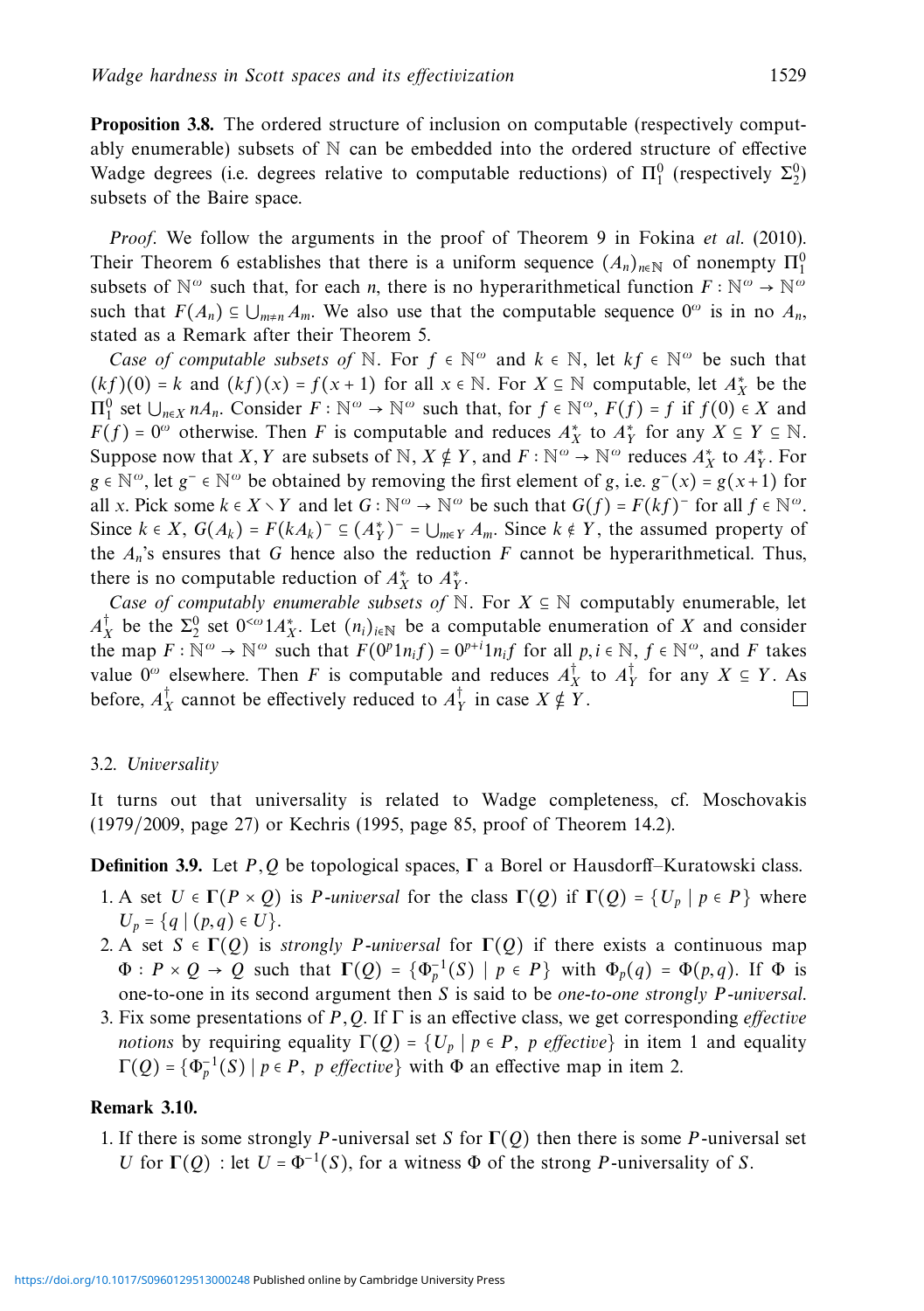2. Effective strong universality is a variant of the notion of universal partial computable function in Blum's isomorphism theorem (recall that a partial computable  $\psi : \mathbb{N} \to \mathbb{N}$ is universal if there is some computable  $f : \mathbb{N}^2 \to \mathbb{N}$  such that for all  $e, x \in \mathbb{N}$ ,  ${e}(x) = \psi(f(e, x))$ , cf. Rogers (1967, pages 54, 191)).

Wadge completeness lies between universality and strong universality.

**Proposition 3.11.** Let **Γ** be a Borel or Hausdorff–Kuratowski class. Let *P,Q* be topological spaces.

- 1. If *S* is (one-to-one) strongly *P*-universal for **Γ**(*Q*) then *S* is (one-to-one) Wadge complete for **Γ**(*Q*). An effective version holds relative to fixed presentations of *P,Q*.
- 2. Let  $C(Q, Q)$  be the set of continuous maps  $Q \rightarrow Q$  endowed with any topology at least as fine as the topology of pointwise convergence. If *S* is Wadge complete for **Γ**(*Q*) then  $U = \{ (f,q) \in C(Q,Q) \times Q \mid f(q) \in S \}$  is  $C(Q,Q)$ -universal for  $\Gamma(Q)$ . An effective version holds relative to presentations of *Q* and of a topology on  $C(Q, Q)$  finer than that of pointwise convergence.

*Proof.* 1. Let *X* be in  $\Gamma(Q)$ . Since *S* is strongly universal, there exists  $p \in P$  such that  $X = \Phi_p^{-1}(S)$  where  $\Phi_p : Q \to Q$  is the continuous map  $q \mapsto \Phi(p,q)$ . Notice that if  $\Phi$  is injective in the second argument, then  $\Phi_p$  is injective.

2. The map  $a:(f,q) \mapsto f(q)$  is continuous  $C(Q,Q) \times Q \to Q$ , so  $a^{-1}$  preserves Borel and Hausdorff–Kuratowski classes. Thus,  $U = a^{-1}(S) \in \Gamma(C(Q, Q) \times Q)$ . Since  $S \in \Gamma(Q)$ , the set  $U_f$  is in  $\Gamma(Q)$  for all  $f \in C(Q, Q)$ . Since *S* is Wadge hard for  $\Gamma(Q)$ , every  $X \in \Gamma(Q)$  is of the form *X* =  $f^{-1}(S)$  for some  $f \in C(O, O)$ . Hence,  $f^{-1}(S) = U_f$ . If *O* is not a countable set, the pointwise topology on  $C(O, O)$  has no countable basis. For the effective version we need a finer topology: If  $(V_i)_{i\in\mathbb{N}}$  is a presentation of *Q*, a convenient topology on *C*(*Q, Q*) has a presentation  $(V_A)_{A \in \mathcal{P}_{< \omega} \mathbb{N}^2}$  where  $V_A = \{f \in C(Q, Q) \mid \forall (i, j) \in A \}$  (*U<sub>i</sub>*) ⊆ *U<sub>j</sub>*}.

Wadge completeness coincides with strong universality when this last condition is not void.

**Fact 3.12.** If there is a strongly P-universal set for  $\Gamma$ (*Q*), then every Wadge complete set for  $\Gamma$ (*Q*) is strongly *P*-universal for  $\Gamma$ (*Q*). One-to-one and effective versions also hold.

*Proof.* Suppose *U* is a strongly *P*-universal set for  $\Gamma$ (*Q*) and *V* is a Wadge complete set for  $\Gamma(Q)$ . Any continuous reduction from *V* to *U* composed with a witness of the strongly *P*-universality of *V*. strongly *P*-universality of *U* yields a witness of the strongly *P*-universality of *V*.

There are also cases in which universality grants Wadge completeness.

**Fact 3.13.** Suppose  $h: P \times Q \rightarrow Q$  is a homeomorphism. If *U* is *P*-universal for  $\Gamma(Q)$  then *h*(*U*) is one-to-one Wadge complete for **Γ**(*Q*).

By classical arguments (Kechris, 1995), Wadge hardness and *P*-universality can be lifted with set-theoretical operations of complements, (countable) unions, intersections and differences. When *P*,  $P^2$  and  $P^{\omega}$  (endowed with the product topologies) are all homeomorphic (for example *<sup>N</sup><sup>ω</sup>*, 2*<sup>ω</sup>* or <sup>P</sup>N), one can lift Wadge completeness (respectively,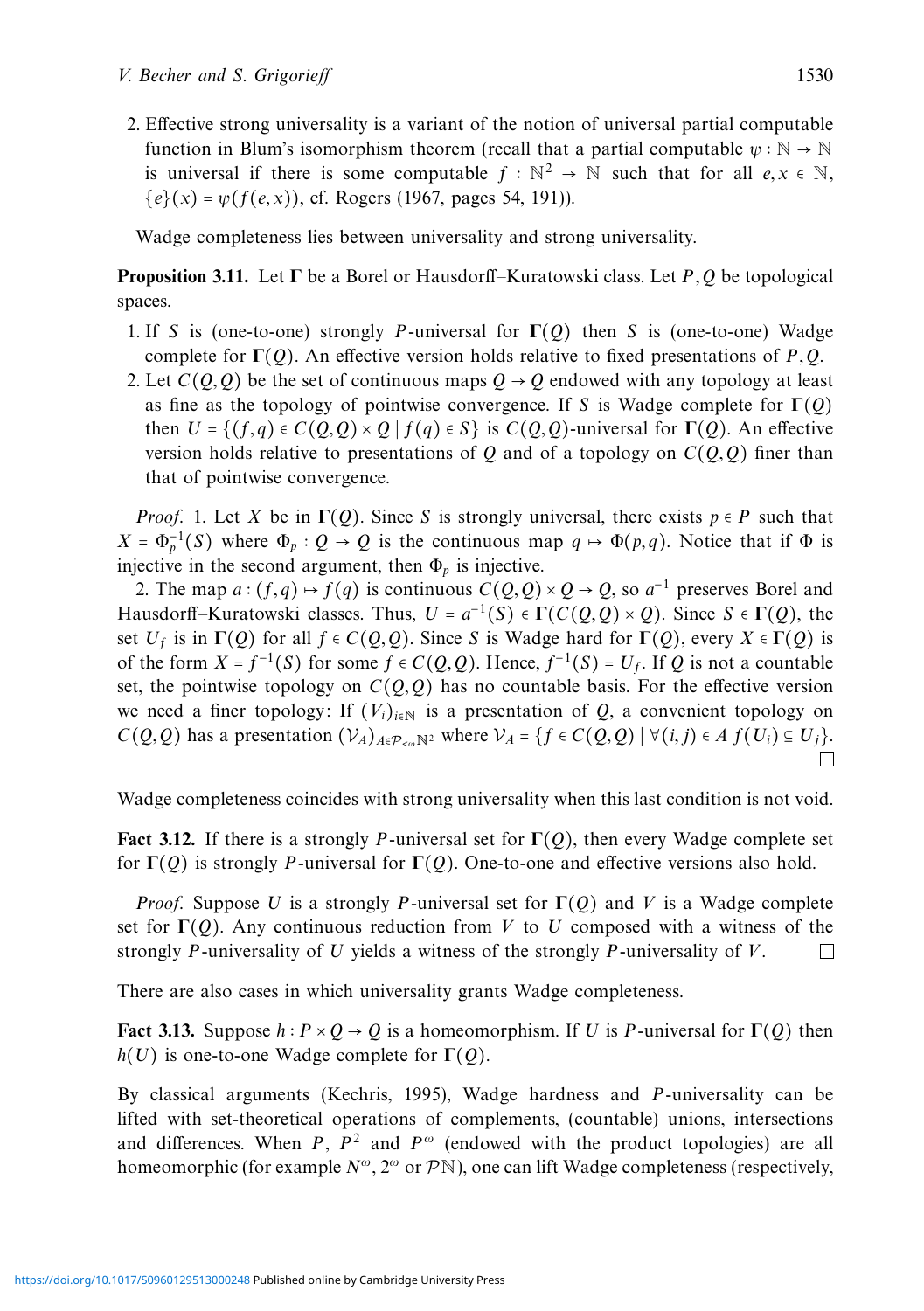*P*-universality) for a class  $\mathbf{D}_{\alpha}(\Sigma_{\xi}(Q))$  to that for a class  $\mathbf{D}_{\beta}(\Sigma_{\mu}(Q))$  as long as either *ξ* < *μ* or else *ξ* = *μ* and *α* is less or equal to *β*.

#### 3.3. Known outside the Baire space

The following simple result shows that  $\mathcal{P}N$  is for  $\omega$ -continuous domains what the Baire space  $\mathbb{N}^{\omega}$  is for Polish spaces. It can be seen as an extension of Facts 2.3 and 2.16.

**Proposition 3.14.** For every Polish space (respectively *ω*-continuous domain) *Q* there is a  $\mathbb{N}^{\omega}$ -universal (respectively PN-universal) set for  $\Sigma_1^0(Q)$ . Given presentations of the topological spaces  $\mathbb{N}^{\omega}$  and *Q* (respectively the  $\omega$ -continuous domains  $\mathcal{P}\mathbb{N}$  and *Q*), this universal set is in the effective class relative to the associated presentation of  $\mathbb{N}^{\omega} \times Q$ (respectively  $\mathcal{P}\mathbb{N} \times Q$ ), cf. Remarks 2.7 and 2.11.

*Proof.* We argue for the case of  $\omega$ -continuous domains. Let  $(b_i)_{i\in\mathbb{N}}$  be a presentation of *Q*. Let *U* = { $(X, x) \in \mathcal{P}\mathbb{N} \times Q$  | ∃*i* ∈ *X b<sub>i</sub>* ≪ *x*}. Observe that *U* ∈  $\Sigma_1^0(\mathcal{P}\mathbb{N} \times Q)$  since  $U = \bigcup_{i \in \mathbb{N}} \mathcal{B}_{\{i\}} \times \uparrow b_i$ . Clearly, *U* is in the effective class  $\Sigma_1^0(\mathcal{P}N \times Q)$ . Also, *U* is  $\mathcal{P}N$ -universal for  $\Sigma_1^0(Q)$  since, for every  $I \subseteq \mathbb{N}$ , the open set  $O = \bigcup_{i \in I} \{b_i\}$ , of  $Q$  is equal to  $U_I$ .

Applying Fact 3.13 and Proposition 3.14, one obtains the existence of Wadge complete sets for domains such as PN, a result proved in Selivanov (2005b).

**Corollary 3.15 (Selivanov 2005b).** If an *ω*-continuous domain *Q* is homeomorphic to  $\mathcal{P}N \times Q$  then it admits some one-to-one Wadge complete set for each Borel or Hausdorff– Kuratowski class.

Tang (1979) proved that a family  $A \in \Delta_2^0(\mathcal{P}N)$  is in  $\bigcup_{n < \omega} \mathbf{D}_n(\mathcal{P}N)$ , if and only if there is a finite bound on the length of A-alternating monotone chains. Of course, for finite chains there is no distinction between increasing or decreasing chains. Using alternating trees, Selivanov (2005b; 2006) extended and refined this result for *ω*-algebraic domains. A slight variation of the proof goes through with *ω*-continuous domains, cf. Selivanov (2008), Becher and Grigorieff (this volume).

**Proposition 3.16 (Selivanov 2005b, Proposition 6.4** *i***).** Let *P* be an *ω*-continuous domain and  $n \in \mathbb{N}$ . Every set in  $\Delta_2^0(P)$  but not in  $co$ - $\mathbf{D}_n(P)$  is Wadge hard for  $\mathbf{D}_n(P)$ .

Polish spaces and *ω*-continuous domains have been put in an elegant unifying framework: the *quasi-Polish* spaces (de Brecht 2011). Up to homeomorphism, quasi-Polish spaces coincide with the  $\Pi_2^0$  subspaces of  $\mathcal{P}\mathbb{N}$ . Wadge hardness results transfer from  $\mathcal{P}\mathbb{N}$ to quasi-Polish spaces as follows.

**Proposition 3.17.** Let **Γ** is  $\Sigma^0_\alpha(P\mathbb{N})$  with  $\alpha \geq 3$  or  $\Pi^0_\alpha(P\mathbb{N})$  with  $\alpha \geq 2$ . Let *P* be a topological space. Any set  $H \subseteq P$  that is Wadge hard for **Γ**(PN) is also Wadge hard for **Γ**(*Q*) for every quasi-Polish space *Q*.

*Proof.* Since every quasi-Polish space is homeomorphic to a  $\Pi_2^0$  subspace of  $\mathcal{P}\mathbb{N}$ , we can suppose *Q* is a  $\Pi_2^0$  subspace of  $\mathcal{P}\mathbb{N}$ . The hypothesis on **Γ** ensures that *Q* is in  $\Gamma(\mathcal{P}\mathbb{N})$ .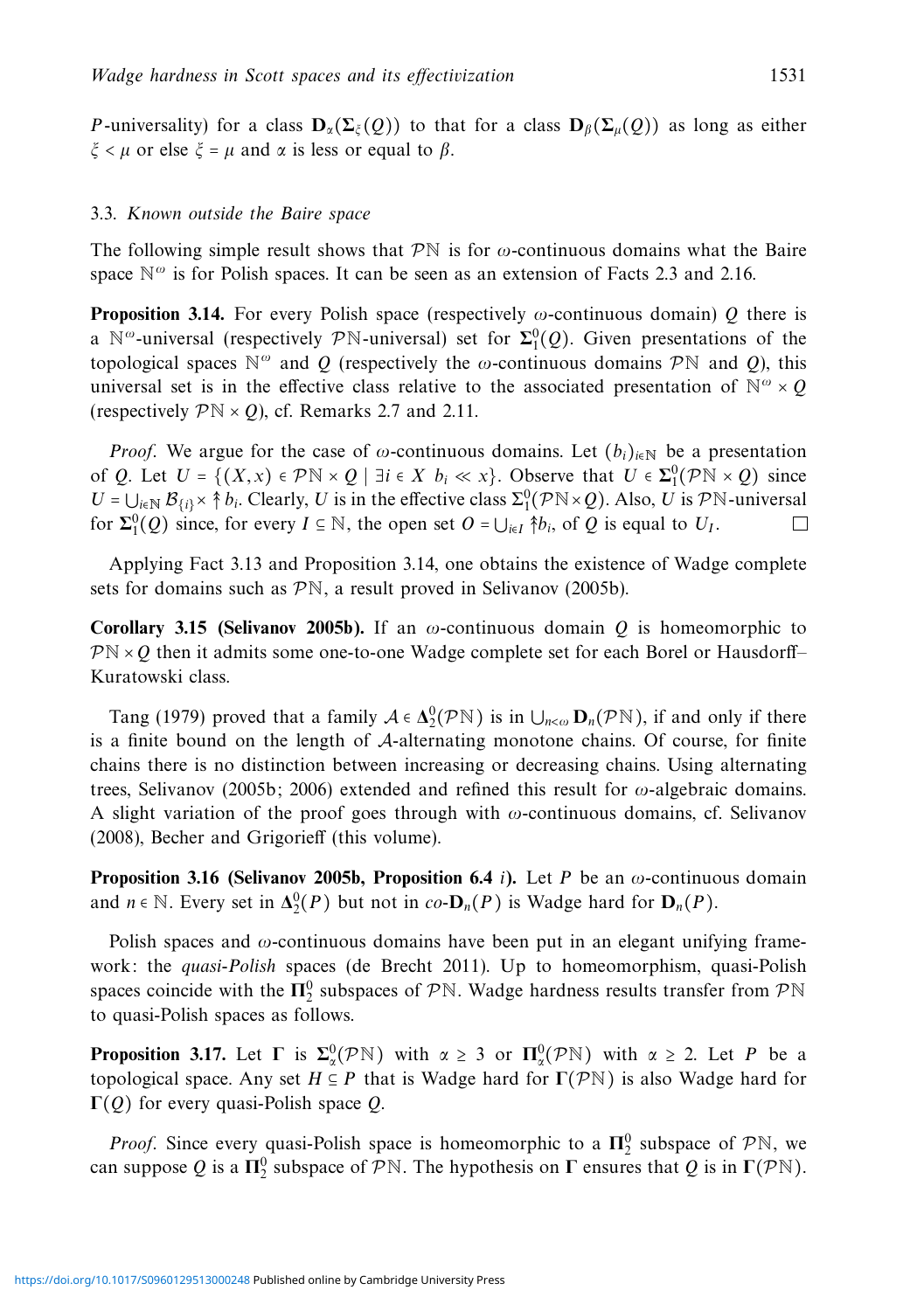If  $A \in \Gamma(Q)$ , then  $A = A' \cap Q$  for some  $A' \in \Gamma(\mathcal{P} \mathbb{N})$  hence  $A \in \Gamma(\mathcal{P} \mathbb{N})$ . The restriction to *Q* of any continuous reduction of *A'* to *H* is a reduction of *A* to *H*. of any continuous reduction of *A*′ to *H* is a reduction of *A* to *H*.

# **4. Wadge hardness and alternating decreasing chains**

#### 4.1. Alternating chains

Recall that we write  $\alpha \sim \beta$  to indicate that  $\alpha$  and  $\beta$  have the same parity.

**Definition 4.1.** Let  $(P, \subseteq)$  be a dcpo, *A* a subset of *P* and *α* an ordinal.

1. An  $(\alpha + 1)$ -sequence  $(x_\beta)_{\beta \leq \alpha}$  of elements of *P* is an *A*-alternating decreasing chain if

$$
- x_{\beta} \supset x_{\delta} \text{ for all } \beta < \delta \le \alpha, \text{ and}
$$

- *x*<sub>β</sub> ∈ *A* if and only if  $β \nmid α$  (thus,  $x_α \notin A$ ).
- 2. An *A*-special ( $\alpha$  + 1)-chain is an *A*-alternating decreasing chain  $(x_\beta)_{\beta \leq \alpha}$  such that

$$
- (x_{\beta} \supseteq x \supseteq x_{\beta+1}) \Rightarrow (x \in A \Leftrightarrow \beta \neq \alpha), \text{ and}
$$

$$
- (x_{\alpha} \supseteq x) \Rightarrow (x \notin A).
$$

**Note 4.2.** If  $(x_\beta)_{\beta \leq \alpha}$  is *A*-alternating and  $\gamma < \alpha$ , then  $(x_\beta)_{\beta \leq \gamma}$  is *A*-alternating if and only if *γ* ∼ *α*.

**Remark 4.3.** As proved by Selivanov (2005b; 2008), when  $\alpha$  is infinite and *A* is  $\Delta_2^0$  *A*alternating increasing chains do not exist. In fact, if *A* is in the difference of two open sets and the supremum of an increasing chain  $(x_n)_{n\in\mathbb{N}}$  is in *A* then the  $x_n$ 's are in *A* for all *n* large enough. By considering countable unions, it follows that the same is true if *A* is  $\Sigma^0_2$ . This property forbids *A*-alternation of increasing infinite chains if *A* is  $\Delta^0_2$ .

# 4.2. Wadge hardness and alternating decreasing (*α* + 1)-chains

If *A* is in  $\Delta_2^0$  then long *A*-alternating decreasing infinite chains do exist in  $\mathcal{P}\mathbb{N}$ .

**Proposition 4.4.** Let  $\alpha \geq 1$  be a countable ordinal.

- 1. There exists a family  $A \in \mathbf{D}_{\alpha}(\mathcal{P}N)$  and an A-special chain  $(X_{\beta})_{\beta \leq \alpha}$  such that  $X_{\alpha}$  and  $X_{\beta} \setminus X_{\beta+1}$ , for all  $\beta < \alpha$ , are infinite subsets of N.
- 2. If  $\alpha < \omega_1^{CK}$  then A can be taken in the effective class  $D_{\alpha}(\mathcal{P}N)$  and the chain can be taken computable (cf. Definition 2.9).

*Proof.* Let  $\beta \mapsto a_{\beta}$  be a bijection  $\alpha \to 3\mathbb{N}$ . Let  $(A_{\beta})_{\beta \leq \alpha}$  be a family of pairwise disjoint infinite subsets of  $3\mathbb{N} + 1$ . For  $\beta \leq \alpha$ , let  $X_{\beta} = (3\mathbb{N} + 2) \cup \bigcup_{\beta \leq \delta < \alpha} (\{a_{\delta}\} \cup A_{\delta})$ . Then  $X_\beta \setminus X_{\beta+1} = \{a_\beta\} \cup A_\beta$  and  $X_\alpha = 3\mathbb{N} + 2$  are infinite sets. For  $\beta < \alpha$ , define an open family  $U_\beta = \{Z \mid \exists \gamma \leq \beta \; a_\gamma \in Z\}$ . With these open families, define a family  $\mathcal{A} = D_\alpha((U_\beta)_{\beta \leq \alpha}) =$  $\bigcup_{\beta < \alpha, \beta \nmid \alpha} U_\beta \setminus \bigcup_{\gamma < \beta} U_\gamma$  in  $\mathbf{D}_\alpha(\mathcal{P}^{\mathbb{N}})$ . Observe that a set X is in A, if and only if it meets  ${a_{\beta} | \beta < \alpha}$  and the least  $\beta < \alpha$  such that  $a_{\beta} \in X$  has parity different from that of  $\alpha$ . In particular, if  $X_\beta \supseteq X \supseteq X_{\beta+1}$  then  $X \in \mathcal{A}$  if and only if  $\beta \neq \alpha$ . Thus  $(X_\beta)_{\beta \leq \alpha}$  is an *A*-special chain. Effectivization is straightforward. chain. Effectivization is straightforward.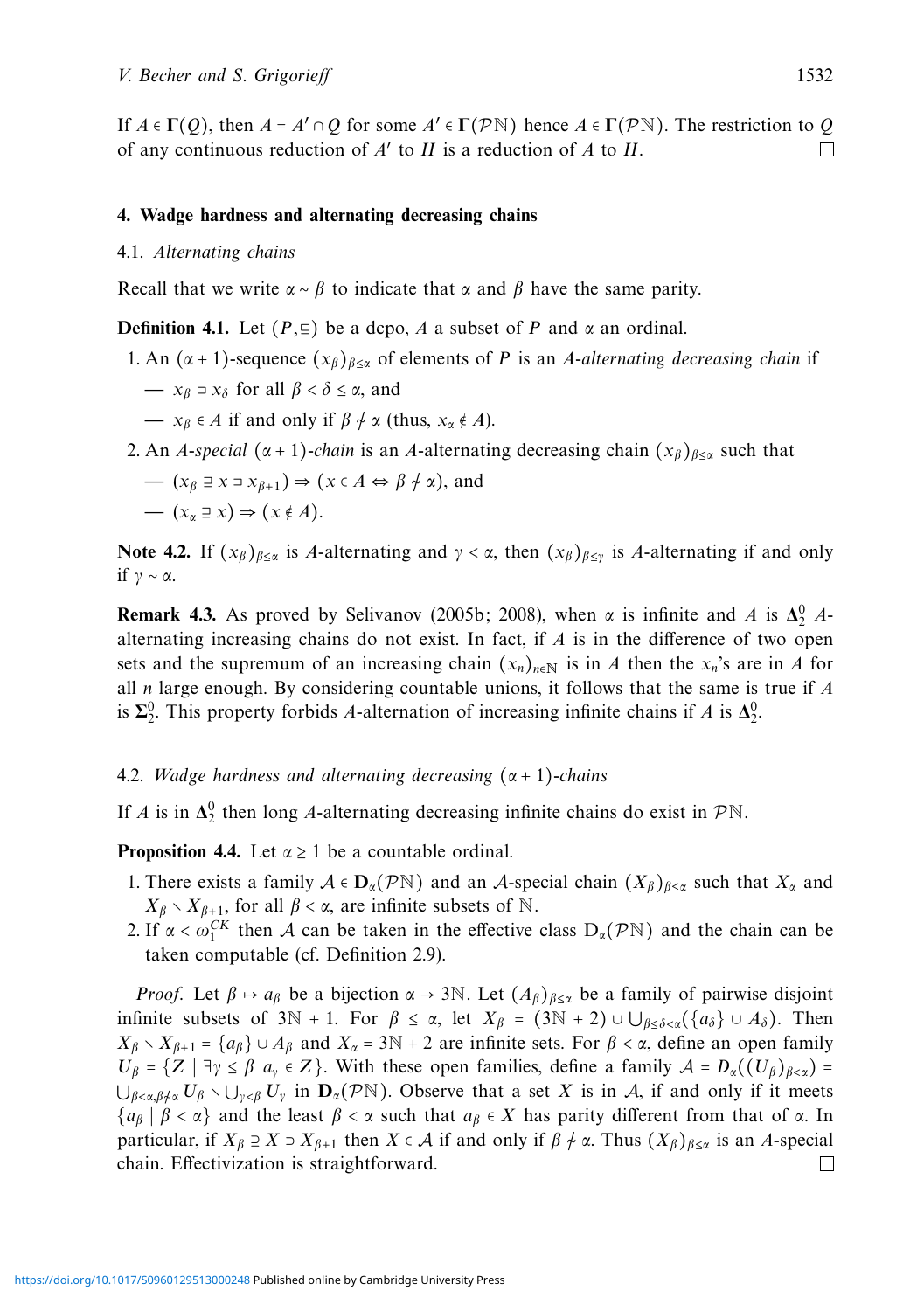In general, in continuous domains, long decreasing chains may not exist. For instance in the *ω*-algebraic domain ( $2<sup>{\leq} \omega, \equiv</sup>$ ) of finite and infinite binary words with the prefix ordering, every decreasing chain is finite. However, in case a long decreasing chain exists then it can always be viewed as an *A*-alternating chain for some  $A \in \Delta_2^0$ .

**Proposition 4.5.** Let *P* be a continuous domain and  $\alpha < \omega_1$  be an ordinal.

- 1. Every strictly decreasing chain  $(x_\beta)_{\beta \leq \alpha}$  in *P* is *A*-special for some  $A \in \mathbf{D}_\alpha(P)$ .
- 2. Suppose *P* is  $\omega$ -continuous and fix some presentation of *P*. If  $\alpha < \omega_1^{CK}$  and the chain is computable then we can take  $A \in D_{\alpha}(P)$ .

*Proof.* Let *B* be a basis of *P*. In the vein of Fact 2.3, we use the isomorphism  $\psi$ between  $(P, \subseteq)$  and a subspace of  $(\mathcal{P}(B), \subseteq)$  such that  $\psi(x) = B \cap \{x \in \{b \in B \mid b \ll x\}.$ Thus,  $(\psi(x_\beta))_{\beta<\alpha}$  is a strictly decreasing chain. Let  $U_\beta = \bigcup {\{\uparrow\} b \mid b \in \psi(x_0) \setminus \psi(x_{\beta+1})\}$ for  $\beta < \alpha$ . The  $U_{\beta}$ 's are strictly increasing open subsets of *P*. Let  $A = D_{\alpha}((U_{\beta})_{\beta < \alpha})$ . The set *A* is in  $D_{\alpha}(P)$ . Suppose  $\beta < \alpha$  and  $x_{\beta} \ni x \ni x_{\beta+1}$ . Then  $\psi(x_{\beta}) \ni \psi(x) \ni \psi(x_{\beta+1})$ , so that  $x \in U_{\delta}$  if and only if  $\psi(x)$  meets  $\psi(x_0) \setminus \psi(x_{\delta+1})$  if and only if  $\delta \geq \beta$ . In particular, *x* ∈ *U*<sub>β</sub> ∖ ∪<sub>*γ*<β</sub>. Thus, *x* ∈ *A* if and only if  $\beta \neq \alpha$  (hence,  $\beta \sim \alpha + 1$ ). Finally, suppose  $x_{\alpha} \equiv x$ . Then  $\psi(x_\alpha) \supseteq \psi(x)$  and *x* is in no  $U_\beta$ , hence  $x \notin A$ . For the effective version, using a presentation  $(b_i)_{i \in \mathbb{N}}$ , replace *ψ* with  $\varphi$  of Facts 2.3 and 2.16 such that  $\varphi(x) = \{i \in \mathbb{N} \mid b_i \ll x\}$ . The computability of the chain  $(x_0)_{0 \le x}$  ensures that of  $(\varphi(x_0) \setminus \varphi(x_{0+1}))_{0 \le x}$ . computability of the chain  $(x_\beta)_{\beta \leq \alpha}$  ensures that of  $(\varphi(x_0) \setminus \varphi(x_{\beta+1}))_{\beta \leq \alpha}$ .

**Note 4.6.** An effective chain is not enough for the above proof: being differences of computably enumerable sets, the sets  $\varphi(x_0) \setminus \varphi(x_{\beta+1})$  might not be computably enumerable.

**Remark 4.7.** The proof of Proposition 4.5 amounts to a proof for the case  $P = \mathcal{P}(\kappa)$ , where  $\kappa$  is cardinal, and a transfer to all continuous domains having a basis of cardinality  $\leq$  *κ* via an obvious extension of Fact 2.3. Idem for effectivization with  $\kappa = \omega$  and Fact 2.16.

We present now one of the main theorems of the paper. For the effective part of the result we use the following convention: effective reductions  $P \rightarrow Q$  are relative to the presentations  $({\uparrow} p_n)_{n \in \mathbb{N}}$  and  $({\uparrow} q_n)_{n \in \mathbb{N}}$  of the Scott topologies on *P*, *Q* associated to presentations  $(p_n)_{n \in \mathbb{N}}$  and  $(q_n)_{n \in \mathbb{N}}$  of the *ω*-continuous domains *P*, *Q*.

**Theorem 4.8.** Let *Q* be a continuous domain,  $H \subseteq Q$  and  $\alpha < \omega_1$  be an ordinal.

1. The following conditions are equivalent.

- (*i*) *H* is Wadge hard for  $D_\alpha(P)$  for every continuous domain *P*.
- (*ii*) *H* is Wadge hard for  $\mathbf{D}_{\alpha}(\mathcal{P}N)$ .
- (*iii*) *H* is Wadge hard for  $\mathbf{D}_{\alpha}(P)$  for some continuous domain *P* admitting a strictly decreasing chain of length *α* + 1.
- (*iv*) There exists a decreasing *H*-alternating chain in *Q* of length *α* + 1.
- 2. Suppose *Q* is an  $\omega$ -continuous domain and fix some presentation  $(q_n)_{n \in \mathbb{N}}$  of *Q*. If  $\alpha < \omega_1^{CK}$  the following conditions are equivalent.
	- $(i_e)$  *H* is Wadge hard for  $D_\alpha(P)$  and effectively Wadge hard for  $D_\alpha(P)$  for every effective *ω*-continuous domain *P* (cf. Definition 2.9).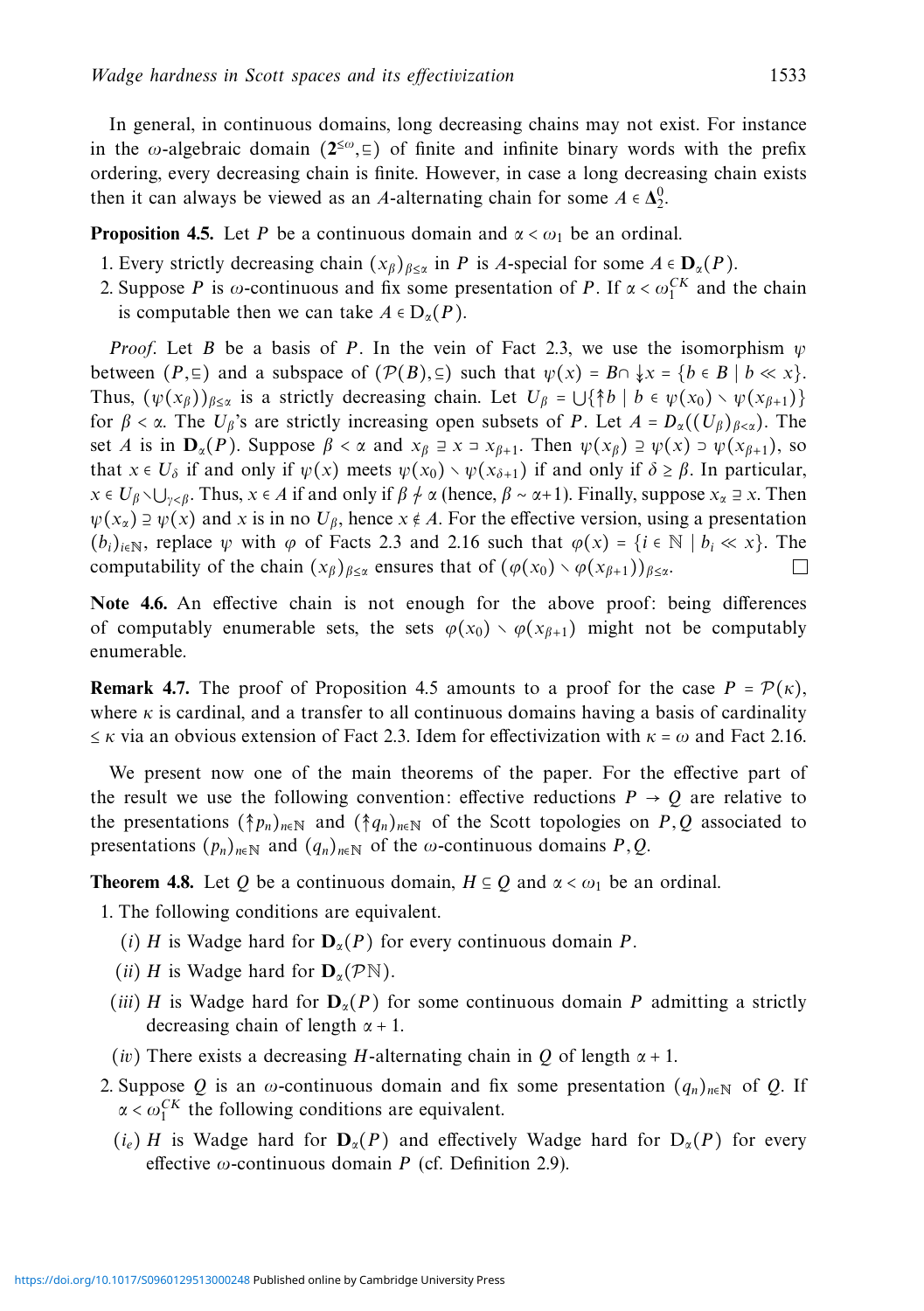- $(i\omega_e)$  *H* is effectively Wadge hard for  $D_\alpha(\mathcal{P}N)$ .
- (*iii<sub>e</sub>*) *H* is effectively Wadge hard for  $D_{\alpha}(P)$  for some effective  $\omega$ -algebraic domain *P* admitting a computable strictly decreasing chain of length *α* + 1.
- (*ive*) There exists an effective decreasing *H*-alternating chain in *Q* of length *α* + 1.

*Proof.* (*i*)  $\Rightarrow$  (*ii*). Particularize item (*i*) with  $P = \mathcal{P}\mathbb{N}$ .

 $(ii) \Rightarrow (iii)$ . Let  $P = \mathcal{P} \mathbb{N}$  and use Proposition 4.4.

 $(iii) \Rightarrow (iv)$ . By Proposition 4.5, the strictly decreasing chain in *P* of length  $\alpha + 1$  given by (*iii*) is *A*-alternating for some  $A \in \mathbf{D}_\alpha(P)$ . A continuous reduction of *A* to *H* maps this *A*-alternating chain onto a decreasing *H*-alternating chain in *Q*.

 $(iv) \Rightarrow (i)$ . Let  $(y_\beta)_{\beta \leq \alpha}$  be a decreasing *H*-alternating chain of length  $\alpha + 1$ . Suppose *X* is a set in  $\mathbf{D}_{\alpha}(P)$ . Then  $X = \bigcup_{\beta < \alpha, \beta \neq \alpha} V_{\beta} \setminus \bigcup_{\gamma < \beta} V_{\gamma}$  for some increasing chain  $(V_{\beta})_{\beta \leq \alpha}$  of open sets. Define  $\tau : P \to \alpha + 1$  and  $f : P \to Q$  as follows: for  $z \in P$ ,

$$
\tau(z) = \begin{cases} \text{least } \beta < \alpha \text{ such that } z \in V_{\beta} & \text{if } z \in \bigcup_{\beta < \alpha} V_{\beta} \\ \alpha & \text{otherwise.} \end{cases}
$$
\n
$$
f(z) = y_{\tau(z)}.
$$

Since the  $V_\beta$ 's are increasing and are open hence are upsets in *P*,  $\tau$  is decreasing and *f* is increasing. Letting *B* be a basis of *P*, we have  $V_\beta = \bigcup_{c \in I_\beta} \hat{\uparrow}c$  for some  $I_\beta \subseteq B$ . Thus,

*z* ∈ *Vβ* ⇔ ∃*c* ∈ *Iβ c* ≪ *z*  $\Leftrightarrow \exists c \in I_\beta \exists b \in B \ c \ll b \ll z$  (by the interpolation property) ⇔ ∃*b* ∈ *B* (*b* ≪ *z* ∧ *b* ∈ *Vβ*)  $\tau(z) = \min{\tau(b) | b \in B, b \ll z}$ <br>  $f(z) = \max_{\tau} {f(b) | b \in B, b \ll z}$  $=$  max<sub>⊑</sub>{*f*(*b*) | *b*  $\in$  *B*, *b*  $\ll$  *z*}*.* 

The last equality shows that *f* is continuous. Finally, observe that  $z \in X$  if and only if  $\tau(z) < \alpha$  and  $\tau(z) \neq \alpha$  if and only if  $f(z) = y_{\tau(z)} \in H$ . Thus, f reduces *X* to *H*.

 $(i_e) \Rightarrow (ii_e) \Rightarrow (iii_e)$ . Idem as  $(i) \Rightarrow (ii) \Rightarrow (iii)$ .

 $(iii_e) \Rightarrow (iv_e)$ . By Proposition 4.5, the chain in *P* of length  $\alpha + 1$  given by (*iii*) is *A*-alternating for some  $A \in D_{\alpha}(P)$ . Observe that an effective reduction from *A* to *H* maps this computable chain onto an effective decreasing *H*-alternating chain.

 $(iv_e) \Rightarrow (i_e)$ . Suppose  $X \in D_\alpha(P)$ . Keeping the notation as in the proof of  $(iv) \Rightarrow (i)$ , we first show that the reduction  $f : P \to Q$  of *X* to *H* is domain-effective. Let  $(p_i)_{i \in \mathbb{N}}$  and  $(q_{\ell})_{\ell \in \mathbb{N}}$  be presentations of *P* and *Q* such that  $(p_i)_{i \in \mathbb{N}}$  is effective, i.e.  $\{(i, j) | p_i \ll p_j\}$  is computably enumerable. Since  $\alpha < \omega_1^{CK}$  and the chain  $(y_\beta)_{\beta \le \alpha}$  is effective, there exists an initial segment *S* of N, a set  $R \subset S^2$  and a map  $\rho : S \to \alpha + 1$  such that

 $\rho$  is an isomorphism (necessarily unique) between  $(S, R)$  and  $(\alpha + 1, \leq),$ — the relation  $\{(n,\ell) | q_{\ell} \ll y_{\rho(n)}\}$  is computably enumerable.

Since  $X \in D_\alpha(P)$ , we can suppose that  $\{(n, j) | p_j \in I_{\rho(n)}\}$  is a computably enumerable set. Let  $a \in S$  be such that  $\alpha = \rho(a)$ . For  $\ell, i \in \mathbb{N}$ ,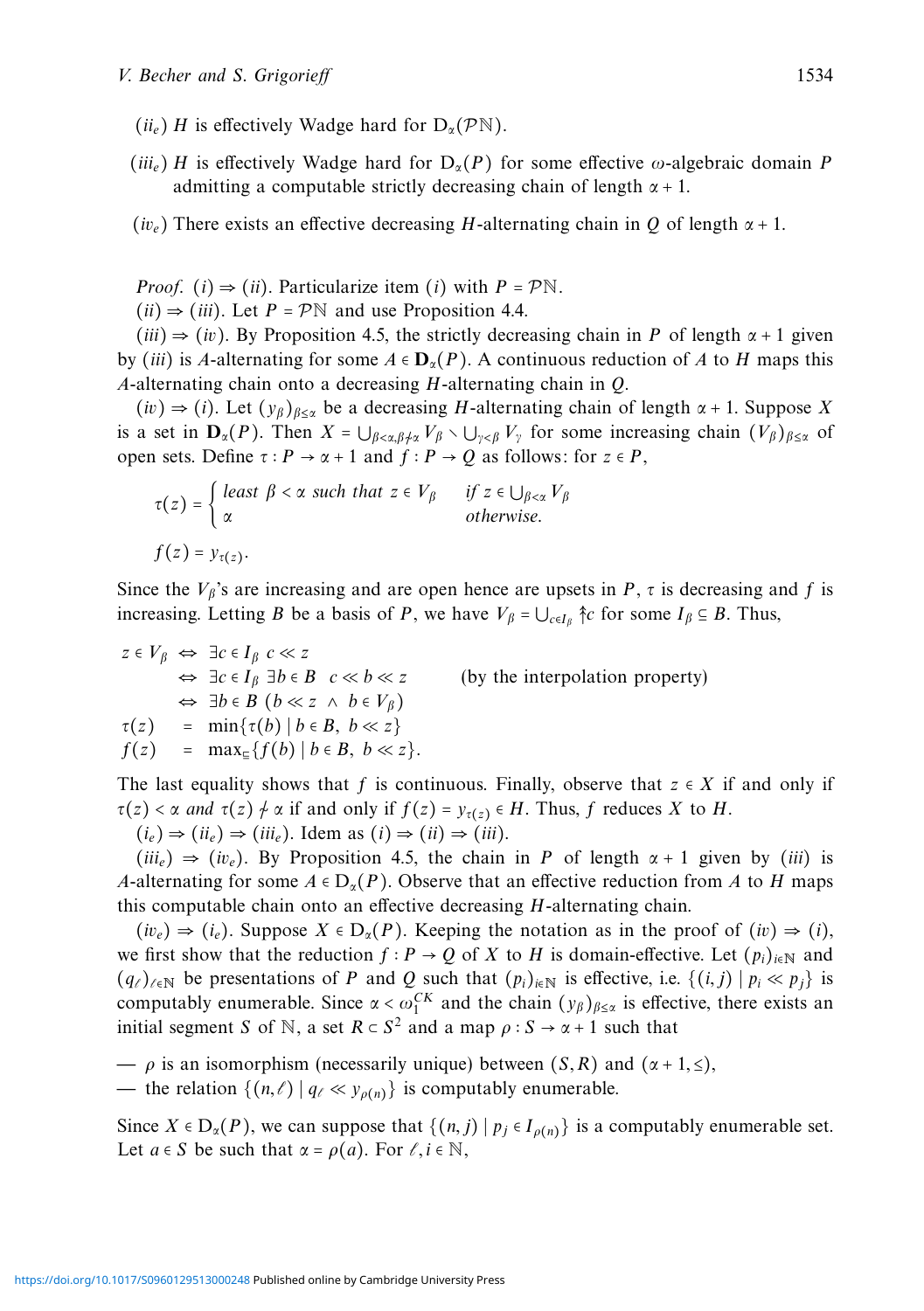$$
q_{\ell} \ll f(p_i) \Leftrightarrow q_{\ell} \ll y_{\tau(p_i)}
$$
  
\n
$$
\Leftrightarrow q_{\ell} \ll \max (\{y_{\beta} \mid \tau(p_i) \le \beta \le \alpha\})
$$
  
\n
$$
\Leftrightarrow q_{\ell} \ll y_{\alpha} \text{ or } \exists \beta < \alpha \ (q_{\ell} \ll y_{\beta} \text{ and } \beta \ge \tau(p_i))
$$
  
\n
$$
\Leftrightarrow q_{\ell} \ll y_{\alpha} \text{ or } \exists \beta < \alpha \ (q_{\ell} \ll y_{\beta} \text{ and } p_i \in V_{\beta})
$$
  
\n
$$
\Leftrightarrow q_{\ell} \ll y_{\alpha} \text{ or } \exists \beta < \alpha \ (q_{\ell} \ll y_{\beta} \text{ and } \exists p_j \in I_{\beta} \ p_j \ll p_i)
$$
  
\n
$$
\Leftrightarrow q_{\ell} \ll y_{\rho(a)} \text{ or } \exists n \ne a \exists j \ (q_{\ell} \ll y_{\rho(n)} \text{ and } p_j \in I_{\rho(n)} \text{ and } p_j \ll p_i).
$$

Thus, the set  $\{(i,\ell) | q_\ell \ll f(p_i)\}$  is obtained via conjunction, disjunction and projection of computably enumerable sets. As such, it is computably enumerable. This proves *f* is a domain-effective map.

If *P* is  $\omega$ -algebraic and the  $p_n$ 's are compact elements then Fact 2.14 ensures that the reduction *f* is also topology-effective. In the general case where *P* is only  $\omega$ -continuous, we argue as follows. Consider the map  $\varphi : P \to \mathcal{P} \mathbb{N}$  such that  $\varphi(x) = \{n \in \mathbb{N} \mid p_n \ll x\}.$ Since the presentation  $(p_n)_{n \in \mathbb{N}}$  of *P* is effective, Fact 2.16 ensures that  $\varphi$  is a topological embedding which is topology-effective (relatively to the canonical presentation of  $\mathcal{P}N$ ) and that  $\varphi(X) = \mathcal{Y} \cap \varphi(P)$  for some  $\mathcal{Y} \in D_{\alpha}(\mathcal{P}N)$ . Since  $\mathcal{P}N$  is an effective  $\omega$ -algebraic domain, the above argument applied to the subset  $\mathcal{Y}$  of  $\mathcal{P}\mathbb{N}$ , yields a reduction *g* ∶  $\mathcal{P}\mathbb{N} \to \mathcal{Q}$ of *y* to *H* which is topology-effective. The composition  $g \circ \varphi : P \to Q$  is then a reduction of *X* to *H* which is also topology-effective of *X* to *H* which is also topology-effective.

**Remark 4.9.** Letting  $\alpha = 1$ , the characterization of hardness for  $\Sigma_1^0(\mathcal{P}N)$  given by Theorem 4.8 is in the vein of the work done in Becher and Grigorieff (2009).

The next Corollary was known for the domain  $\mathcal{P}N$  (Selivanov 2005b), cf. Corollary 3.15.

**Corollary 4.10.** Let *Q* be a continuous domain and  $\alpha < \omega_1$  be a countable ordinal.

- 1. If Q admits some strictly decreasing chain of length  $\alpha + 1$  then there exists a Wadge complete set for  $D_\alpha(Q)$ . In particular, this applies if  $Q = \mathcal{P}N$ .
- 2. Suppose *Q* is an effective *ω*-continuous domain. If *Q* admits some computable strictly decreasing chain of length *α*+1 then there exists a Wadge complete set for **D***α*(*Q*) which is also effectively Wadge complete for  $D_\alpha(Q)$ . In particular, this applies if  $Q = \mathcal{P} \mathbb{N}$ .

*Proof.* By Proposition 4.5, the assumed strictly decreasing chain of length  $\alpha + 1$  is *H*-special, hence *H*-alternating for some  $H \in \mathbf{D}_\alpha(Q)$ . Thus item (iv) of Theorem 4.8 is satisfied; then, item (i) of Theorem 4.8 also holds, hence *H* is as desired. The possible instantiation  $Q = \mathcal{P} \mathbb{N}$  comes from Proposition 4.4. Effectivization is straightforward.  $\Box$ 

#### 4.3. One-to-one Wadge completeness and alternating decreasing chains

Universal properties as those in part 1 (*i*) of Theorem 4.8 cannot hold with one-to-one Wadge reductions  $f : P \to Q$  since such reductions can only exist if Q has cardinality at least that of *P*. Therefore, we shall restrict to  $\omega$ -continuous domains. The version of Theorem 4.8 for one-to-one hardness relies on the following notion.

**Definition 4.11.** Let  $(P, \subseteq)$  be an ordered set and  $\alpha$  an ordinal.

1. A strictly decreasing chain  $(x_\beta)_{\beta \leq \alpha}$  is scattered if there exist one-to-one continuous maps  $\theta_{\beta} : \mathcal{P} \mathbb{N} \to P$ , for  $\beta \leq \alpha$ , such that

 $\theta_{\alpha}(\mathcal{P}N) \subseteq \{x \mid x_{\alpha} \supseteq x\}$ , and  $\theta_{\beta}(\mathcal{P}N) \subseteq \{x \mid x_{\beta} \supseteq x \supseteq x_{\beta+1}\}$  for  $\beta < \alpha$ .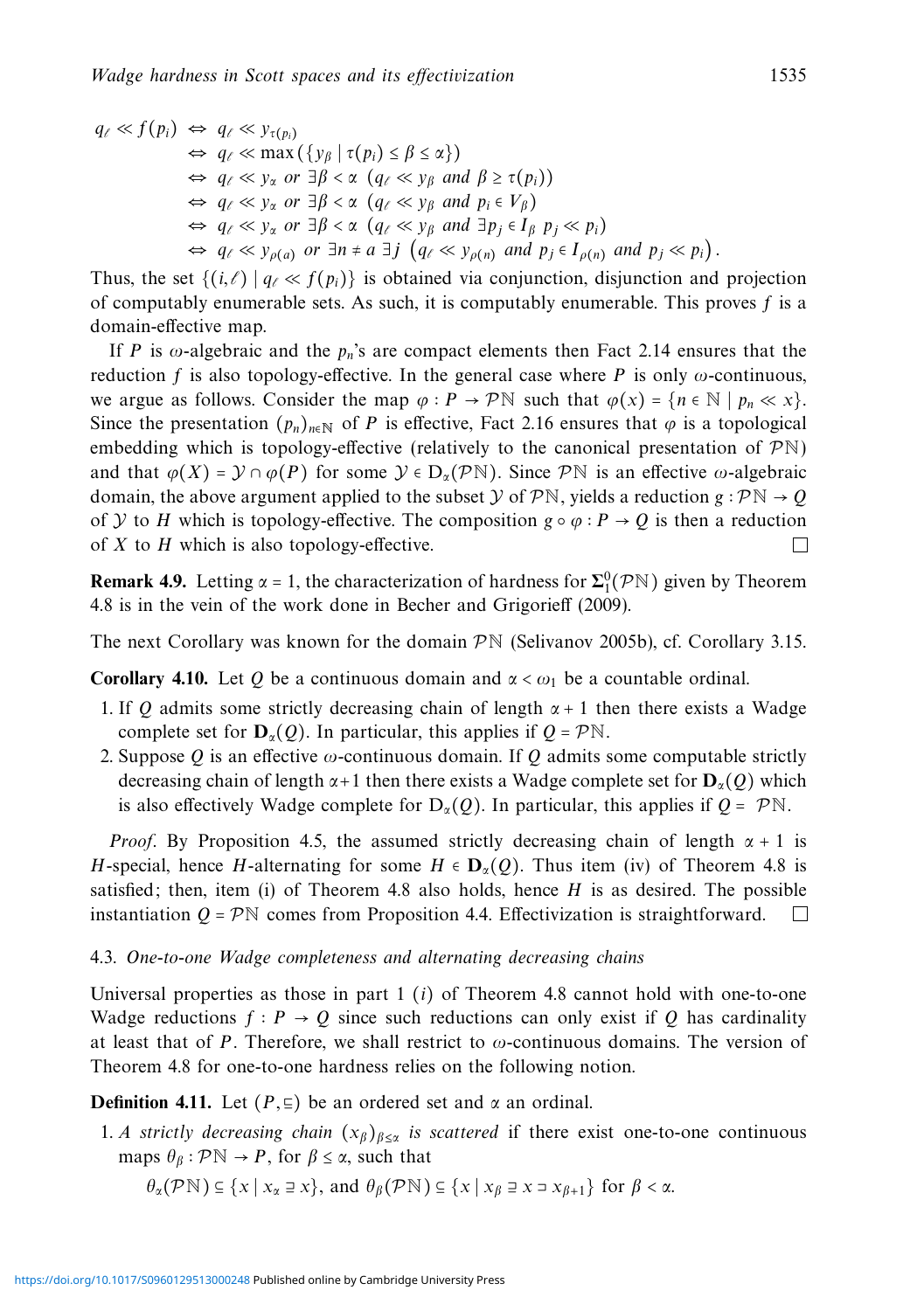2. Let  $A \subseteq P$ . A strictly decreasing chain  $(x_\beta)_{\beta \leq \alpha}$  is A-scattered if it is scattered for one-to-one continuous maps  $\theta_{\beta} : \mathcal{P} \mathbb{N} \to P$ , for  $\beta \leq \alpha$ , such that

*θβ*(PN) ⊆ *A* if *β* ∼/ *α*, and *θβ*(PN) ⊆ *P* ∖ *A* if *β* ∼ *α*.

3. Suppose  $(P, \underline{\epsilon})$  is an *ω*-continuous domain. Fix some presentation of *P*. If  $\alpha < \omega_1^{CK}$ , a scattered chain  $(x_\beta)_{\beta<\alpha}$  is effective if it is an effective  $(\alpha+1)$ -sequence of elements of *P* and  $(\theta_{\beta})_{\beta \leq \alpha}$  is an effective  $(\alpha + 1)$ -sequence of maps  $\mathcal{P} \mathbb{N} \to P$ .

**Proposition 4.12.** Let  $(X_\beta)_{\beta \leq \alpha}$  be a strictly decreasing sequence of subsets of N, of length  $(\alpha + 1)$ .

- 1. The following conditions are equivalent.
	- (a) The chain  $(X_\beta)_{\beta \leq \alpha}$  is scattered.
	- (b)  $X_\alpha$  and each of  $X_\beta \setminus X_{\beta+1}$ , for  $\beta < \alpha$ , is an infinite set.
- 2. Suppose  $(X_\beta)_{\beta \leq \alpha}$  is A-special for some  $A \subseteq \mathcal{P}\mathbb{N}$ . Then, a third equivalent condition is (c)  $(X_\beta)_{\beta \leq \alpha}$  is A-scattered.

*Proof.* (*a*)  $\Rightarrow$  (*b*). Suppose the chain is scattered. Then, with the notation of Definition 4.11, for  $\beta < \alpha$ ,  $(\theta_{\beta}(\{0,\ldots,n\}))_{n\in\mathbb{N}}$  is a strictly increasing sequence of sets in  ${X \mid X_\beta \supseteq X \supseteq X_{\beta+1}}$ . Thus,  $X_\beta \setminus X_{\beta+1}$  is infinite. Similarly,  $X_\alpha$  is infinite.

(*b*)  $\Rightarrow$  (*a*). Consider bijective maps  $\mu_{\alpha} : \mathbb{N} \to X_{\alpha}$  and  $\mu_{\beta} : \mathbb{N} \to X_{\beta} \setminus X_{\beta+1}$ , for  $\beta < \alpha$ . For  $Z \in \mathcal{P}\mathbb{N}$ , let  $\theta_{\alpha}(Z) = \mu_{\alpha}(Z)$  and, for  $\beta < \alpha$ ,  $\theta_{\beta}(Z) = X_{\beta+1} \cup \mu_{\beta}(Z)$ . The condition of Definition 4.11 item 1 is true, hence the chain is scattered.

In case the chain is A-special,  $(b) \Rightarrow (c)$  and  $(c) \Rightarrow (a)$  are straightforward.

**Corollary 4.13.** Let  $\alpha < \omega_1$  be an ordinal. There exists  $A \in \mathbf{D}_\alpha(\mathcal{P}N)$  and an A-scattered chain of length  $\alpha + 1$ . If  $\alpha < \omega_1^{CK}$  then we can take  $\mathcal{A} \in D_{\alpha}(\mathcal{P}N)$  and get a computable A-scattered chain of length  $\alpha + 1$ .

Proof. Use Propositions 4.4 and 4.12.

To characterize effective Wadge one-to-one hardness we use the same convention as in Theorem 4.8: effective reductions  $P \to Q$  are relative to the presentations  $(\hat{\uparrow} p_n)_{n \in \mathbb{N}}$  and  $(\dagger q_n)_{n\in\mathbb{N}}$  of the Scott topologies on *P*, *Q* for presentations  $(p_n)_{n\in\mathbb{N}}$  and  $(q_n)_{n\in\mathbb{N}}$  of the *ω*-continuous domains *P,Q*.

**Theorem 4.14.** Let *Q* be an *ω*-continuous domain,  $H \subseteq Q$  and  $\alpha < \omega_1$  be an ordinal.

1. The following conditions are equivalent.

- (*i*) *H* is one-to-one Wadge hard for  $D_\alpha(P)$  for every  $\omega$ -continuous domain *P*.
- (*ii*) *H* is one-to-one Wadge hard for  $D_{\alpha}(\mathcal{P}N)$ .
- (*iii*) *H* is one-to-one Wadge hard for  $D_\alpha(P)$  for some continuous domain *P* admitting a scattered chain of length *α* + 1.
- (*iv*) There exists an *H*-scattered chain in *Q* of length *α* + 1.

2. Fix some presentation  $(q_n)_{n \in \mathbb{N}}$  of *Q*. If  $\alpha < \omega_1^{CK}$  the following conditions are equivalent.

(*ie*) *H* is one-to-one Wadge hard for **D***α*(*P*) and effectively one-to-one Wadge hard for  $D_{\alpha}(P)$  for every effective *ω*-continuous domain *P* (cf. Definition 2.9).

 $\Box$ 

 $\Box$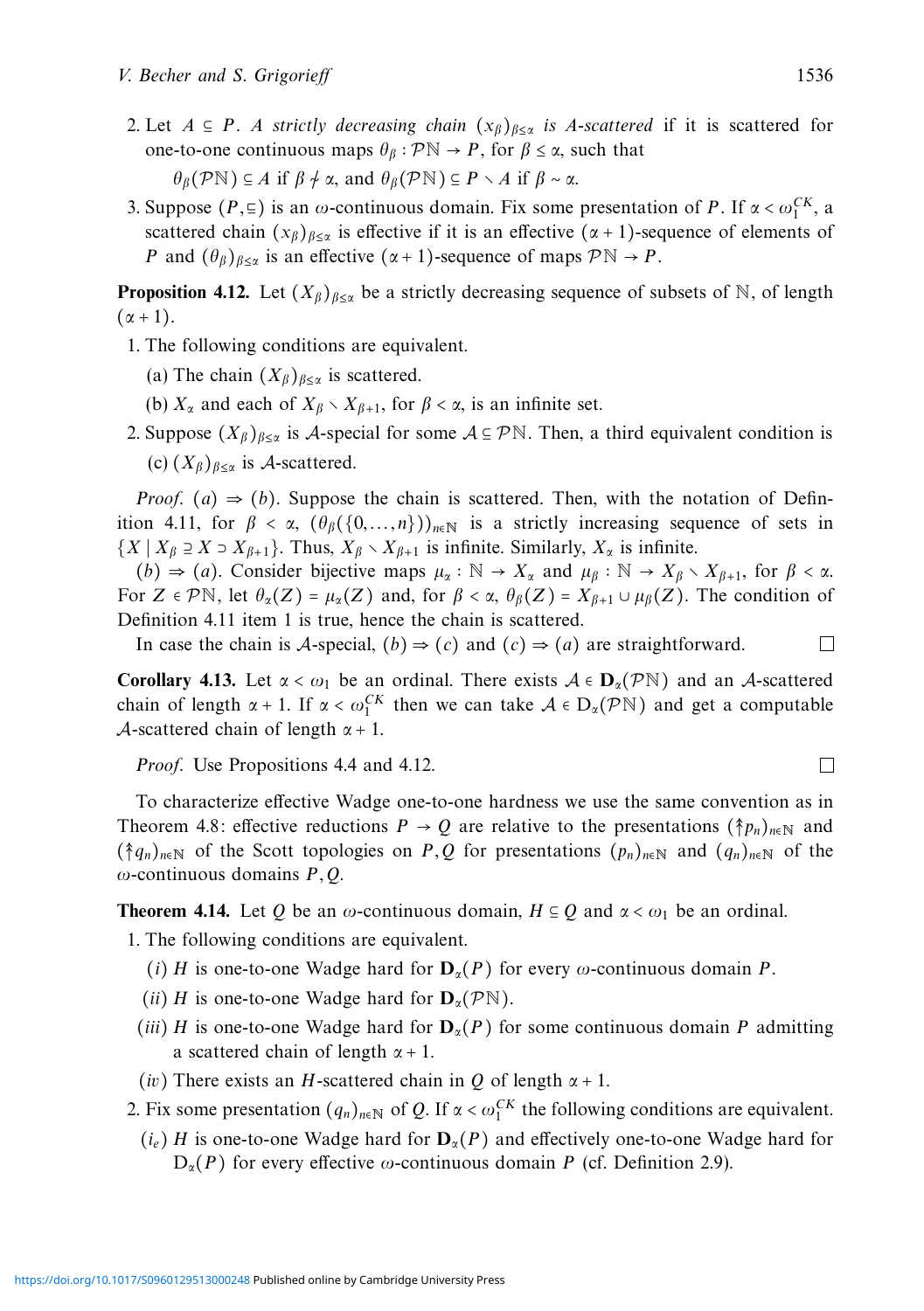- $(i\mathbf{i}_e)$  *H* is effectively one-to-one Wadge hard for  $D_\alpha(\mathcal{P}N)$ .
- (*iiie*) *H* is effectively one-to-one Wadge hard for D*α*(*P*) for some effective *ω*-algebraic domain *P* admitting a computable scattered chain of length *α* + 1.
- (*iv<sub>e</sub>*) There exists an effective *H*-scattered chain in *Q* of length  $\alpha + 1$ .
- *Proof.* (*i*)  $\Rightarrow$  (*ii*). Particularize item (*i*) with  $P = \mathcal{P}\mathbb{N}$ .
- $(iii) \Rightarrow (iii)$ . Let  $P = \mathcal{P} \mathbb{N}$  and use Corollary 4.13.

 $(iii) \Rightarrow (iv)$ . By Proposition 4.5, the strictly decreasing chain in *P* of length  $\alpha + 1$  given by (*i*) is *A*-special for some  $A \in \mathbf{D}_\alpha(P)$ . Being scattered and *A*-special, this chain is *A*-scattered. A one-to-one continuous reduction of *A* to *H* maps this *A*-scattered chain onto an *H*-scattered chain in *Q*.

 $(iv)$  ⇒ (*i*). Fix some presentation  $(b_i)_{i \in \mathbb{N}}$  of *P*. Let  $(y_\beta)_{\beta \leq \alpha}$  be the *H*-scattered chain and  $\theta_{\beta}$ 's,  $\beta \le \alpha$ , the one-to-one continuous maps  $\mathcal{P} \mathbb{N} \to P$  as in Definition 4.11. We keep the notations in the proof of the same implication in Theorem 4.8. Let  $f : P \to Q$  be the continuous reduction of *X* to *H* constructed in this proof:  $f(z) = y_{\tau(z)}$  where  $\tau(z)$ is the least  $\beta < \alpha$  such that  $z \in B_\beta$  if  $z \in \bigcup_{\beta < \alpha} V_\beta$  and  $\tau(z) = \alpha$  otherwise. We introduce another map  $g : P \to Q$  such that  $g(z) = \theta_{\tau(z)}(\{i \mid b_i \ll z\})$ . Let us see that  $g : P \to Q$ reduces *A* to *H*. If  $z \in A$  then  $f(z) = y_{\tau(z)} \in H$ . Suppose  $\tau(z) < \alpha$ . We know that  $\theta_{\tau(z)}$  maps PN into  $\{y \mid y_{\tau(z)} \supseteq y \supseteq y_{\tau(z)+1}\}$ . Since  $y_{\tau(z)} \in H$ ,  $\theta_{\tau(z)}$  maps PN into *H*. In particular,  $g(z) = \theta_{\tau(z)}(\{i \mid b_i \ll z\}) \in H$ . The case  $\tau(z) = \alpha$  is similar. If  $z \notin A$  the proof can be treated similarly.

We now check that  $g : P \to Q$  is one-to-one. Suppose  $z, t \in P$  and  $z \neq t$ . If  $\tau(z) < \tau(t)$ then  $x_{\tau(z)} \equiv g(z) = x_{\tau(z)+1} \equiv x_{\tau(t)} \equiv g(t)$  hence  $g(z) \neq g(t)$ . If  $\tau(z) = \tau(t)$  then, for the same  $\beta = \tau(z)$ , we have  $g(z) = \theta_{\beta}(\{i \mid b_i \ll z\})$  and  $g(t) = \theta_{\beta}(\{i \mid b_i \ll t\})$ . Since  $z \neq t$  we have  $\{i \mid b_i \ll z\} \neq \{i \mid b_i \ll t\}$ . Since  $\theta_\beta$  is one-to-one we have  $g(z) \neq g(t)$ . Let us now see that  $g : P \to Q$  is continuous. It is clear that *g* is increasing. Suppose  $z = \sqcup_{n \in \mathbb{N}} z_n$  where  $(z_n)_{n \in \mathbb{N}}$ is an increasing sequence of elements of *P*. Since  $z \in V_{\tau(z)}$  and  $V_{\tau(z)}$  is open, for *n* large enough,  $z_n$  is also in  $V_{\tau(z)}$  hence  $\tau(z_n) \leq \tau(z)$ . Now,  $\tau : P \to \{\beta \mid \beta \leq \alpha\}$  is decreasing so that *τ*(*z<sub>n</sub>*) ≥ *τ*(*z*). Thus, we get equality *τ*(*z<sub>n</sub>*) = *τ*(*z*). Consequently, *g*(*z*) and the *g*(*z<sub>n</sub>*)'s, for *n* large enough, are of the form  $\theta_{\beta}(z)$  and  $\theta_{\beta}(z_n)$  for the same  $\beta = \tau(z)$ . Since  $\theta_{\beta}$  is continuous we get  $g(z) = \theta_{\beta}(z) = \bigcup_{n \in \mathbb{N}} \theta_{\beta}(z_n) = \bigcup_{n \in \mathbb{N}} g(z_n)$ . This proves continuity of *g*.

Using Corollary 4.13, the implications  $(i_e) \Rightarrow (ii_e) \Rightarrow (iii_e) \Rightarrow (iv_e) \Rightarrow (i_e)$  are proved as Theorem 4.8. in Theorem 4.8.

The next Corollary was known for the domain  $\mathcal{P}\mathbb{N}$ , (Selivanov 2005b), cf. Corollary 3.15.

**Corollary 4.15.** Let *Q* be an *ω*-continuous domain and  $\alpha < \omega_1$  be a countable ordinal.

- 1. If *Q* admits some scattered chain of length *α* + 1 then there exists a one-to-one Wadge complete set for  $D_\alpha(Q)$ . In particular, this applies if  $Q = \mathcal{P}N$ .
- 2. Suppose *Q* is *ω*-continuous and admits an effective presentation. Fix such an effective presentation. If *Q* admits some computable scattered chain of length  $\alpha + 1$  then there exists a one-to-one Wadge complete set for  $D_\alpha(Q)$  which is also effectively Wadge complete for  $D_{\alpha}(Q)$ . In particular, this applies if  $Q = \mathcal{P} \mathbb{N}$ .

 $\Box$ Proof. Using Corollary 4.13 the proof is similar to that of Corollary 4.10.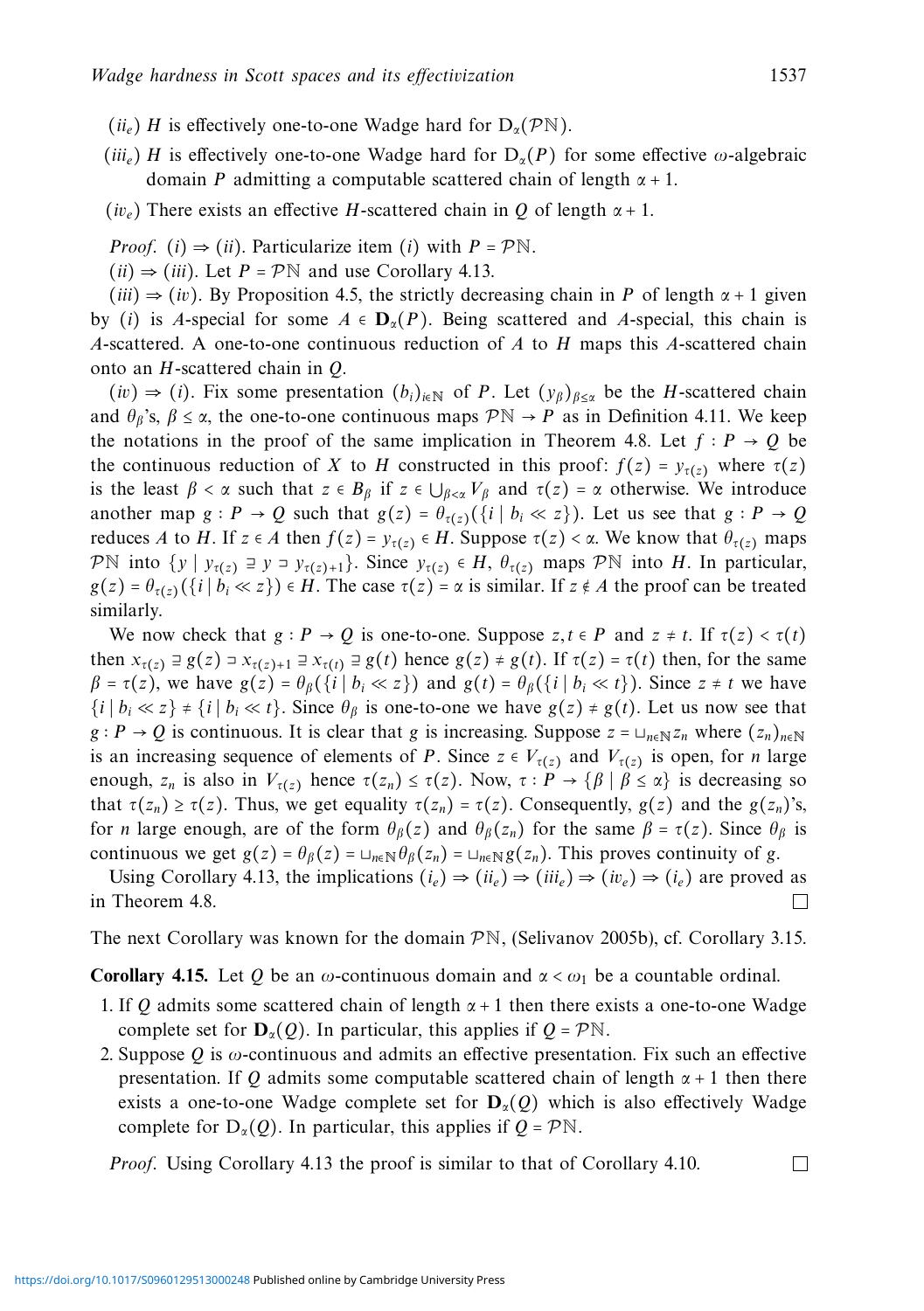**Corollary 4.16.** There are Wadge complete families for  $D_\alpha(\mathcal{P}N)$  which are not Wadge one-to-one complete.

*Proof.* Consider a partition  $(A_\beta)_{\beta<\alpha}$  of N in infinite sets and let  $A_\alpha = \emptyset$ . Let  $X_\beta =$  $\bigcup_{\beta < \delta < \alpha} A_{\delta}$  and  $U_{\beta}$  be the sets that meet  $\bigcup_{\gamma < \beta} A_{\gamma}$ . Let  $\mathcal{H} = D_{\alpha}((U_{\beta})_{\beta < \alpha})$ . Since  $(X_{\beta})_{\beta < \alpha}$ is a decreasing  $H$ -alternating chain, Theorem 4.8 ensures that  $H$  is Wadge complete for  $\mathbf{D}_{\alpha}(\mathcal{P}N)$ . Observe that  $\bigcup_{\beta<\alpha}U_{\beta}=\mathcal{P}N\setminus\{\emptyset\}$ . Thus, every decreasing H-alternating chain of length  $\alpha + 1$  has the empty set as last element hence it cannot be scattered. This shows that  $\mathcal H$  cannot be Wadge one-to-one complete. that  $H$  cannot be Wadge one-to-one complete.

# 4.4. Finite-to-one Wadge completeness and alternating decreasing chains

In the case of the  $\omega$ -continuous domain ( $\mathcal{P}N$ ,  $\subseteq$ ) finite-to-one and one-to-one Wadge hardness coincide.

# **Theorem 4.17.** Let  $\mathcal{H} \subseteq \mathcal{P}\mathbb{N}$ .

- 1. The following conditions are equivalent.
	- (*i*) H is finite-to-one Wadge hard for  $D_{\alpha}(\mathcal{P}N)$ .
	- (*ii*) H is one-to-one Wadge hard for  $D_\alpha(P)$  for every  $\omega$ -continuous domain P.
- 2. Fix some presentation of *Q*. If  $\alpha < \omega_1^{CK}$  the following conditions are equivalent.
	- (*i<sub>e</sub>*) H is effectively finite-to-one Wadge hard for  $D_{\alpha}(\mathcal{P}N)$ .
- $(i\omega_e)$  H is one-to-one Wadge hard for  $D_\alpha(P)$  and effectively one-to-one Wadge hard for  $D_{\alpha}(P)$  for every effective *ω*-continuous domain (cf. Definition 2.9).

*Proof.* (*i*)  $\Rightarrow$  (*ii*). Consider the family  $A \in \mathbf{D}_\alpha(\mathcal{P} \mathbb{N})$  and the A-special chain  $(X_\beta)_{\beta < \alpha}$ in PN given by Proposition 4.4. Consider bijections  $\mu_{\alpha} : \mathbb{N} \to X_{\alpha}$  and, for  $\beta < \alpha$ ,  $\mu_{\beta}: \mathbb{N} \to X_{\beta} \setminus X_{\beta+1}.$  Let  $X_{\alpha,n} = \mu_{\alpha}(\{0,\ldots,n\})$  and, for  $\beta < \alpha$ , let  $X_{\beta,n} = X_{\beta+1} \cup \mu_{\beta}(\{0,\ldots,n\}).$ Let  $f : \mathcal{P} \mathbb{N} \to \mathcal{P} \mathbb{N}$  be a finite-to-one continuous reduction of A to H and let  $Z_\beta = f(X_\beta)$ , for  $\beta \leq \alpha$ . Consider some  $\beta < \alpha$ . The sequence  $(X_{\beta,n})_{n\in\mathbb{N}}$  is an infinite chain in PN of sets containing  $X_{\beta+1}$  and contained in  $X_{\beta}$ . Since f is increasing we have  $Z_{\beta} = f(X_{\beta}) \supseteq$ *f*(*X<sub>β,n</sub>*) ⊇ *f*(*X<sub>β+1</sub>*) = *Z<sub>β+1</sub>*. Since *f* is finite-to-one,  $(f(X_{\beta,n}))_{n \in \mathbb{N}}$  contains infinitely many distinct sets. In particular,  $Z_{\beta} \setminus Z_{\beta+1}$  must be an infinite set. A similar argument shows that *Z<sub>α</sub>* is also an infinite set. Let  $θ_α : P\mathbb{N} \to P\mathbb{N}$  be such that  $θ_α(X) = μ_α(X)$  for all  $X ∈ P\mathbb{N}$ . For  $\beta < \alpha$ , let  $\theta_{\beta} : \mathcal{P} \mathbb{N} \to \mathcal{P} \mathbb{N}$  be such that  $\theta_{\alpha}(X) = f(X_{\beta+1} \cup \mu_{\beta}(X))$ . These maps  $\theta_{\beta}, \beta \leq \alpha$ , are continuous one-to-one maps  $\mathcal{P}\mathbb{N} \to \mathcal{P}\mathbb{N}$ . Clearly,  $\theta_\alpha(\emptyset) = \emptyset$  and  $\theta_\alpha(\mathbb{N}) = X_\alpha$ . And for  $\beta < \alpha$ ,  $\theta_{\beta}(\emptyset) = Z_{\beta+1}$  and  $\theta_{\beta}(\mathbb{N}) = Z_{\beta}$ . Recall that  $(X_{\beta})_{\beta \leq \alpha}$  is A-special. Thus, for all  $X \in \mathcal{P} \mathbb{N}$ , the set  $\mu_{\alpha}(X)$ , being included in  $X_{\alpha}$ , is not in A. For  $\beta < \alpha$ , the set  $X_{\beta+1} \cup \mu_{\beta}(X)$ , being included in  $X_\beta$  and containing strictly  $X_{\beta+1}$ , is in A if and only if  $\beta \neq \alpha$ . Since f is a reduction of A to H, the range of  $\theta_{\alpha}$  is included in  $\mathcal{P}\mathbb{N}\setminus\mathcal{H}$  and, for  $\beta<\alpha$ , the range of *θ*<sub>β</sub> is included in *H* if *β*  $\neq$  *α*, and it is included in PN  $\vee$  H if *β* ∼ *α*. This proves that the chain  $(Z_\beta)_{\beta \leq \alpha}$  is H-scattered. Applying Theorem 4.14, we get the wanted condition (*ii*).

- $(i_e) \Rightarrow (ii_e)$ . Routine variation of the above argument.
- $(ii) \Rightarrow (i)$  and  $(ii_e) \Rightarrow (i_e)$  are obvious.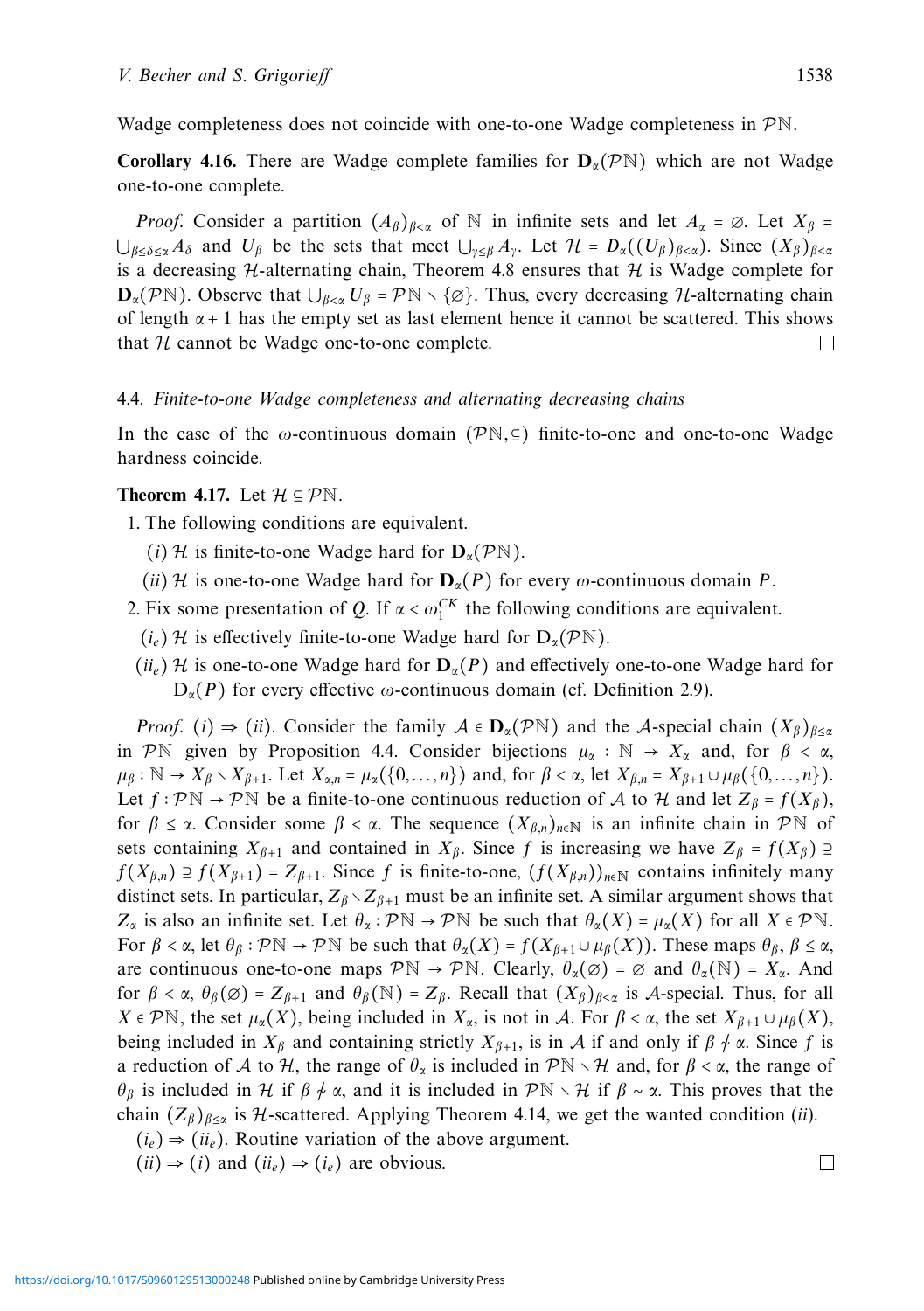### 4.5. Increasing chains of Wadge degrees

Combining a construction given by Selivanov (2005b) with decreasing chains of sets, we get increasing chains of proper  $\mathbf{D}_{\alpha}(\mathcal{P}N)$  Wadge degrees. We write  $N^{<\omega}$  for the set of finite sequences of natural numbers, and N<sup>≤ω</sup> for N<sup><ω</sup> ∪ N<sup>ω</sup>. nil denotes the empty sequence.

# **Definition 4.18 (Selivanov 2005b).**

Suppose  $\alpha$  is infinite. Let  $T \subset \mathbb{N}^{\leq \omega}$  be a well-founded tree (i.e.  $T$  is closed under prefix and has no infinite branch) with rank *<sup>α</sup>*. Let *<sup>ξ</sup>* <sup>∶</sup> <sup>N</sup><*<sup>ω</sup>* <sup>→</sup> <sup>2</sup><sup>N</sup> be an injective map such that,  $\xi$ (*nil*) = 0. Let  $e : \mathbb{N}^{<\omega} \to \mathcal{P}_{<\omega}$ (2N) be the map such that, for every  $\sigma \in T$ , *e*(*σ*) = { $ξ(τ) | τ prefix of σ$ }. Let  $B(T) = {X ∈ PN | ∤ σ ∈ T X ∉ e(σ)}$ }. And, for each ordinal  $\alpha$ , let  $Y_{\alpha} = \{e(\sigma) | \sigma \in T \text{ has odd length } \}$  and  $Z_{\alpha} = Y_{\alpha} \cup B(T)$ .

# **Theorem 4.19 (Selivanov 2005b, Lemma 5.8 and Propositions 5.9 and 6.4).**

*B*(*T*) is open and *Y<sub>α</sub>*,  $Z_\alpha$  are two proper  $\mathbf{D}_\alpha(\mathcal{P}N)$  families that are Wadge incomparable.

Before entering the construction of the chains of Wadge degrees, a simple lemma.

### **Lemma 4.20.** Let *E* be a topological space.

- 1. If  $A \in \mathbf{D}_{\alpha}(E)$  and  $L \subseteq E$  is open then  $A \cap L \in \mathbf{D}_{\alpha}(E)$ .
- 2. If  $\alpha$  is infinite,  $A \in \mathbf{D}_\alpha(E)$  and  $F \subseteq E$  is closed then  $A \cap F \in \mathbf{D}_\alpha(E)$ .
- 3. Suppose *β* > 0, *β* + *α* = *α* (i.e. *α* ≥ *βω*). If *C* ∈ **D***β*(*E*), *D* ∈ **D***α*(*E*), *L* is open and *C* ⊆ *L* and *L* and *D* are disjoint then  $C \cup D \in D_{\alpha}(E)$ .

*Proof.* 1. If  $A = D_{\alpha}((U_{\beta})_{\beta < \alpha})$  then  $A \cap L = D_{\alpha}((U_{\beta} \cap L)_{\beta < \alpha})$ .

2. Let  $L = E \setminus F$ . Let  $A = D_{\alpha}((U_{\beta})_{\beta < \alpha})$  where the  $U_{\beta}$ 's are open. In case  $\alpha$  is odd, let  $X_0 = \emptyset$ ,  $X_1 = L$  and, for  $\beta < \alpha$ , let  $X_{2+\beta} = L \cup U_\beta$ . In case  $\alpha$  is even, let  $X_0 = L$  and  $X_{1+\beta} = L \cup U_{\beta}$ . Now,  $2 + \alpha = 1 + \alpha = \alpha$  (since  $\alpha$  is infinite) and  $A \cap F = D_{\alpha}((X_{\beta})_{\beta < \alpha})$ .

3. Suppose  $C = D_\beta((U_\gamma)_{\gamma \leq \beta})$  and  $D = D_\alpha((V_\delta)_{\delta \leq \alpha})$ . Case  $\beta \sim \alpha$ . Let  $W_\gamma = U_\gamma \cap L$  for *γ* < *β*, *W*<sub>*B*+*δ*</sub> = *V*<sub>δ</sub> ∪ *L* for *δ* < *α*. Then,

$$
D_{\alpha}((W_{\gamma})_{\gamma<\alpha}) = D_{\beta}((U_{\gamma}\cap L)_{\gamma<\beta}) \cup (D_{\alpha}((V_{\delta}\cup L)_{\beta\leq\delta<\alpha})\setminus \bigcup_{\gamma<\beta}U_{\gamma}\cap L)
$$
  
\n
$$
= (C\cap L) \cup ((D\setminus L)\setminus \bigcup_{\gamma<\beta}U_{\gamma}\cap L)
$$
  
\n
$$
= (C\cap L) \cup (D\setminus L)
$$
  
\n
$$
= C \cup D.
$$

*Case β* → *α*. Let  $W_0 = \emptyset$ ,  $W_{1+\gamma} = U_\gamma \cap L$  for  $\gamma < \beta$ ,  $W_{\beta+\delta} = V_\delta \cup L$  for  $\delta < \alpha$ , and argue similarly.

**Definition 4.21.** Let  $(a_{\delta})_{\delta \leq \alpha}$  be a one-to-one enumeration of  $2N + 3$ . For  $\beta < \alpha$  let  $U_{\beta}$  be the open family of sets containing 1 and meeting  $\{a_{\nu} | \gamma \leq \beta\}$ . Let  $\mathcal{A} = D_{\alpha}((U_{\delta})_{\delta \leq \alpha}) \in \mathbf{D}_{\alpha}(\mathcal{P}^{\mathbb{N}})$ . For  $\beta < \alpha$ , set  $\mathcal{A}_{\beta} = D_{\beta}((U_{\delta})_{\delta < \beta}) \cap \mathcal{P}(2\mathbb{N} + 1)$ . Let  $Y_{\alpha}$  as in Definition 4.18 and let *Y*<sub>α,β</sub> =  $\mathcal{A}_{\beta} \cup Y_{\alpha}$  and  $Z_{\alpha,\beta} = (B(T) \cap \mathcal{B}_{\{0\}}) \cup Y_{\alpha,\beta}$ .

The following result is straightforward.

#### **Proposition 4.22.**

- 1.  $Y_{\alpha,\beta}$  is included in  $\mathcal{P}(2N) \cup \mathcal{P}(2N + 1)$ .
- 2. A set *X* is in *A* if and only if  $1 \in X$  and *X* meets  $2N + 3$  and the least  $\delta$  such that  $a_{\delta} \in X$  is such that  $\delta \neq \alpha$ .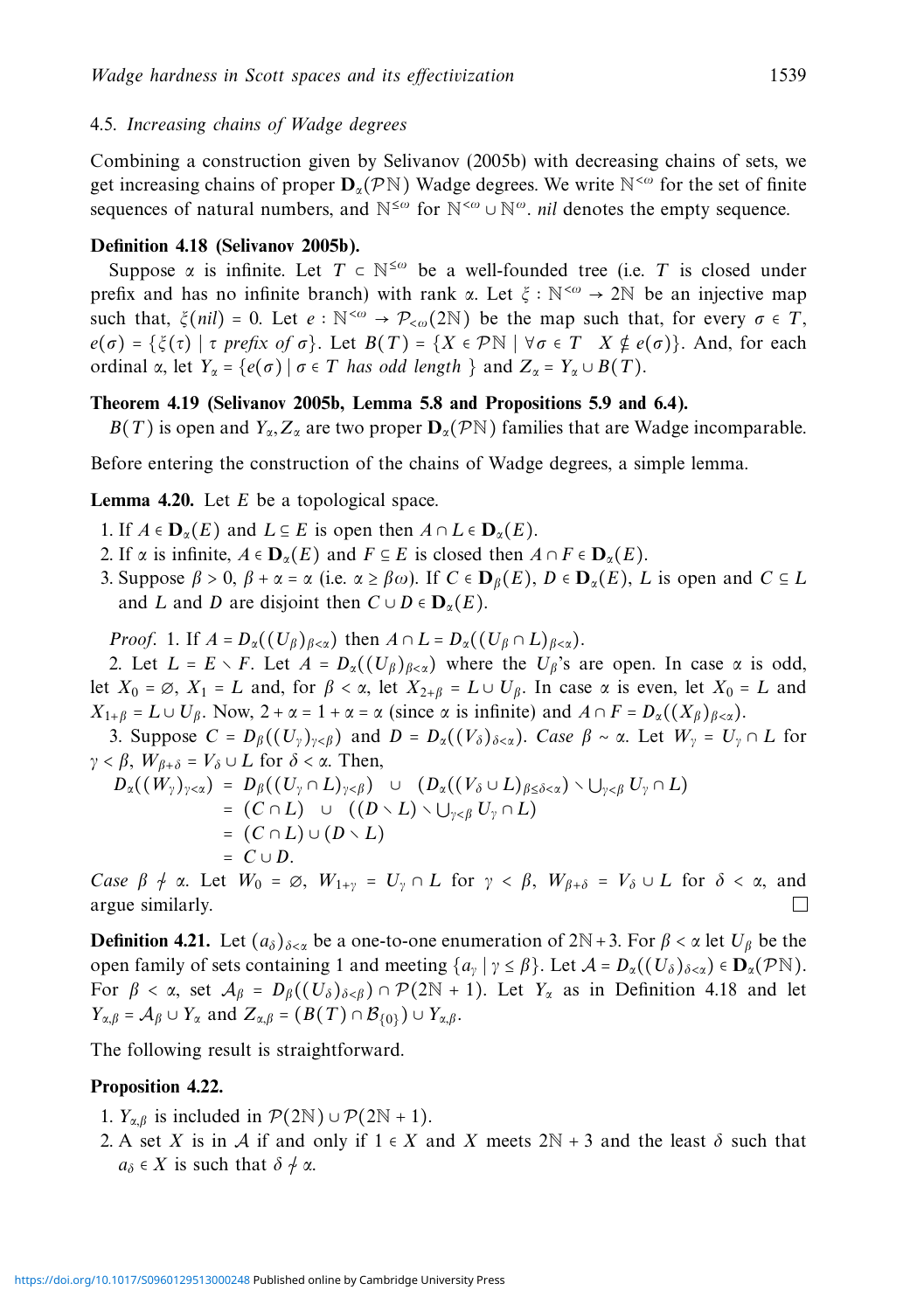- 3. A set *X* is in  $\mathcal{A}_{\beta}$  if and only if  $1 \in X$ ,  $X \subseteq 2N + 1$  and *X* meets  $\{a_{\delta} \mid \delta \leq \beta\}$  and the least  $\delta$  such that  $a_{\delta} \in X$  is such that  $\delta \neq \beta$ .
- 4. For  $\beta \le \alpha$ , set  $X_{\beta} = \{a_{\delta} \mid \delta \ge \beta\} \cup \{1\}$ . The sequence  $(X_{\delta})_{\delta \le \alpha}$  is a decreasing A-alternating chain. The sequence  $(X_{\delta})_{\delta \leq \beta}$  is alternating relative to  $Y_{\alpha,\beta}$  and to  $Z_{\alpha,\beta}$ .
- 5. If  $X \in B(T)$  (cf. Definition 4.18) then  $(X \cap 2N) \cup I \in B(T)$  for every  $I \subseteq 2N + 1$ .

# **Theorem 4.23.**

- 1. If  $\omega \leq \beta + \alpha = \alpha$  then  $Y_{\alpha,\beta}$  and  $Z_{\alpha,\beta}$  are proper families in  $\mathbf{D}_{\alpha}(\mathcal{P}N)$ .
- 2. If  $\omega \le \beta < \gamma < \alpha$  then  $Y_{\alpha,\beta} <_W Y_{\alpha,\gamma}$  and  $Z_{\alpha,\beta} <_W Z_{\alpha,\gamma}$ .
- 3. If  $\omega \le \beta$ ,  $\delta$  and  $\beta$ ,  $\delta < \alpha$  then  $Y_{\alpha,\beta}$  and  $Z_{\alpha,\delta}$  are Wadge incomparable.
- 4. For  $\alpha < \omega_1^{CK}$ ,  $Y_{\alpha,\beta}$  and  $Z_{\alpha,\delta}$  are proper families in  $D_{\alpha}(\mathcal{P}N)$ , and the effective counterparts of items 2 and 3 hold.

*Proof.* 1. First, we show that  $Y_{\alpha,\beta} \in \mathbf{D}_{\alpha}(\mathcal{P}N)$ . Since  $\mathcal{P}(2N+1)$  is closed in  $\mathcal{P}N$ , item 2 of Lemma 4.20 ensures that  $A_\beta \in \mathbf{D}_\beta(\mathcal{P} \mathbb{N})$ . Now,  $A_\beta$  is included in the open family  $\mathcal{B}_{\{1\}}$ which is disjoint from  $Y_\alpha$  since all sets in  $Y_\alpha \subset \mathcal{P}(2N)$ . Item 3 of Lemma 4.20 ensures that  $Y_{\alpha,\beta} = A_{\beta} \cup Y_{\alpha} \in \mathbf{D}_{\alpha}(\mathcal{P}N)$ . We now prove that  $Z_{\alpha,\beta} \in \mathbf{D}_{\alpha}(\mathcal{P}N)$ . The family  $Y_{\alpha}$  is disjoint from  $B(T)$  hence from  $B(T) \cap B_{\{0\}}$ . Also,  $B(T) \cap B_{\{0\}}$  is disjoint from  $A_\beta$  since every set in  $B(T) \cap B_{(0)}$  contains 0 whereas all sets in  $A_\beta$  are included in  $2N + 1$ . Thus, *B*(*T*)∩B<sub>{0}</sub> is disjoint from *Y<sub>α,β</sub>*. Since  $B(T) \cap B$ <sub>{0}</sub> is open, applying again item 3 of Lemma 4.20, we see that  $Z_{\alpha,\beta} = (B(T) \cap B_{\{0\}}) \cup Y_{\alpha,\beta}$  is in  $\mathbf{D}_{\alpha}(\mathcal{P}N)$ . Finally, notice that the map  $f: X \mapsto (X \cap 2\mathbb{N}) \cup \{2n + 3 \mid 2n + 1 \in X\}$  is continuous and reduces  $Y_\alpha$  to  $Y_{\alpha,\beta}$ . The map sending *X* to  $f(X)$  if  $X \notin B(T)$  and to  $f(X) \cup \{0\}$  if  $X \in B(T)$  is also continuous and reduces  $Z_\alpha$  to  $Z_{\alpha,\beta}$ . Since  $Y_\alpha$  and  $Z_\alpha$  are outside co- $\mathbf{D}_\alpha(\mathcal{P}^{\mathbb{N}})$  (cf. Theorem 4.19) so are *Yα,β* and *Zα,β*.

2. The reducibilities  $Y_{\alpha,\beta} \leq_W Y_{\alpha,\gamma}$  and  $Z_{\alpha,\beta} \leq_W Z_{\alpha,\gamma}$  can be both witnessed by a same continuous map  $f : \mathcal{P}\mathbb{N} \to \mathcal{P}\mathbb{N}$ ,

$$
\begin{cases} if \ \beta \neq \gamma \ then \ f(X) = (X \cap 2\mathbb{N}) \cup \{a_{\delta+1} \mid \delta < \beta \ and \ a_{\delta} \in X\} \cup (X \cap \{1\}) \\ if \ \beta \sim \gamma \ then \ f(X) = (X \cap 2\mathbb{N}) \cup (X \cap (\{a_{\delta} \mid \delta < \beta\} \cup \{1\})) \cup M, \\ \text{where } M = \{a_{\beta}\} \ if \ X \ meets \ 2\mathbb{N} + 1 \ and \ M = \emptyset \ otherwise. \end{cases}
$$

We now show that the reducibilities are strict. Towards a contradiction, suppose that there is a reduction *f* from  $Y_{\alpha,\gamma}$  to  $Y_{\alpha,\beta}$ . Then the decreasing  $Y_{\alpha,\gamma}$ -alternating chain  $(X_{\delta})_{\delta \leq \gamma}$ would be mapped onto a  $Y_{\alpha,\beta}$ -alternating chain  $(f(X_{\delta}))_{\delta\leq\gamma}$  (recall that by item 4 of Proposition 4.22,  $X_\beta = \{a_\delta \mid \delta \ge \beta\} \cup \{1\}$ . Let  $\varepsilon \in \{0,1\}$  be least such that  $f(X_\varepsilon) \in Y_{\alpha,\beta}$ . Since  $Y_{\alpha,\beta} \subset \mathcal{P}(2\mathbb{N}) \cup \mathcal{P}(2\mathbb{N} + 1)$ , we have  $f(X_{\varepsilon}) \in \mathcal{P}(2\mathbb{N}) \cup \mathcal{P}(2\mathbb{N} + 1)$ . The chain being strictly decreasing, we see that the family  $\{f(X_\delta) | \varepsilon \leq \delta \leq \gamma\}$  is included either in  $\mathcal{P}(2\mathbb{N})$ or in  $\mathcal{P}(2N + 1)$ . Now,  $Y_{\alpha,\beta} \cap \mathcal{P}(2N) = Y_{\alpha}$  contains no infinite decreasing chain. Thus,  ${f(X_\delta) | \varepsilon \leq \delta \leq \gamma} \subseteq \mathcal{P}(2N+1)$ . Since the chain  $(f(X_\delta))_{2 \leq \delta \leq \gamma}$  is also  $Y_{\alpha,\beta}$ -alternating and has length  $\gamma$  + 1 (since  $\gamma$  is infinite), this contradicts the fact that  $Y_{\alpha,\beta} \cap \mathcal{P}(2N + 1) = \mathcal{A}_{\beta}$ does not contain alternating chains longer than  $\beta + 1$ . To see that  $Z_{\alpha,\beta} <_{W} Z_{\alpha,\gamma}$ , observe that  $B(T)$  is an upset, hence it has no infinite decreasing alternating chain. Then argue as for  $Y_{\alpha,y} \nless \mu_W Y_{\alpha,\beta}$ .

3. Let us check that  $Y_{\alpha,\beta} \nleq_W Z_{\alpha,\delta}$ . Towards a contradiction, suppose that f reduces *Y<sub>α,β</sub>* to  $Z_{\alpha,\beta}$ . Since  $\mathbb{N} \notin Y_{\alpha,\beta}$  we have  $f(\mathbb{N}) \notin Z_{\alpha,\beta}$ . In particular,  $f(\mathbb{N}) \notin B(T) \cap B_{\{0\}}$ .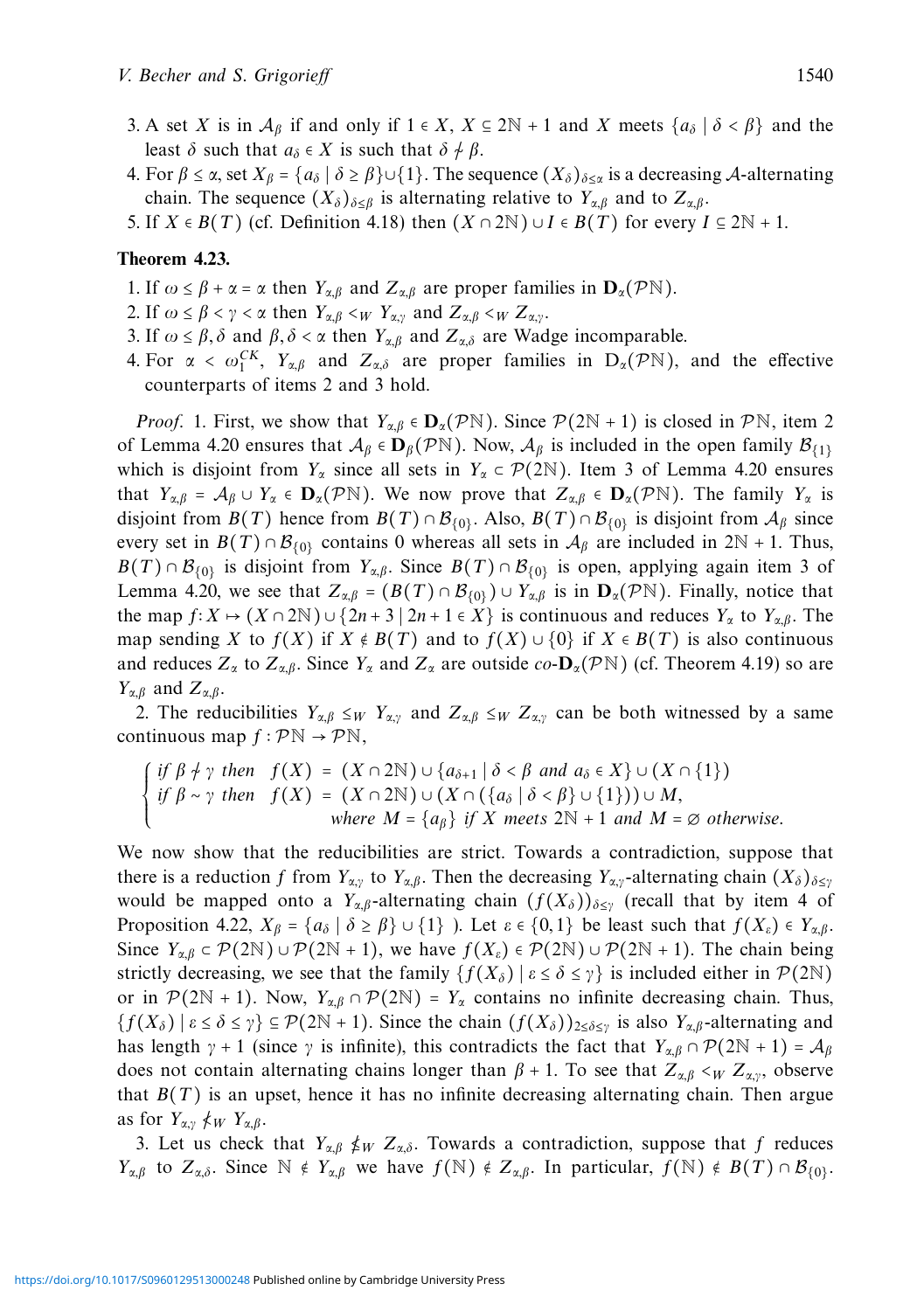Hence, either  $f(\mathbb{N}) \notin B(T)$  or  $0 \notin f(\mathbb{N})$ . Suppose  $f(\mathbb{N}) \notin B(T)$ . Then  $f(\mathbb{N}) \subseteq e(\sigma)$  for some  $\sigma \in T$ . In particular,  $f(\mathbb{N})$  is finite hence has finitely many subsets. This contradicts the fact that the infinite decreasing  $Y_{\alpha,\beta}$ -alternating chains are mapped by f to infinite decreasing  $Z_{\alpha,\delta}$ -alternating chains below  $f(\mathbb{N})$ . If, instead,  $0 \notin f(N)$ , then  $0 \notin f(X)$  (for all *X*) hence *f* reduces  $Y_{\alpha,\beta}$  to  $Y_{\alpha,\delta} = \mathcal{A}_{\delta} \cup Y_{\alpha}$  hence to  $\mathcal{A}_{\delta}$  (since all sets in  $Y_{\alpha}$  contain 0 whereas no *f*(*X*) does). This is already a contradiction since *δ* < *α*, *Yα,β* is a proper  $D_{\alpha}(\mathcal{P}N)$  set by item 1, and  $A_{\delta}$  is a  $D_{\delta}(\mathcal{P}N)$  set by the proof of item 1. Finally, we check that  $Z_{\alpha,\delta} \nleq_W Y_{\alpha,\beta}$ . Since  $N \in Z_{\alpha,\delta}$  (it is in  $B(T)$ ) we have  $f(N) \in Y_{\alpha,\beta}$ . If  $f(N) \in Y_{\alpha,\delta}$ then  $f(N)$  is finite. This contradicts the existence of infinite alternating decreasing chains. Thus,  $f(\mathbb{N}) \in \mathcal{A}_{\beta}$  hence  $f(\mathbb{N})$  is included in 2N + 1. Since *f* is increasing, *f* takes values in  $\mathcal{P}(2\mathbb{N} + 1)$ . Thus, *f* reduces  $Z_{\alpha,\delta}$  to  $A_{\beta}$ . But  $\beta < \alpha$ ,  $Z_{\alpha,\delta}$  is a proper  $D_{\alpha}(\mathcal{P}\mathbb{N})$  set by item 1, and  $A_\beta$  is a  $D_\beta(\mathcal{P}N)$  set by the proof of item 1, the same contradiction as before.

4. Since  $\alpha < \omega_1^{CK}$ , the tree *T* in Definition 4.18 can be taken computable. Then  $Y_\alpha$  is a computable subfamily of  $\mathcal{P}_{\leq \omega}$ <sup>N</sup> and  $B(T)$  is an effective open family. We can take a computable enumeration  $(a_{\delta})_{\delta \lt x}$  as in Definition 4.21. Thus, the  $Y_{\alpha,\beta}$ 's and  $Z_{\alpha,\gamma}$ 's are in  $D_{\alpha}(\mathcal{P}N)$ . To see that for  $\beta < \gamma$ ,  $Y_{\alpha,\beta}$  is effectively reducible to  $Y_{\alpha,\gamma}$ , and  $Z_{\alpha,\beta}$  is effectively reducible to  $Z_{\alpha,y}$ , observe that the map f defined in the proof of item 2 is effective.

#### **5. Wadge hardness in** PN **versus Wadge hardness in other spaces**

Due to the universality property of  $\mathcal{P}N$  (cf. Proposition 3.14), Wadge hardness relative to a Borel class of  $\mathcal{P}N$  is stronger than Wadge hardness relative to the same Borel class of many other spaces.

# 5.1. Simple Wadge complete sets in  $\mathcal{P} \mathbb{N}$  for  $\mathcal{L}_2^0$

**Definition 5.1.** Let  $S_2 = \{X \in \mathcal{P}\}$   $\exists n \ (2n \in X \land 2n + 1 \notin X)\}.$ 

**Proposition 5.2.** The family  $S_2$  is Wadge complete for  $\Sigma_2^0(\mathcal{P}N)$  and effectively Wadge complete for  $\Sigma^0_2(\mathcal{P}N)$ .

*Proof.* From its definition it is clear that  $S_2$  is  $\Sigma_2^0(\mathcal{P}N)$ . Consider a  $\Sigma_2^0(\mathcal{P}N)$  family  $\mathcal{X} = \bigcup_{n \in \mathbb{N}} {\{Z \mid \exists A \in \mathcal{A}_n Z \supseteq A\}} \setminus {\{Z \mid \exists B \in \mathcal{B}_n Z \supseteq B\}}$ , where the  $\mathcal{A}_n$ 's and  $\mathcal{B}_n$ 's are families of finite sets. Define  $f : \mathcal{P}\mathbb{N} \to \mathcal{P}\mathbb{N}$  as

$$
f(X) = \{2n \mid \exists A \in \mathcal{A}_n \ A \subseteq X\} \ \cup \ \{2n+1 \mid \exists B \in \mathcal{B}_n \ B \subseteq X\}.
$$

Then,  $X \in \mathcal{X} \iff \exists n \ (2n \in f(X) \land 2n + 1 \notin f(X)) \iff f(X) \in \mathcal{S}_2$ . Observe that *f* is continuous hence it is a reduction of X to  $S_2$ . In case X is  $\Sigma_2^0(\mathcal{P}N)$  then the  $\mathcal{A}_n$ ,  $\mathcal{B}_n$  are uniformly computably enumerable so that *f* is effective.

# 5.2. Alternating increasing chains for  $\Sigma^0_2(\mathcal{P}N)$  families

As stated in Remark 4.3, in *ω*-continuous domains there are no increasing *A*-alternating chains of length  $\omega$  when *A* is  $\Delta_2^0$ . This is not true anymore for *A* in  $\Sigma_2^0$ .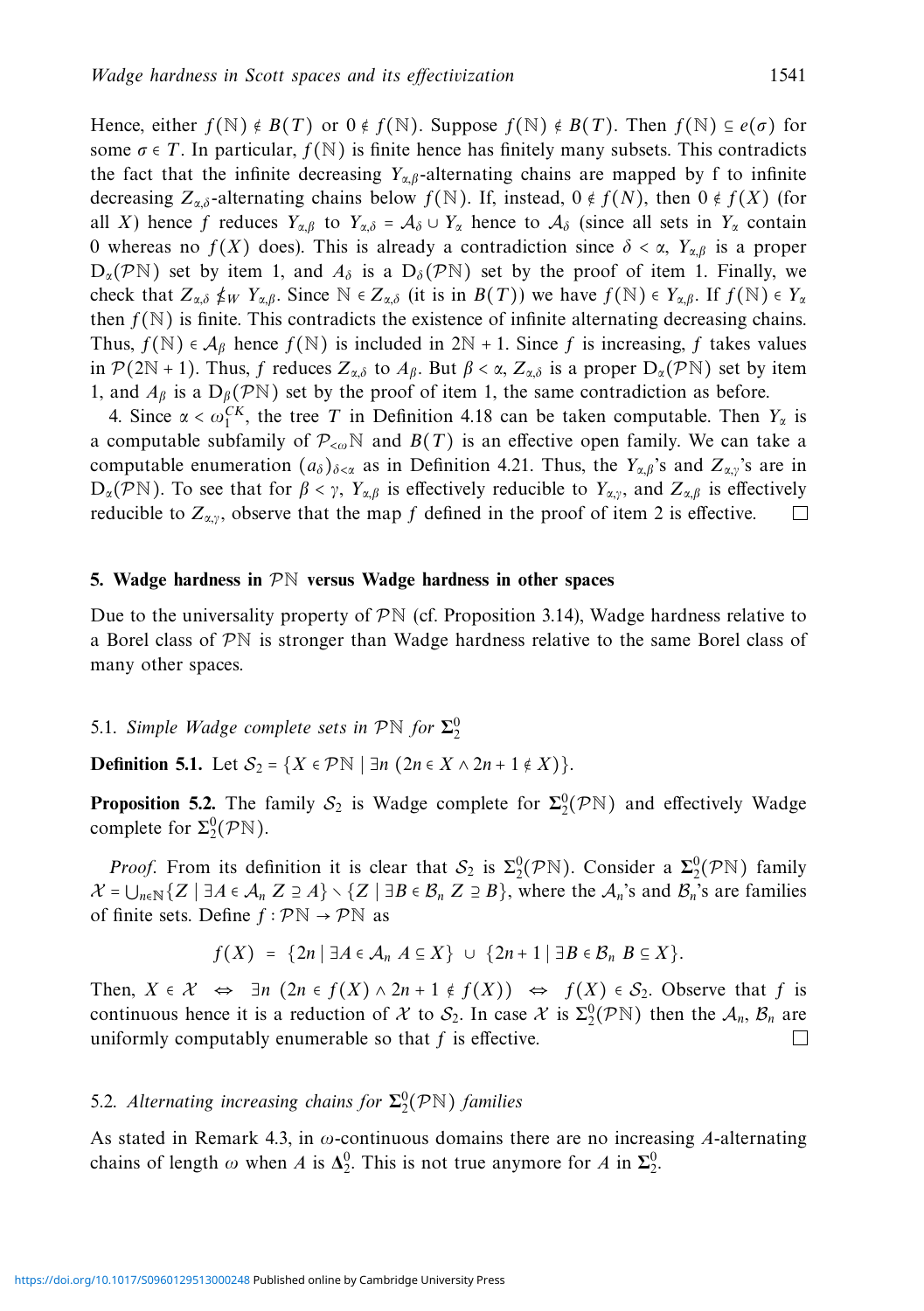**Proposition 5.3.** For every ordinal  $\alpha < \omega_1$ , there exists in PN an S<sub>2</sub>-alternating increasing chain with length *α*. If  $\alpha < \omega_1^{CK}$  then the sequence can be taken computable.

*Proof.* Let  $(a_{\beta})_{\beta \leq \alpha}$  be an injective enumeration of N. Let

 $X_{2\beta} = \{2a_{\gamma}, 2a_{\gamma} + 1 \mid \gamma < \beta\} \cup \{2a_{\beta}\}\$  and  $X_{2\beta+1} = X_{2\beta} \cup \{2a_{\beta} + 1\}.$ Clearly,  $(X_\beta)_{\beta<\alpha}$  is increasing, and for each  $\beta<\alpha$ ,  $X_{2\beta}\in S_2$  but  $X_{2\beta+1}$  is not.

**Remark 5.4.** As a corollary, we see that the space  $2^{\leq \omega}$ , where all increasing chains have length at most  $\omega$  + 1, contains no Wadge hard set for  $\Sigma^0_2(\mathcal{P}N)$ .

The above proposition can be improved. We first define a notion of alternating chain.

**Definition 5.5.** Let  $(E, \leq)$  be a linear ordering and  $A \subseteq E$ . Let  $(P, \subseteq)$  be a partially ordered set and  $H \subseteq P$ .

- 1. *A* is an alternation on *E* if, for all  $a, b \in E$ , the following conditions are satisfied.
	- If *b* is successor to *a* then  $a \in A$  if and only if  $b \notin A$ .
	- $\blacksquare$  If *a* has no predecessor nor successor then *a* ∉ *A*.
- 2. An  $(H, A)$ -alternating *E*-chain in *P* is an *E*-sequence  $(x_a)_{a \in E}$  of elements of *P* that satisfies the following conditions: for all  $a, b \in E$ ,
	- $a ≤ b$  (in the linear order *E*) if and only if  $x_a ⊆ x_b$  (in the partial order *P*),
	- $\rightarrow$  *x<sub>a</sub>* ∈ *H* if and only if *a* ∈ *A*.

We now define a very rich linear order with respect to alternation.

**Definition 5.6.** Let  $(\mathcal{R}, \leq)$  be the totally ordered set obtained from R by replacing each rational number by a chain of type Z. Formally,  $\mathcal{R} = (\mathbb{R} \setminus \mathbb{Q}) \cup (\mathbb{Q} \times \mathbb{Z})$  with the following order: for  $x \in \mathbb{R} \setminus \mathbb{Q}$ ,  $q, q' \in \mathbb{Q}$ ,  $z, z' \in \mathbb{Z}$ ,

$$
x < (q, z) \Leftrightarrow x < q, \quad (q, z) < x \Leftrightarrow q < x, \quad (q, z) < (q', z') \Leftrightarrow q < q' \text{ or } (q = q' \text{ and } z < z')
$$

**Remark 5.7.** The above linear order is very rich in the following sense. In a linear order (*E*, ≤) let ∼*E* be the equivalence relation such that *x* ∼*E y* if and only if there are finitely many elements between  $x$  and  $y$  (i.e. we identify an element with its successor if there is one). If  $(E, \le)$  has countably many successor pairs and its quotient is embedded in  $\mathbb R$ then  $(E, \leq)$  is embedded in  $\mathcal{R}$ .

#### **Proposition 5.8.** Le *P* be an  $\omega$ -continuous domain and  $H \subseteq P$ .

- 1. If *H* is Wadge hard for  $\Sigma_2^0(\mathcal{P}N)$  then *P* contains an  $(H,\mathcal{A})$ -alternating *R*-chain for every alternation A on R (cf. Definition 5.6). In particular, the set  $P \setminus H$  has cardinality  $2^{\aleph_0}$
- 2. Suppose *P* is an  $\omega$ -continuous domain and fix some presentation  $(p_i)_{i\in\mathbb{N}}$  of *P*. If *H*  $\subseteq$  *P* is effectively Wadge hard for  $\Sigma^0_2(\mathcal{P}N)$  then, for every alternation *A* on *R* which is computable as a subset of  $\mathbb{Q} \times \mathbb{Z}$ , *P* contains an  $(H, \mathcal{A})$ -alternating R-chain  $(u_{\xi})_{\xi \in \mathbb{R}}$ such that the sets

 $\{(q, n, i) | q \in \mathbb{Q}, n \in \mathbb{Z}, p_i \ll u_{(q,n)}\}$  and  $\{(q, i) | q \in \mathbb{Q}, \forall x \in \mathbb{R} \setminus \mathbb{Q} (q < x \Rightarrow p_i \ll u_x)\}$ 

are both computably enumerable. In particular, the set  $P \setminus H$  has cardinality  $2^{\aleph_0}$ .

 $\Box$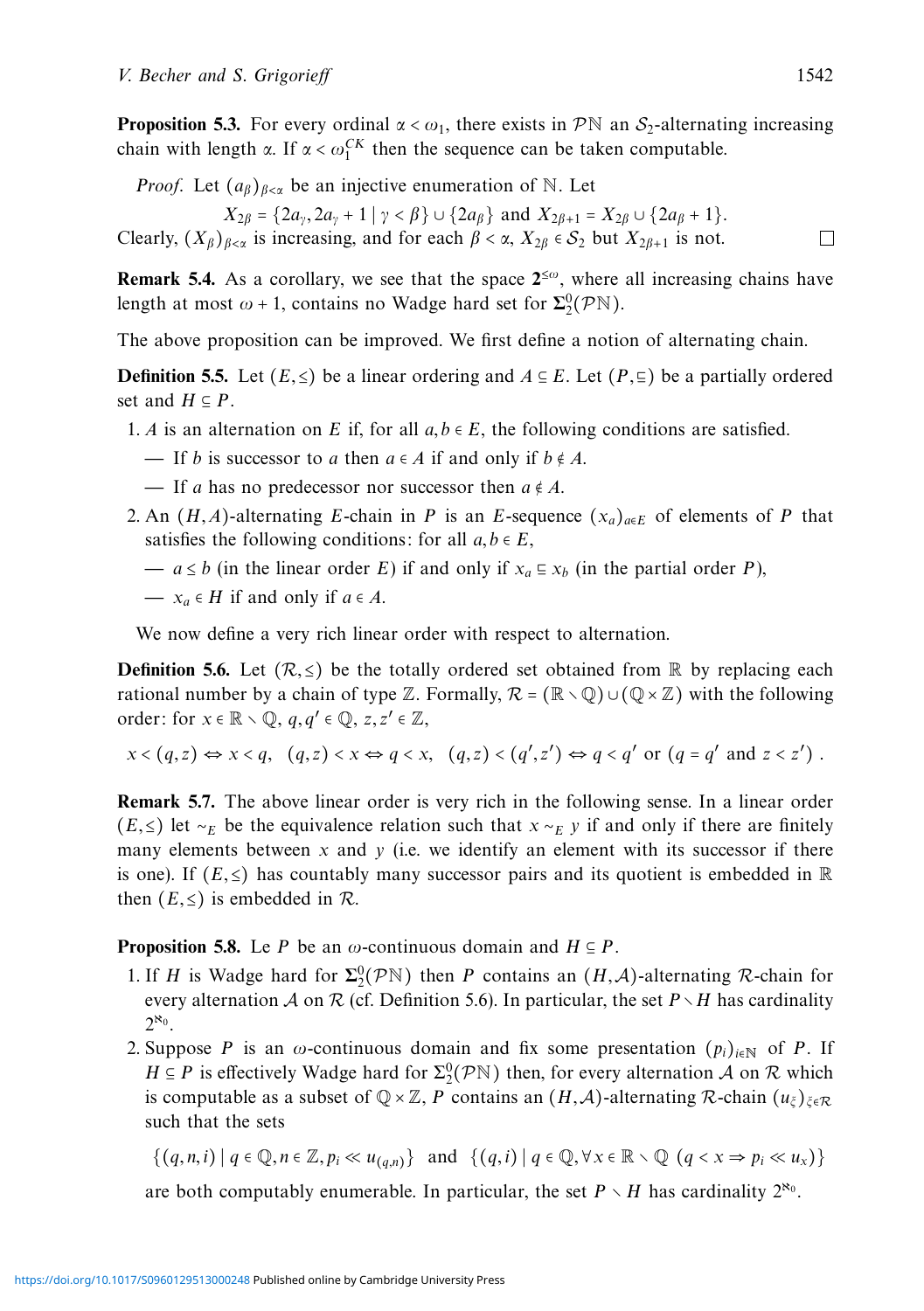**Note 5.9.** It is known that any Borel subset of a Polish space is either countable or has cardinality  $2^{\aleph_0}$ . The same is true in any quasi-Polish space, hence in any  $\omega$ -continuous domain, since its Borel sets are those of a Polish topology on the same space (de Brecht 2011). Since the Cantor space  $2^{\omega}$  is  $T_1$ , any singleton set is closed. Hence, any set with countable complement is in  $\Pi_2^0(2^\omega)$  and it cannot be Wadge hard for  $\Sigma_2^0(2^\omega)$ . This easy argument, showing that the complement of any set  $A \subseteq 2^\omega$  which is Wadge hard for  $\Sigma^0_2(2^\omega)$  has cardinality  $2^{\aleph_0}$ , breaks down in the Scott domain PN. If  $X \in \mathcal{P}\mathbb{N}$ ,  $X \neq \emptyset$  then the singleton family  $\{X\}$  is in  $\Pi_2^0(\mathcal{P}N)$  but it is not closed in  $\mathcal{P}N$ . Thus, a family with a countable complement need not to be in  $\Pi_2^0(\mathcal{P}N)$ .

*Proof of Proposition 5.8.* 1. For every alternation A on R, we construct in  $\mathcal{P}\mathbb{N}$  an  $(S_2, A)$ -alternating R-chain  $(X_\xi)_{\xi \in \mathcal{R}}$ . For every  $q \in \mathbb{Q}$ , let  $\varepsilon_q = 0$  if  $(q, 0) \in \mathcal{A}$  and  $\varepsilon_q = 1$ if  $(q, 0) \notin \mathcal{A}$ . Let  $(E_q)_{q \in \mathbb{Q}}$  be a partition of 2N into infinite sets. For every  $q \in \mathbb{Q}$ , let  $\varphi_q : \mathbb{Z} \to E_q$  be some bijective map. The R-chain is defined as follows. For  $q \in \mathbb{Q}, n \in \mathbb{Z}, x \in \mathbb{R} \setminus \mathbb{Q},$ 

$$
X_{(q,2n+\varepsilon_q)} = (\bigcup_{r \in \mathbb{Q}, r < q} E_r) \cup \{ \varphi_q(p), \varphi_q(p) + 1 \mid p \in \mathbb{Z}, p < n \}
$$
\n
$$
X_{(q,2n+\varepsilon_q+1)} = X_{(q,2n)} \cup \{ \varphi_q(n) \}
$$
\n
$$
X_x = \bigcup_{q \in \mathbb{Q}, q < x} E_q.
$$

It is easy to check that this chain is  $(S_2, A)$ -alternating. Suppose now that  $H \subseteq P$  is Wadge hard for  $\Sigma^0_2(PN)$ . Let  $f : \mathcal{P}N \to P$  be continuous such that  $f^{-1}(H) = S_2$ . Then  $f$  maps this  $(S_2, A)$ -alternating R-chain onto an  $(H, A)$ -alternating R-chain in *P*. If  $x, y \in \mathbb{R} \setminus \mathbb{Q}$ and *x* < *y* then  $X_x \subset X_{q,0} \subset X_{q,1} \subset X_y$ . Applying the reduction *f*, we get  $f(X_x) \subseteq f(X_{q,0}) \subseteq f(X_x)$ *f*(*X<sub>q,1</sub>*) ⊆ *f*(*X<sub>y</sub>*). Since  $X_{q,0} \in S_2 \Leftrightarrow X_{q,1} \notin S_2$  we have  $f(X_{q,0}) \in H \Leftrightarrow f(X_{q,1}) \notin H$  hence *f*( $X_{q,0}$ ) = *f*( $X_{q,1}$ ) and *f*( $X_x$ ) = *f*( $X_y$ ). Thus, *P* ∖*H* has cardinality 2<sup>ω</sup> since it contains the pairwise distinct elements  $f(X_x)$ 's,  $x \in \mathbb{R} \setminus \mathbb{Q}$ .

2. Observe that the map  $q \mapsto \varepsilon_q$  is computable and take a computable partition  $(E_q)_{q \in \mathbb{Q}}$ and a computable sequence of bijections  $\varphi_q$ .

# 5.3. Classical families hard for  $\Sigma_2^0(2^\omega)$  but not hard for  $\Sigma_2^0(\mathcal{P}N)$

A priori, modulo the obvious bijection between the Cantor space **<sup>2</sup>***<sup>ω</sup>* and <sup>P</sup>N, families of **<sup>2</sup>***<sup>ω</sup>* that are Wadge hard for a class in **2***<sup>ω</sup>* may seem good candidates to be also hard families for the same class in  $\mathcal{P}N$ . This is not the case. We state here some counterexamples. For results about the Wadge hardness of classical  $\Sigma^0_3(\mathcal{P}N)$  families for various classes and spaces, we refer the reader to Becher and Grigorieff (2009).

**Theorem 5.10.** Let  $\theta$  :  $\mathcal{P}N \to 2^\omega$  be the bijection which maps a set to its characteristic function. Then,

- 1.  $\theta(\mathcal{P}_{&}\otimes\mathbb{N})$  is Wadge  $\Sigma_2^0(\mathbf{2}^{\omega})$ -complete and effectively Wadge  $\Sigma_2^0(\mathbf{2}^{\omega})$ -complete. In particular,  $\theta(\mathcal{P}_{\leq \omega} \mathbb{N})$  is in  $\Sigma^0_2(2^{\omega}) \setminus \Pi^0_2(2^{\omega})$ .
- $2.$   $\mathcal{P}_{\leq \omega} \mathbb{N} \in \Sigma^0_2(\mathcal{P}\mathbb{N}) \setminus \mathbf{\Pi}^0_2(\mathcal{P}\mathbb{N}).$
- 3.  $\mathcal{P}_{\leq \omega} \mathbb{N}$  is Wadge hard for  $\Sigma_2^0(2^{\omega})$  and for  $\Pi_1^0(\mathcal{P}\mathbb{N})$ .
- 4.  $\mathcal{P}_{\leq \omega} \mathbb{N}$  Wadge reduces no nonempty  $\Sigma_1^0(\mathcal{P} \mathbb{N})$  family.
- 5. No subfamily of  $P_{< \omega} \mathbb{N}$  is Wadge hard for  $\Sigma^0_2(\mathcal{P} \mathbb{N})$ .

Items 3, 4 and 5 hold with effective versions.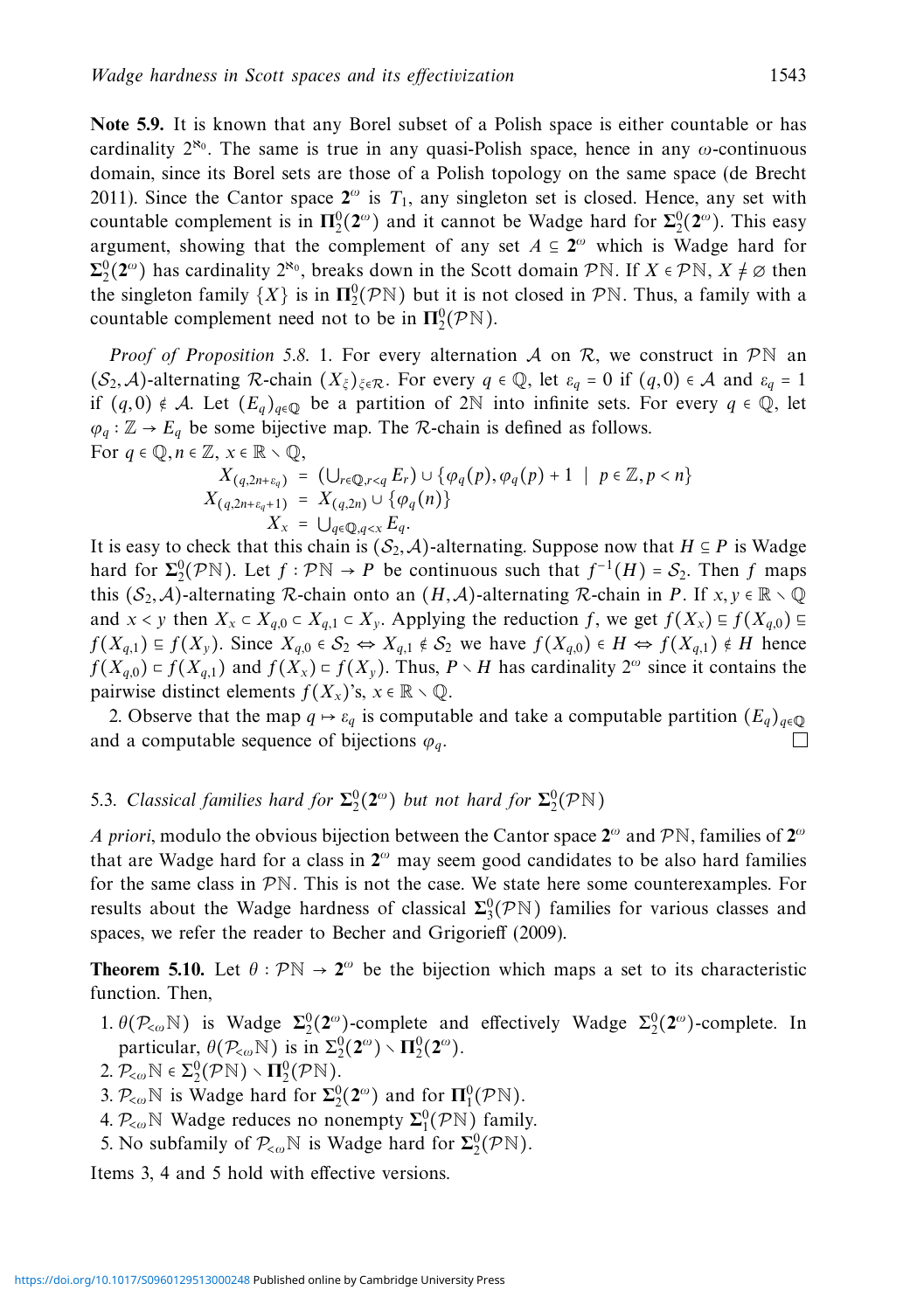#### Proof.

- 1. Classical result (Kechris 1995),  $\theta(\mathcal{P}N)$  is just the set of all sequences eventually equal to 0.
- 2. We use an argument from Selivanov (2005b). If  $P_{\leq \omega} \mathbb{N}$  were  $\Pi_2^0(\mathcal{P} \mathbb{N})$  then the family of infinite sets would be  $\Sigma_2^0(\mathcal{P}N)$ , hence a countable union of differences of open sets  $\bigcup_{n\in\mathbb{N}} U_n \setminus \mathcal{V}_n$ . If *X* ∈  $\mathcal{U}_n \setminus \mathcal{V}_n$  then there exists *A* finite such that  $A \subset X$  and  $A \in \mathcal{U}_n$ . Since *X* ∉  $V_n$  which is an upset, also *A* ∉  $V_n$ . Thus,  $U_n \setminus V_n$  contains a finite set, contradiction.
- 3. That  $\mathcal{P}_{\leq \omega}$ <sup>N</sup> is Wadge hard for  $\Sigma^0_2(2^{\omega})$  follows easily from the fact that the set of sequences eventually equal to 0 is  $\Sigma^0_2(2^\omega)$ -complete, and the continuity of the map *<sup>θ</sup>*−<sup>1</sup> <sup>∶</sup> **<sup>2</sup>***<sup>ω</sup>* → P<sup>N</sup> (indeed it is an effective map). For the second assertion, any family <sup>Y</sup> in  $\Pi_1^0(\mathcal{P}N)$  can be written  $\mathcal{Y} = \{Z \mid \forall A \in \mathcal{A} \land \nsubseteq Z\}$  where  $\mathcal{A}$  is a subfamily of  $\mathcal{P}_{\leq \omega}N$ . Define  $f : \mathcal{P}\mathbb{N} \to \mathcal{P}\mathbb{N}$  such that  $f(Z) = \mathbb{N}$  if *Z* contains some  $A \in \mathcal{A}$  and  $f(Z) = \emptyset$ , otherwise. Then, *f* is a reduction of X to  $P_{\leq \omega}$ N.
- 4. Since  $\mathcal{P}_{\leq \omega}$ <sup>N</sup> is closed under subsets, and continuous reductions  $\mathcal{P}N \to \mathcal{P}N$  are increasing, every family  $X \subset \mathcal{P}N$  which is Wadge reducible to  $\mathcal{P}_{\leq \omega}N$  is closed under subsets. In particular, no nonempty  $\Sigma_1^0(\mathcal{P}N)$  family admits a continuous reduction to P<*<sup>ω</sup>*N.
- 5. Observe that  $P_{\text{com}}$ <sup>N</sup> contains only chains of length  $\omega$  and apply Proposition 5.8.

 $\Box$ 

# **Acknowledgements**

The authors are indebted to an anonymous referee for a huge number of improvements in our original manuscript.

#### **References**

Abramsky, S. and Jung, A. (1994) Domain theory. In: Gabbay, A and Maibaum (eds.) Handbook of Logic in Computer Science, volume 3,

Oxford University Press.

- Becher, V. and Grigorieff, S. (2004) Recursion and topology on  $2^{\leq \omega}$  for possibly infinite computations. Theoretical Computer Science **322** (1) 85–136.
- Becher, V. and Grigorieff, S. (2005) Random reals and possibly infinite computations. part I: Randomness in ∅′ . Journal of Symbolic Logic **70** (3) 891–913.
- Becher, V. and Grigorieff, S. (2009) From index sets to randomness in ∅*<sup>n</sup>* . Random reals and possibly infinite computations, part II. Journal of Symbolic Logic **74** (1) 124–156.
- Becher, V. and Grigorieff, S. Borel and Hausdorff hierarchies in topological spaces of Choquet games and their effectivization. This volume.

Brattka, V. and Hertling, P. (1994) Continuity and computability of relations. Informatif Berichte 164, Fern Universität Gesamthochschule in Hagen, Fachbereich Informatik.

de Brecht, M. (2011) Quasi-Polish spaces. ArXiv:1108.1445v1, 40 pages.

Edalat, A. (1997) Domains for computation in mathematics, physics and exact real aritmetic. Bulletin of Symbolic Logic **3** (4) 401–452.

Ershov, Y. (1968) On a hierarchy of sets II. Algebra and Logic **7** (4) 15–47.